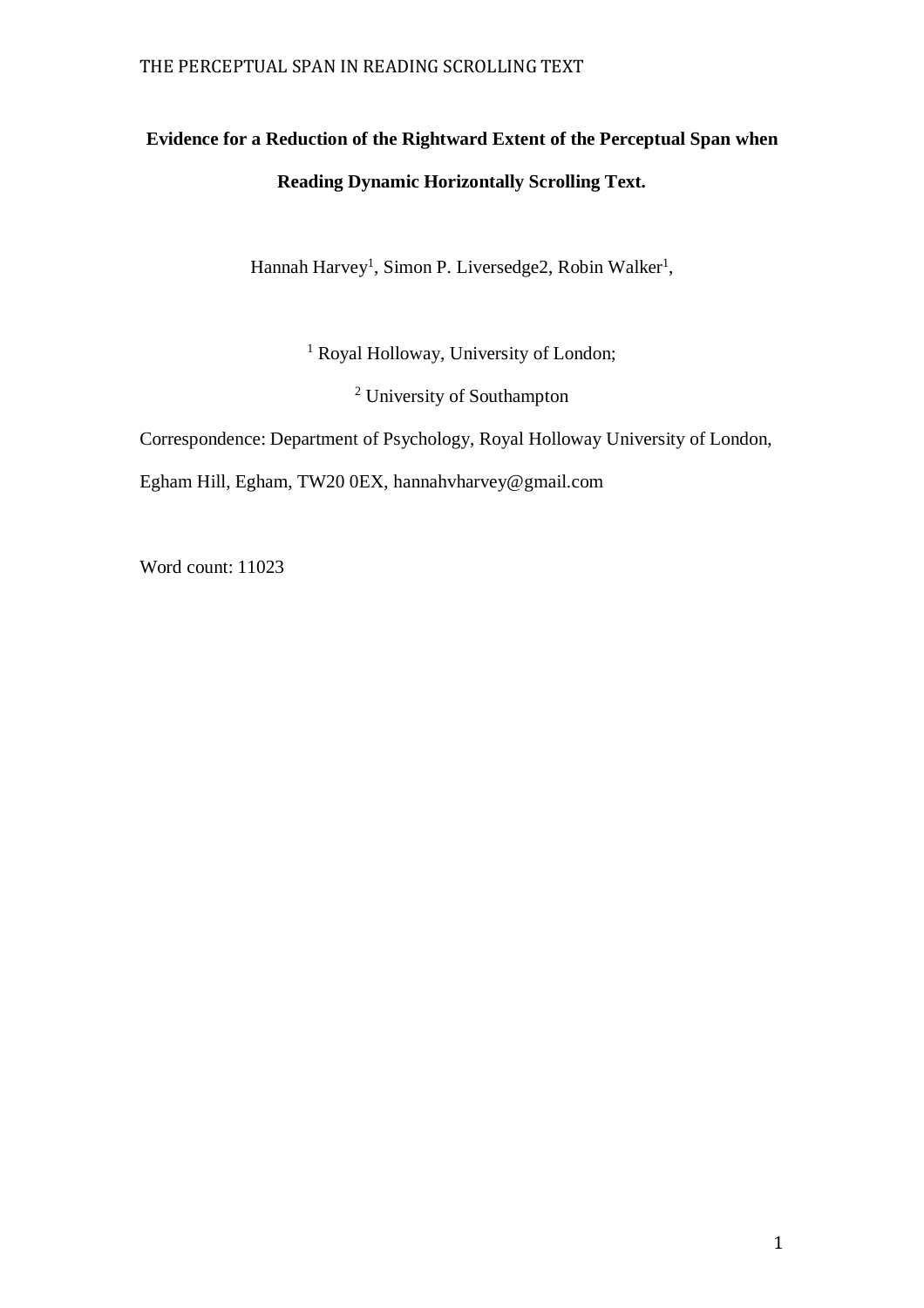#### **Abstract**

The dynamic horizontally scrolling text format produces a directional conflict in the allocation of attention for reading, with a necessity to track each word leftwards (in the direction of movement) concurrently with normal rightward shifts made to progress through the text (in left-to-right orthographies such as English). The gazecontingent window paradigm was used to compare the extent of the perceptual span in reading of scrolling and static sentences. Across two experiments, this investigation confirmed that the allocation of attentional resources to the right of fixation was compressed with scrolling text. There was no evidence for a reversal of the direction of asymmetry or a confounding shift of landing position.

*Keywords*: reading; eye-movements; scrolling text; attention; perceptual span

## **Public significance statement**

Horizontally scrolling text is commonly used in digital media in situations where extended passages of text need to be displayed in a limited space; e.g. for rolling news tickers. Reading scrolling text requires the additional task of tracking the words as they move across the screen, making this a challenging reading situation, but little is known about its impact on text processing and comprehension. Here we report two experiments showing that one important change that readers make to cope with the additional tracking requirement is a reduction in the amount of attention allocated to process upcoming text. This may have implications for understanding the processing adjustments that need to be made when reading in different kinds of challenging reading situations, as well as for the application of this specific text presentation format.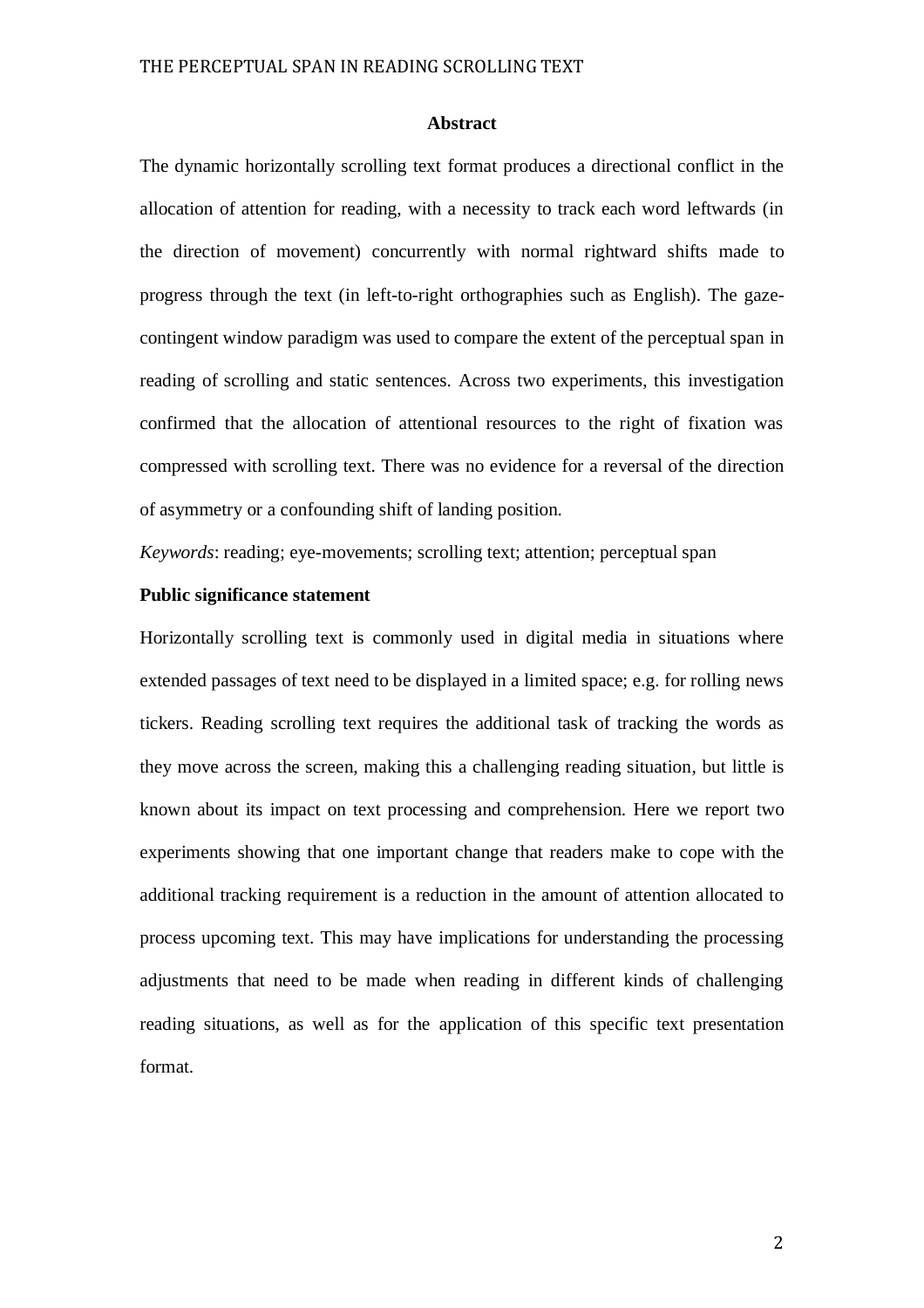# **Evidence for a Reduction of the Rightward Extent of the Perceptual Span when Reading Dynamic Horizontally Scrolling Text.**

The dynamic horizontally scrolling text format (i.e. text that is displayed in a single-line, pixel-stepped motion from right to left) has a number of possible applications, including in digital media to display unlimited text in a spatially limited window and as a reading aid for populations with visual impairments (e.g. Ong et al., 2012; Sharmin, 2015; So & Chan, 2013; Walker, 2013; 2016). It is also of theoretical interest, providing an unusual and challenging reading situation potentially comparable to other paradigms that similarly manipulate text characteristics such as the *disappearing text* and *transposed letter* paradigms (Acha & Perea, 2008a, 2008b; Johnson, Perea, & Rayner, 2007; Liversedge et al., 2004; Rayner, Liversedge, & White, 2006; Rayner, Liversedge, White, & Vergilino-Perez, 2003). Relatively little research has been carried out on normal reading of this format, but one study has demonstrated a clear impact of the scrolling format on some of the processes involved in reading, with a particular decrement in processes involved in integrating information across sentences (inferred from the absence of the usual early facilitation effect for highly predictable words with this format; Harvey, Godwin, Fitzsimmons, Liversedge, & Walker, 2017). A further study also showed the consequences of this difficulty for detailed text comprehension (Harvey & Walker, 2018). One factor that may help to explain these findings is a reduction in the cognitive resources available to be allocated to text processing, arising from the more challenging reading situation involved with scrolling text. In particular, the movement of the text may disrupt the allocation of attention (characterised in the literature as the *perceptual span*; Rayner, 1975) around the point of fixation, with the typical allocation of attention to the right (in English) to begin processing of upcoming text conflicting with leftward pursuit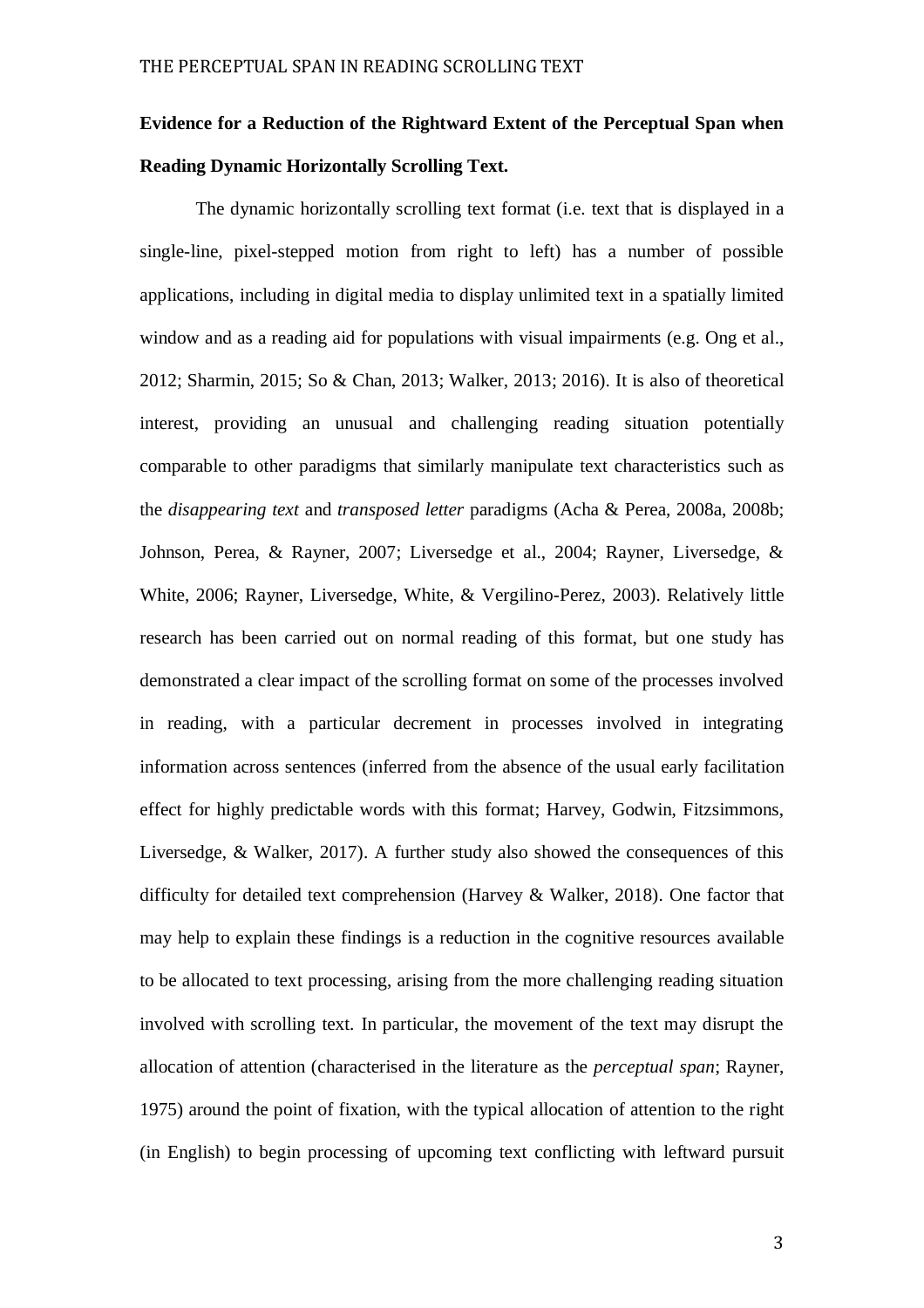tracking in order to maintain a steady 'fixation' of each targeted scrolling word enabling cognitive processing.

The perceptual span is an important concept to consider in relation to the deployment of attention during reading, describing the effective field of view from which useful information is processed around the point of fixation (Rayner, 1975). In particular, information about the basic visual characteristics of the upcoming text can be accrued from this spatial window, including word spacing and word length information (Rayner, Well, Pollatsek, & Bertera, 1982). This information can be used for example to inform saccadic planning (O'Regan, Lévy-Schoen, & Jacobs, 1983; Paterson & Jordan, 2010; Rayner, Fischer, & Pollatsek, 1998; Schotter, Angele, & Rayner, 2012), and to begin early linguistic processing of the subsequent words (Schotter et al., 2012). In normal reading the perceptual span is characterised as covering an area from around 5 characters to the left to around 12-15 characters to the right of the point of fixation on a word. This has been established using the gazecontingent 'moving window' paradigm first developed by McConkie and Rayner (1975, 1976), wherein only a fixed number of characters to the left and right of fixation are available to the reader; with the text outside of this window being replaced by other letters (e.g. 'X's or visually similar or dissimilar letters) or masked in some other way (e.g. with a spatial filter; Rayner, 2014).

Whilst accurate reading is possible under this paradigm, even with a very small window extent, manipulating the amount of available information from the text in this way produces a characteristic profile of changes in a number of oculomotor measures, as the information which would usually help to begin processing of parafoveal words and in the planning of subsequent saccades is removed (McConkie & Rayner, 1973, 1975, 1976; Rayner, 1986; Rayner, Slattery, & Bélanger, 2011). At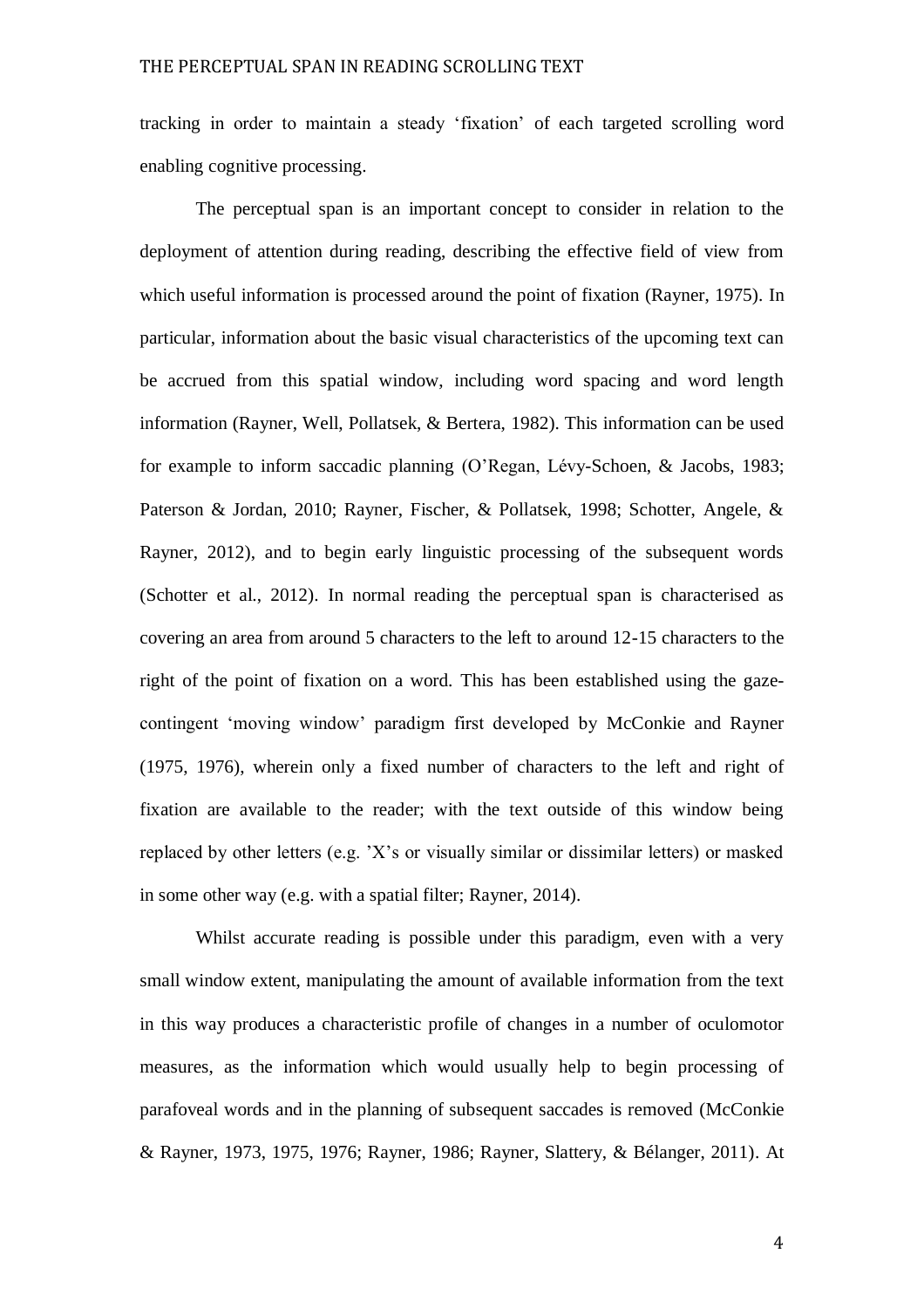the point at which the amount of visible text is less than the area covered by the perceptual span, the rate of reading is reduced and readers typically start to employ an altered oculomotor pattern including shorter and more frequent fixations, interspersed with shorter saccades and increased regressions (e.g. Belanger, Slattery, Mayberry, & Rayner, 2012; Choi, Lowder, Ferreira, & Henderson, 2015; Jordan et al., 2013; McConkie & Rayner, 1975; Paterson et al., 2014; Rayner, Castelhano, & Yang, 2009; Rayner, 1986, 2014). The exact extent of this area may be modulated by a number of different factors including text difficulty (Rayner, 1986), the reader's age (Rayner, 1986; Rayner et al., 2009; Sperlich, Meixner, & Laubrock, 2016), the reader's language ability (Choi et al., 2015; Sperlich et al., 2016), whether reading is silent or oral (Ashby, Yang, Evans, & Rayner, 2012), reading speed (Rayner et al., 2011), and foveal and parafoveal load (i.e. the difficulty of processing the currently fixated or parafoveal word, as increased for example by low lexical frequency or high syntactic complexity; Henderson & Ferreira, 1990; White, Rayner, & Liversedge, 2005; Yan, Kliegl, & Shu, 2010).

Although the acuity limits of the retina necessarily determine the amount of information that can be perceived, the observed modulation of the perceptual span by such factors as those described above demonstrate that the main constraint on the extent of the perceptual span derives from the limits of the attentional system. This is demonstrated in particular by the asymmetry of the span, with more information taken from the side of fixation towards which saccades will be made, that is, to the right of fixation in writing systems written horizontally left to right across a page (as in English; McConkie & Rayner, 1976), to the left of fixation in systems written from the right to left of a page (e.g. Hebrew; Pollatsek, Bolozky, Well, & Rayner, 1981), and below fixation in systems that can be written vertically from top to bottom of a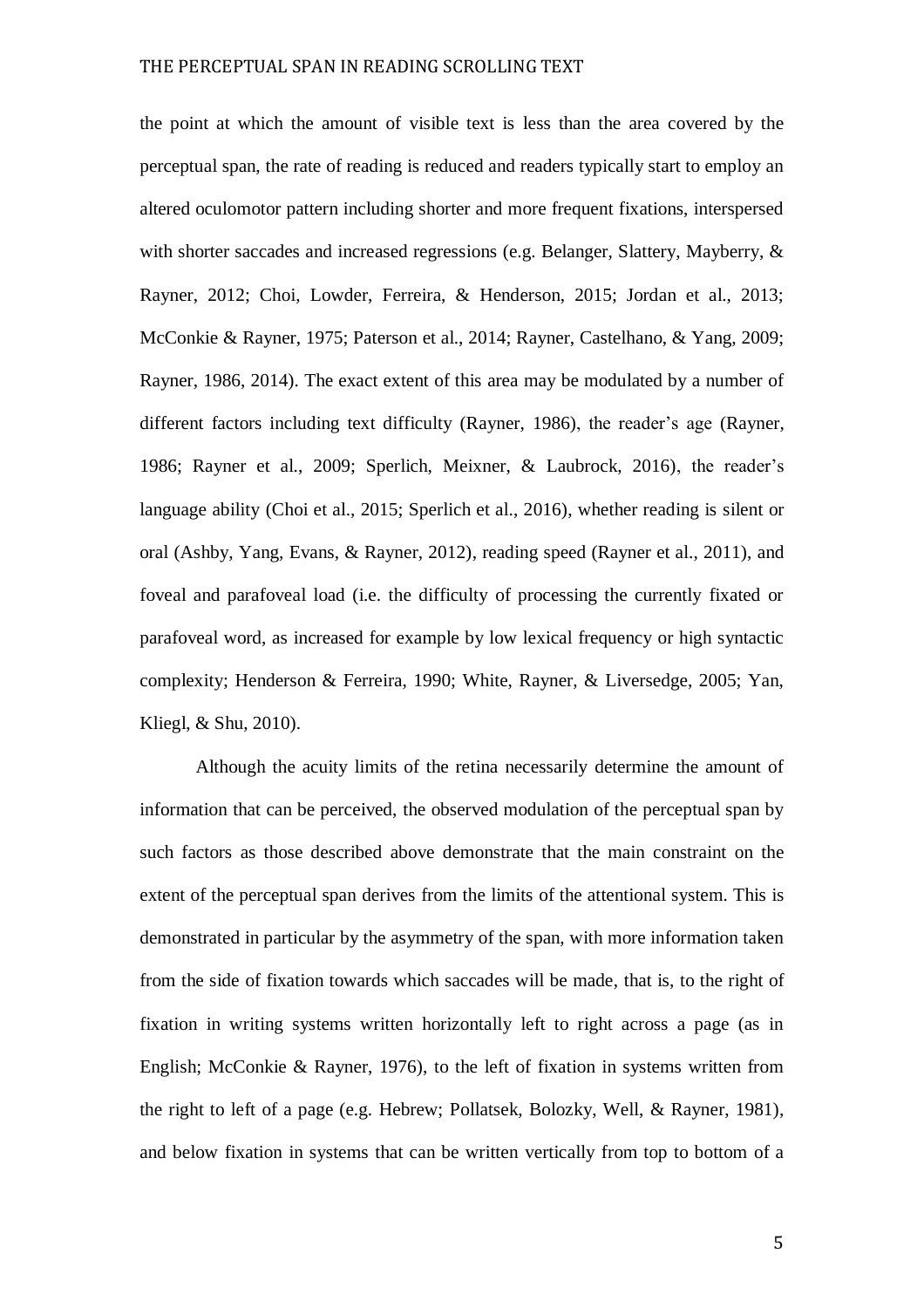page (e.g. Japanese; Osaka & Oda, 1991). Furthermore, one study replicated the same asymmetric span under conditions in which compensatory magnification of letters in the parafoveal preview was used to reduce the acuity consideration (Miellet, O'Donnell, & Sereno, 2009), demonstrating that the amount of information processed is limited by factors other than the perceptual limitations of the visual field. Changes in the perceptual span are therefore particularly relevant in the context of scrolling text. The horizontally scrolling movement introduces a conflict for the allocation of attentional and oculomotor control, with leftward pursuit tracking for 'fixation' on the text required in addition to the normal rightward shifts of gaze and attention required for reading (see Figure 1), as shown in previous studies of the global oculomotor pattern employed for reading scrolling text (Buettner, Krischer, & Meissen, 1985; Valsecchi, Gegenfurtner, & Schütz, 2013). This directional conflict may be reflected in a change in the (attention-reliant) perceptual span, possibly showing as a reduction in the rightward extent of the span (as seen when attentional load is increased, e.g., by increased difficulty of the text; Henderson & Ferreira, 1990), or a leftward shift in the span (as seen during regressions in normal reading; Apel, Henderson, & Ferreira, 2012).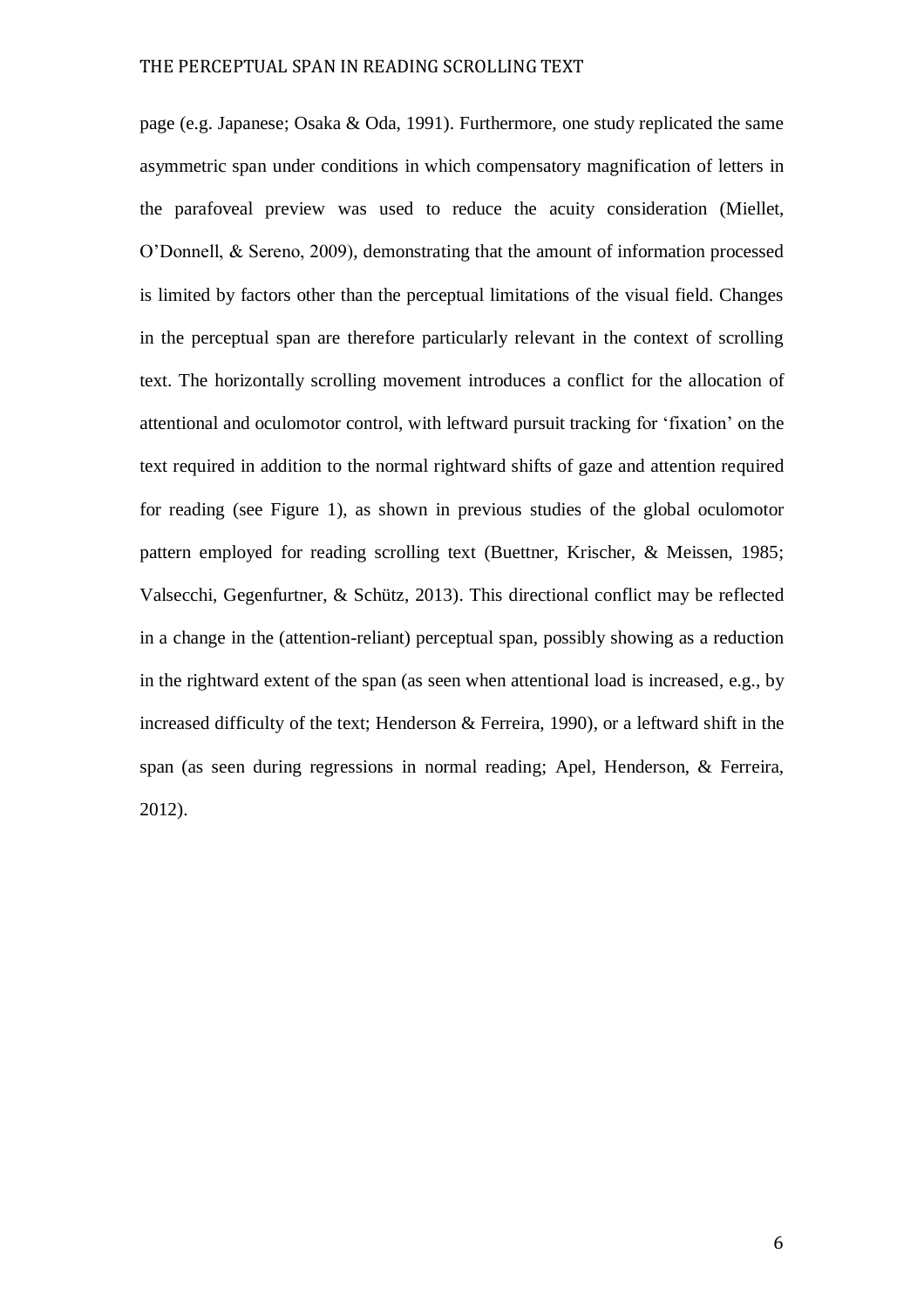

*Figure 1.* Schematic illustration of the source of a directional conflict in the deployment of attention during reading of scrolling text, with leftward pursuit periods to track, that is, 'fixate', each word interspersed with rightward saccades to make progress through text. Hypothetical eye positions during fixations are indicated by the grey dots.

The allocation of spatial attention is thought to be closely linked to motor planning, with allocation of attention to a target a necessary precursor to a saccade to the target (Sheliga, Riggio, Craighero, & Rizzolatti, 1995; Sheliga, Riggio, & Rizzolatti, 1994). The amount of attention allocated to the left of fixation approximately covers the region from a typical landing position on a word back to the beginning of the word, potentially including the interword spacing to delineate the fixated word *n* and the previous word *n-1* (Rayner, Well, & Pollatsek, 1980). Under these assumptions, scrolling text would produce a conflict in the attentional system, with smooth pursuit programs to track the text as it moves leftwards conflicting with saccadic programmes planned and executed along the line of text from left to right as normal. This may, therefore, be expected to reduce the rightward extent of the perceptual span for scrolling text, as the conflict may reduce available resources for allocation to the parafoveal area.

An alternative prediction is that the perceptual span might be increased with scrolling text: longer fixation durations with this format (Buettner et al., 1985; Harvey et al., 2017; Valsecchi et al., 2013) may allow more time for parafoveal processing,

7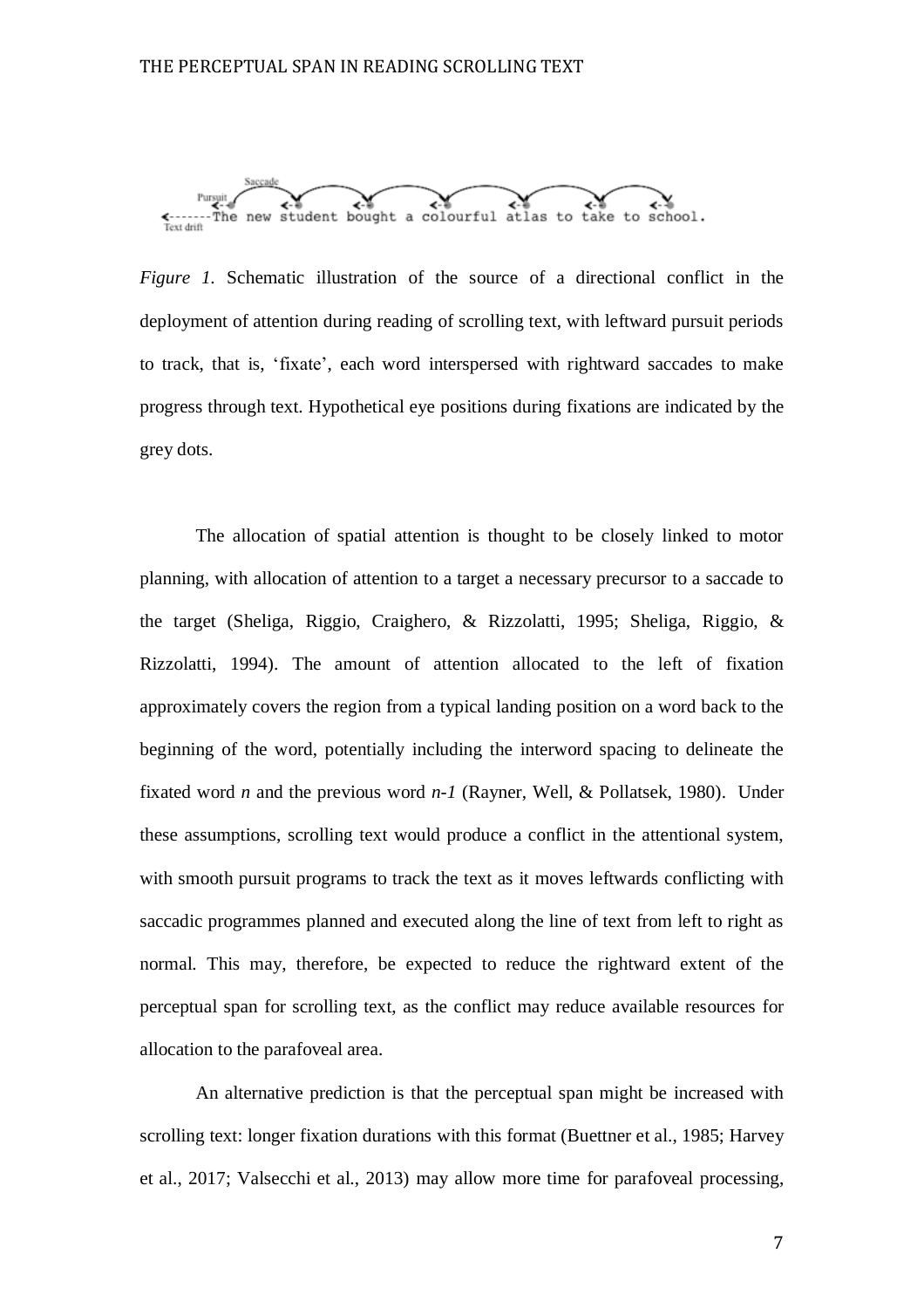resulting in a greater preview. This effect has been noted in static text for example in the case of increased visual complexity of word *n* (Yan, 2015); contrasting with increased linguistic complexity, where the perceptual span is found to be reduced (Henderson & Ferreira, 1990; White et al., 2005). This means that if the increased fixation durations were a result of increased difficulty in perceiving the words, this may similarly be expected to result in an increased perceptual span. This would also help to explain the higher rates of word skipping seen with this format (cf. Schotter et al., 2012). However, this would seem to be an unlikely outcome, as there is no evidence that a moving word is more visually complex to process than a static one (at least at the relatively slow speeds of movement used to display scrolling text, with very little difference in visual acuity for static and moving targets in foveal vision up to around 20%; Ludvigh & Miller, 1958). Rather, analysis of the global oculomotor pattern used to read scrolling text indicates that this shift to longer fixation durations reflects a change in oculomotor strategy, with some degree of movement through a word during each fixation period and fewer saccades during which potential processing time (already limited by the movement of the text through and off of the screen) is reduced. Furthermore, although at a global level of analysis differences in the way the text is processed accumulate to produce a significant increase in average duration with scrolling text, findings suggest that there is very little difference in processing difficulty at this single word level (Harvey et al., 2017).

A further possibility is that the asymmetry of the attentional window could be affected by scrolling text, with the perceptual span more resembling the allocation of attention observed in studies of simple pursuit tracking. Attention has been shown to be allocated symmetrically around the pursuit target, with a window of around  $1^\circ$ either side of the target outside of which performance for example on discrimination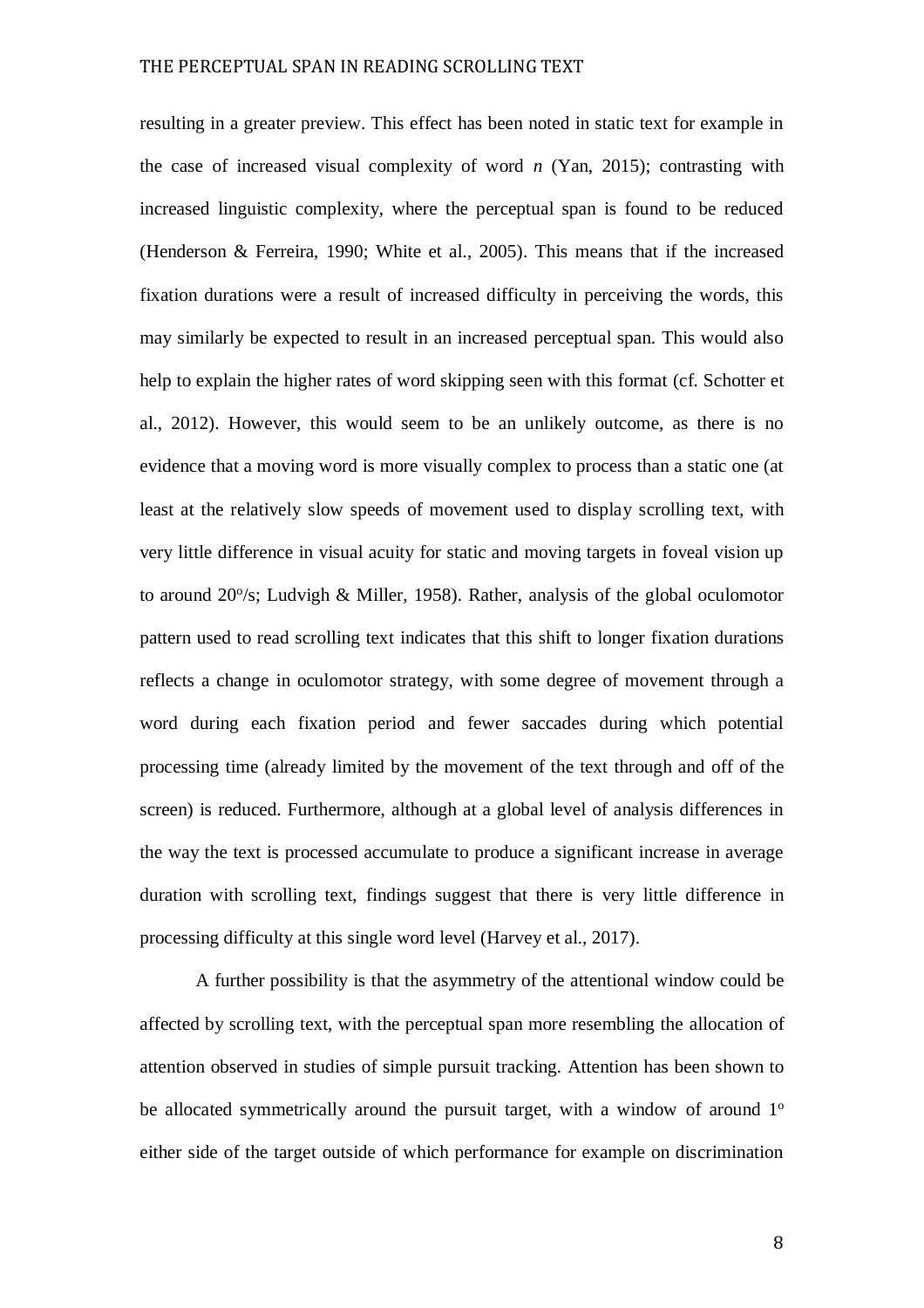tasks falls to chance level (Lovejoy, Fowler, & Krauzlis, 2009). There is some evidence that this may be modulated with attentional resources being voluntarily allocated up to around  $2^{\circ}$  ahead of the target (but not equivalently behind the target; Lovejoy et al., 2009; Van Donkelaar & Drew, 2002). However, the deployment of attention is primarily driven by the stimulus, not the specific oculomotor strategy (e.g. Watamaniuk & Heinen, 2015), and therefore the adaptive asymmetric allocation of resources towards upcoming text should be maintained with scrolling as with static text.

Few studies have investigated reading of scrolling text, and fewer still the allocation of attention during this task. Harvey et al. (2017) found that scrolling text elicited significantly shorter average progressive saccade amplitudes than static text (with progressive saccade length linked to word identification span extent in static text; Jacobs, 1986; Rayner, 1998), supporting a hypothesised reduction in the attentional window. By contrast, Valsecchi et al. (2013) suggested that the parafoveal preview was comparable for scrolling as for static text, as they observed a similar relationship between preceding saccade amplitude and fixation duration for both static and scrolling text. However, taking into consideration the significant difference in their reported intercepts (their Figure 8, p.11), this relationship appears to show that fixation periods of equivalent durations were associated with longer preceding saccades for static than scrolling text. This supports the idea of a smaller perceptual span with the scrolling format: according to the prevailing models of attention allocation in reading, matched fixations should be preceded by saccades of equal length if the preview was equivalent (Engbert, Nuthmann, Richter, & Kliegl, 2005; Reichle, Rayner, & Pollatsek, 2003). Furthermore, their conclusion does not take into account any movement of the continuously scrolling text occurring between selecting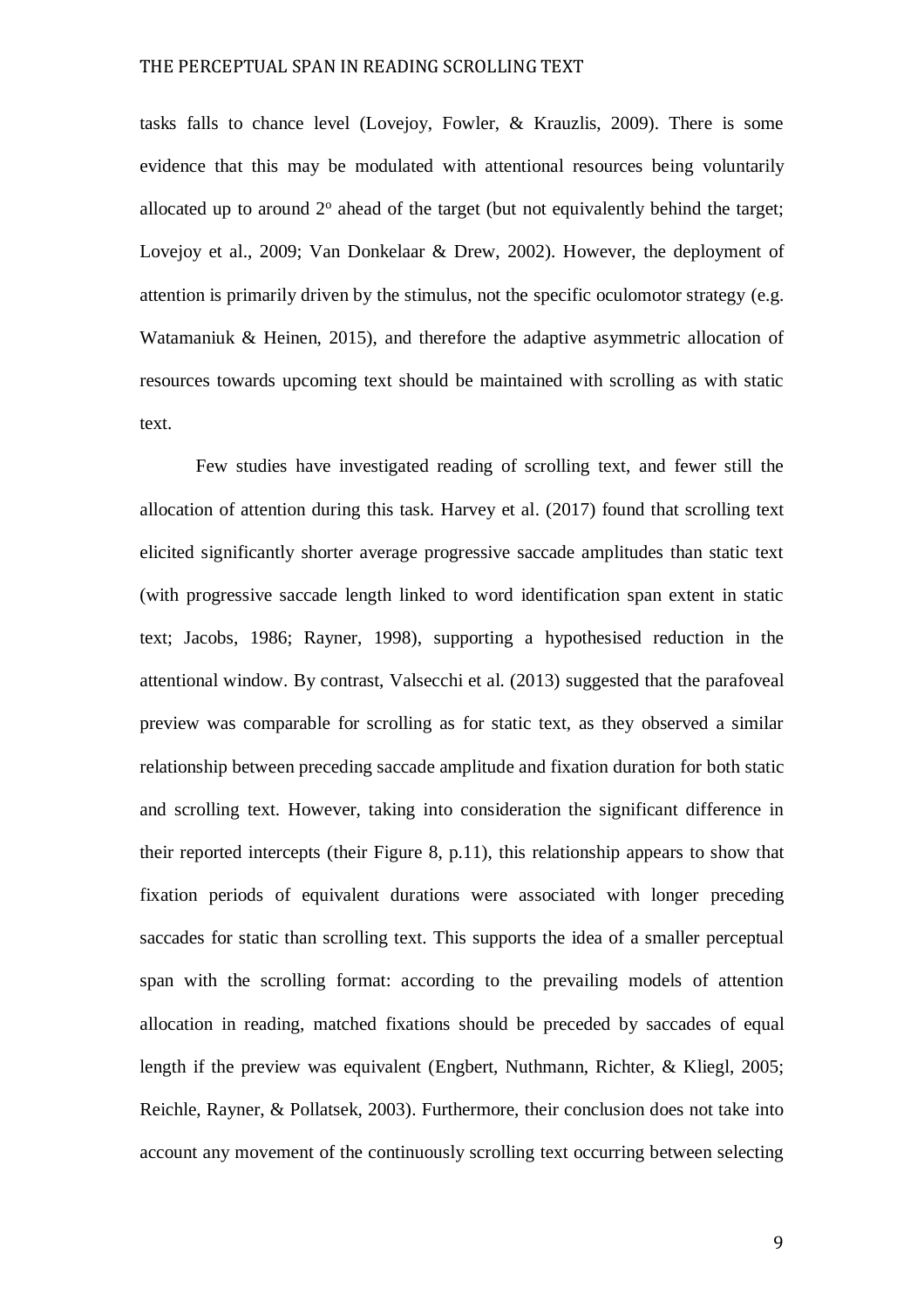a saccade target and fully executing the saccade programme, or the substitution of fixations for oculomotor pursuit (meaning that the position of the word on the retina may change across the fixation period to a degree that it would not during reading of static text), both of which may alter what the relationship between fixation duration and saccade amplitude means in practical terms.

A prediction of a reduced perceptual span with scrolling text is also supported by an incidental finding using the 'passive reading' paradigm in an EEG study of reading, where text was moved one word at a time from right to left whilst participants held a central fixation position (Kornrumpf, Niefind, Sommer, & Dimigen, 2016). This study found that restricting the availability of parafoveal information increased the event-related N1 component (reflecting lexical processing, with increased amplitude indicating increased difficulty with processing; Kornrumpf & Sommer, 2015) more in normal static text reading than in passive reading. This is suggestive of a reduced perceptual span with passive reading, as a similar amount of processing is required on a word regardless of whether it has been available prior to its direct fixation. Whilst it should be noted that passive reading constitutes a distinct reading situation and the parafoveal preview may be affected by factors specific to this presentation method used - such as the sudden onset of each word at fixation. This paradigm does, however, create an apparent leftward motion of the text as each word is shifted to the left, which may lead to a similar deployment of attention in this direction as we propose will be the case for scrolling text here.

Two studies have previously investigated the perceptual span with scrolling text (Fine & Peli, 1996; Fine, Woods, & Peli, 2001), reporting a reduced span of around 4-7 characters, compared to the normal rightward 12-15 characters established for static text (Rayner, 1998). This supports the hypothesis of a reduced perceptual

10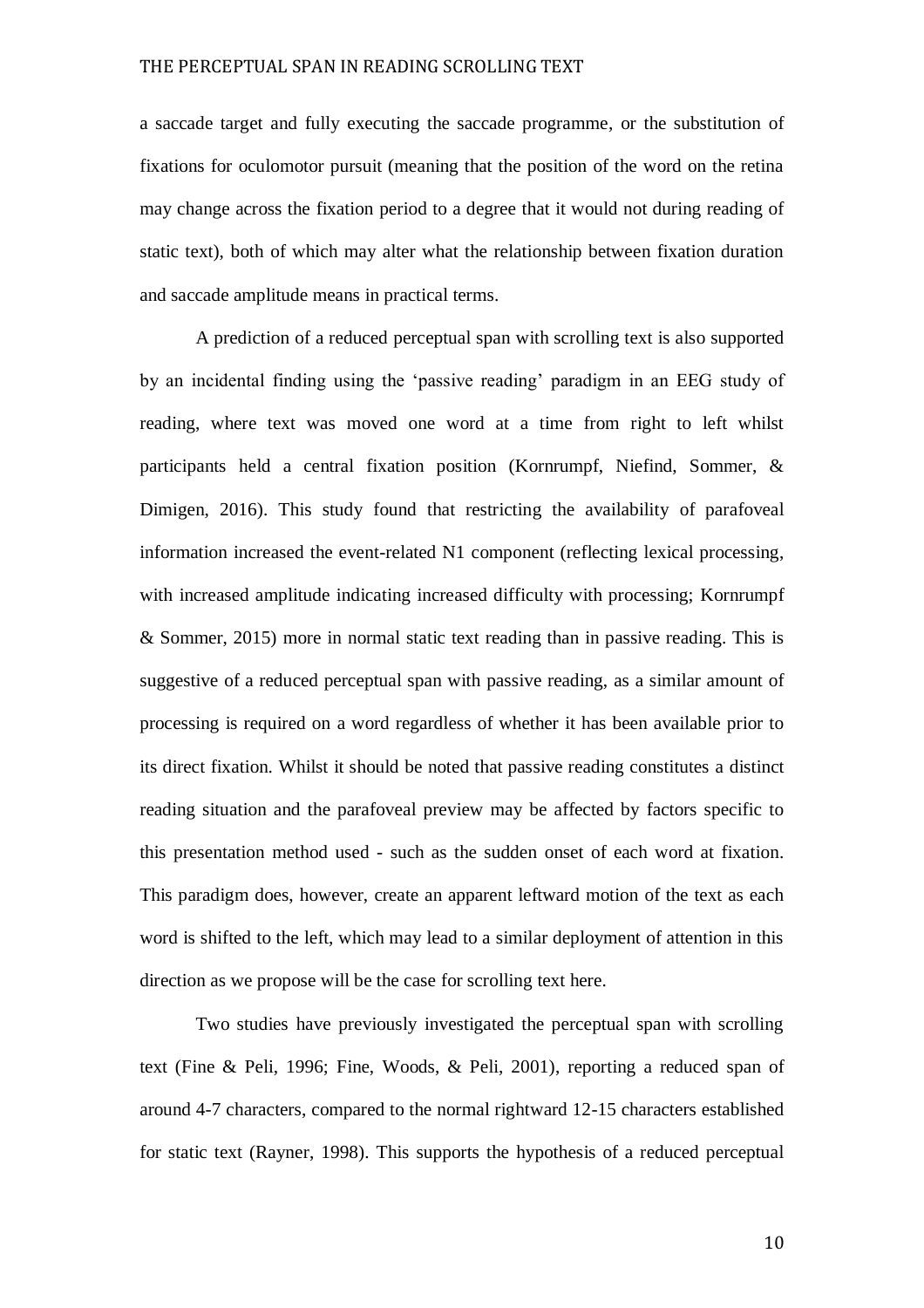span resulting from the directional conflict in scrolling text, but the use of an ageing sample in these studies (Fine & Peli, 1996) and a fixed (i.e. as opposed to gazecontingent) restriction window significantly limits the generality of the results of this study. Furthermore, as gaze position was not monitored, there is a possibility that participants were not necessarily maintaining the assumed preview extent that the symmetric application of these fixed occluders assumed (i.e. with a symmetrical 7 character window this could actually have allowed up to 14 characters to the right of fixation if readers adopted a position at the left of the available window). Finally, as characterisation of the normal perceptual span was not the goal of these studies, there was no investigation of the asymmetry of the span, and no direct comparison with static text.

The present study, therefore, sought to go beyond existing work, to characterise changes to the deployment of attention around the point of fixation when reading dynamic horizontally scrolling text (compared to static text) in the general adult population. Two experiments were carried out, using the gaze-contingent moving window paradigm (McConkie & Rayner, 1975, 1976), to establish whether there were any changes in the extent and asymmetry of the perceptual span with this format.

### **Experiment 1**

Experiment 1 sought to compare the effect of a series of window sizes on reading speed and oculomotor measures (average fixation duration, fixation count, and average saccade amplitude) with scrolling and static text. This method allows the determination of the critical window size; that is, the point at which restricting the information available in the periphery alters reading behaviour compared to reading with no restrictions on the availability of text.

11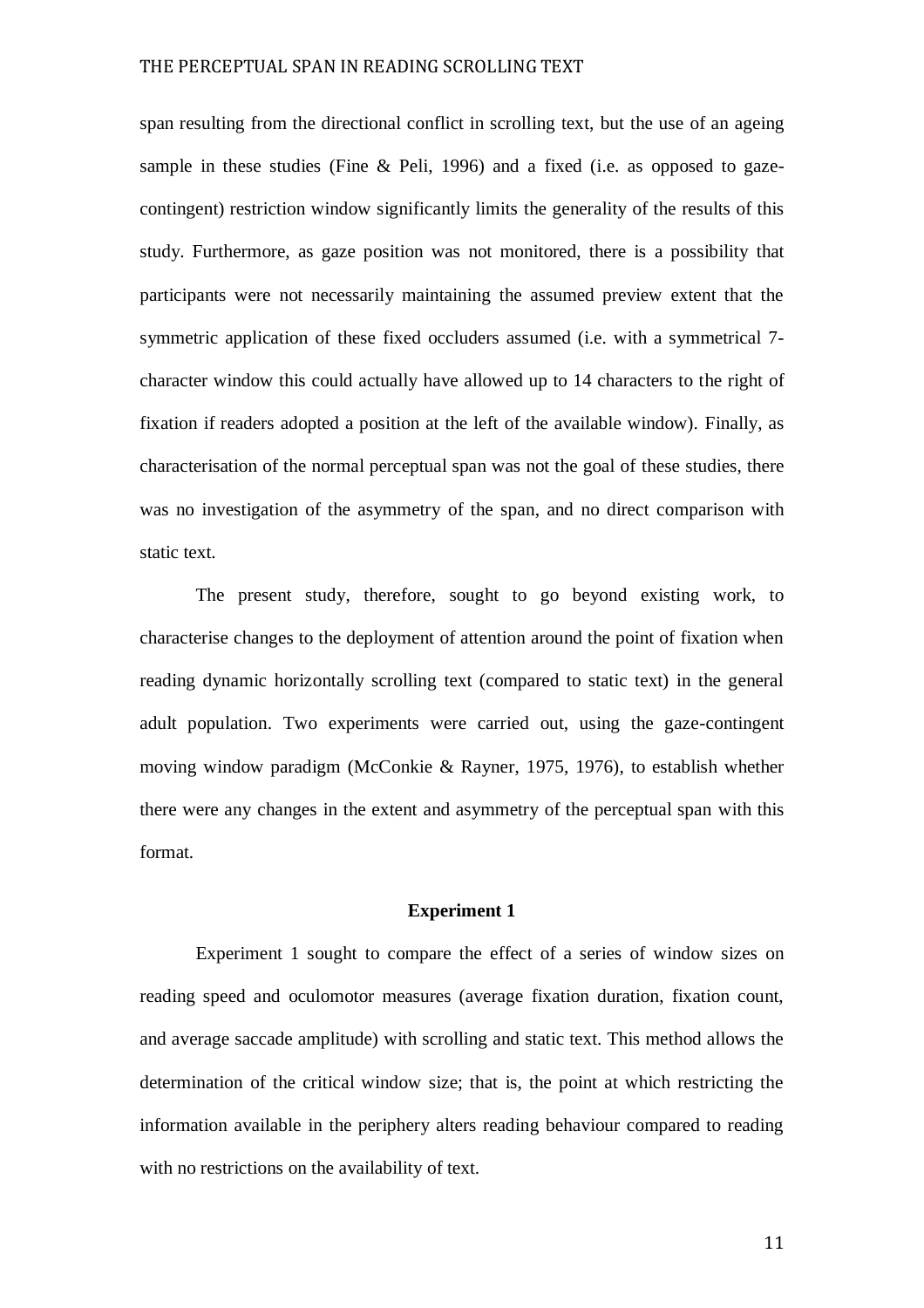Two leftward asymmetry conditions were included to investigate whether the pursuit of the text stimulus to the left would encourage greater allocation of resources in the direction of pursuit (i.e. to the left, instead of the direction of upcoming text to the right; cf. Lovejoy et al., 2009; Van Donkelaar & Drew, 2002): however, as discussed, no change in the asymmetry of the span was expected, as the overriding cognitive goal of understanding the text was expected to take precedence in determining the broad allocation strategy. We therefore expected that there would be no significant recovery in any measure of reading performance, in either display format (static or scrolling), with the leftward asymmetry conditions compared to the smallest (symmetrical 4 character) window. Instead, it was hypothesised that the rightward extent of the perceptual span would be reduced with leftward scrolling text, as a result of the increased foveal load due to a directional conflict in the allocation of attention. To examine this, we included two rightward asymmetry conditions, with 8 and 12 characters available to the right of fixation. We expected that to see more stability in reading performance (across four different measures) under the 8-character and 12-character windows and the unrestricted full view condition with scrolling text than with static text.

## **Method**

*Participants*. Participants were 37 undergraduate students from Royal Holloway, University of London. All participants reported normal or corrected-tonormal vision, no reading or language impairments, and spoke British English as their first language. The experiment was approved by internal ethical review in the Department of Psychology at RHUL, and participants gave informed consent accordingly. The data of one participant was removed from the analysis due to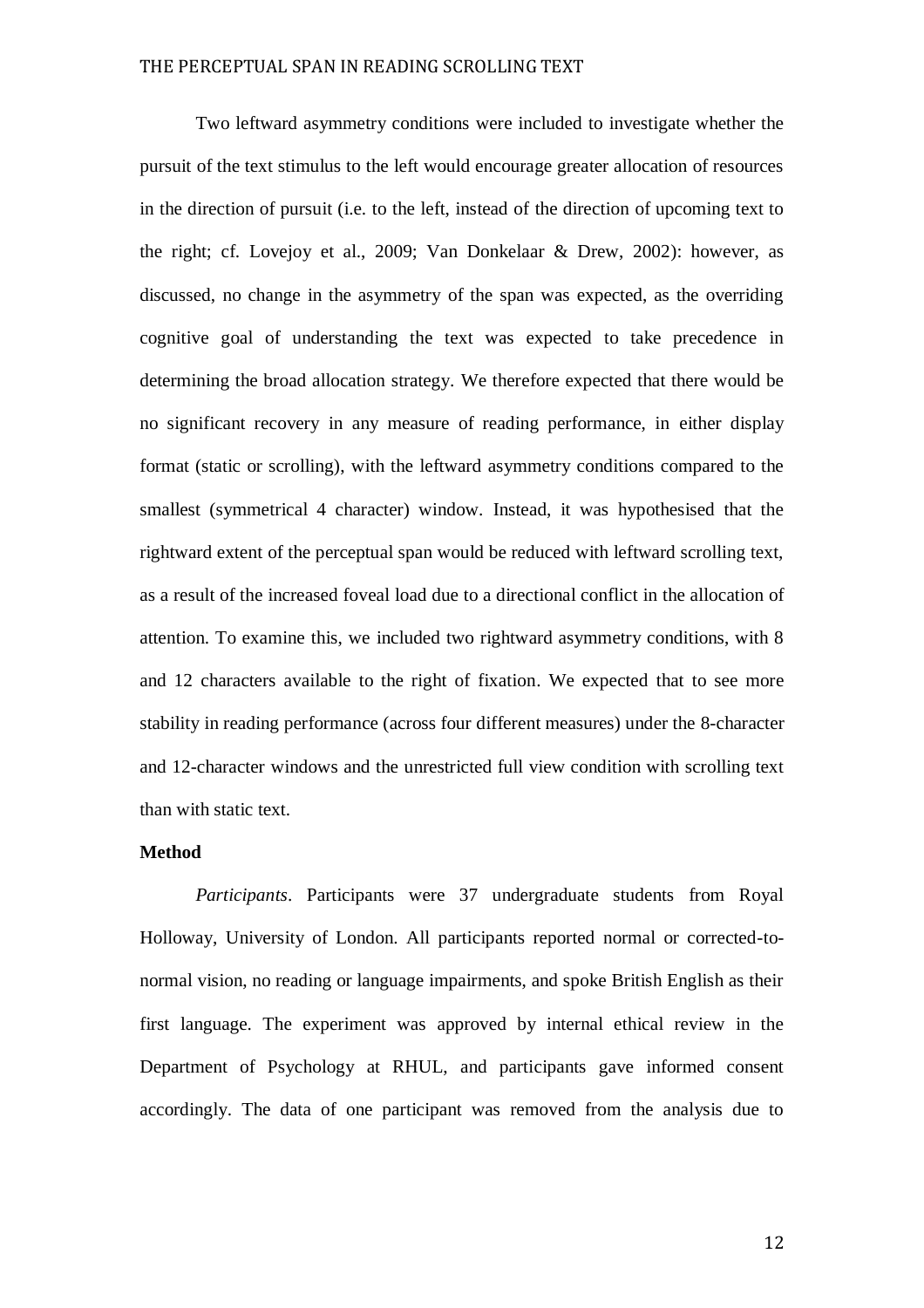equipment failure. This left 36 participants, with an average age of 21.2 years and of whom 35 were female.

To establish that this sample size was appropriate, the effect sizes seen for the measures of interest when comparing static and scrolling text (Harvey et al., 2017) and for comparable comparisons of perceptual span extent (using the comparison of 8-character and 12-character windows from Choi et al., 2015) were used in a power calculation. The smaller of these two effect sizes for each measure were entered into power calculations using the PANGEA tool for ANOVA designs of the kind used in this experiment, aiming for statistical power of at least 0.8 in all measures (Westfall, 2016). For example, for reading speed the effect sizes from the literature were  $d_z$ <sup>1</sup> = 0.26 for scrolling vs. static text, and  $d_z = 0.82$  for a comparison between two gazecontingent window sizes in static text reading), so the display type effect size  $(d_z =$ 0.26 was used for the power calculation. This was done similarly for all four measures of interest – using an estimated effect size of  $d_z = 0.57$  for fixation count,  $d_z = 0.52$  for fixation duration,  $d_z = 1.09$  for saccade amplitude, and  $d_z = 0.26$  for reading speed.

*Stimuli and apparatus.* Stimuli were 240 narrative sentences composed of an average of 59 characters and 11 words each: for example *The new student bought a colourful atlas to take to school*. All sentences were of a similar syntactic structure and complexity, and were around grade level 6, with a Flesch Reading Ease score of 79.5 (Flesch, 1948). These were displayed in 12 pt Courier font as black text on a white background, with each character having a horizontal extent of around 11 pixels. The display monitor was a 1024 x 768 pixel (96 DPI) CRT monitor running at a 100Hz refresh rate. Participants were seated at a viewing distance of 70 cm from the monitor, maintained with a table-mounted head and chin rest. Eye movements were

 $\overline{\phantom{a}}$ 

 $1 d<sub>z</sub>$  was calculated using the spreadsheet provided as supplementary material by Däniel Lakens in (Lakens, 2013)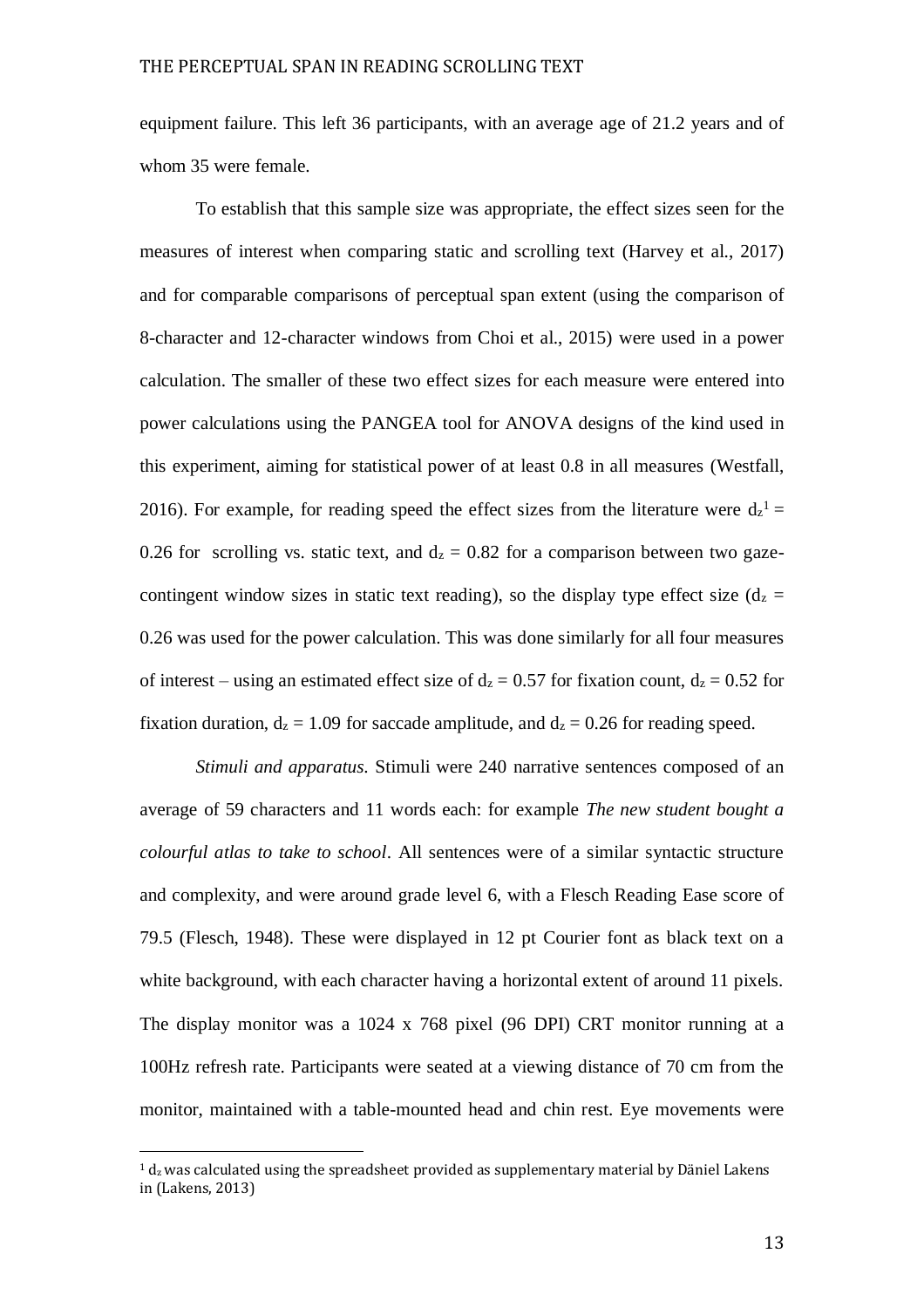recorded using an SR Research EyeLink 1000 eye-tracker (remote desktop mount), taking one sample of pupil and corneal reflection position every millisecond. This was used to draw the gaze-contingent window, displayed using SR Research Experiment Builder with custom Python code. Scrolling text was moved at a rate of 3 pixels per screen refresh (about 235 wpm or 42.8 characters per second for the sentences used). It should be noted that although the scrolling rate does constrain reading speed, the sustained availability of around 93 characters (under the present display conditions) on the screen means that it is possible to read the text both more slowly and faster than the display rate (235 wpm here). Furthermore, it can easily be seen from inspecting the eye movement traces whether the reading speed for scrolling text is problematically too fast (in which case eye movements are clustered at the left edge of the screen, where the text disappears) or too slow (in which case eye movements are clustered at the right edge of the screen, waiting for text to appear). The scrolling rate for this study was determined on the basis of pilot studies detailed in a previous report (Harvey et al., 2017).

*Procedure*. The procedure was based on the gaze-contingent moving window paradigm developed by McConkie and Rayner (1975, 1976). Participants read sentences either with full view of the sentence (as in normal reading) or with only a fixed window of the sentence available to them at any one time (with the position of this window moving around the sentence contingent on their gaze position, determined by the eye-tracker and updated online). Outside of this window, a box blur filter (5 x 5 kernel, low pass filter gain 0.025 Hz cut-off; Chityala & Pudipeddi, 2014) was applied to the sentence, preserving word spacing information but degrading character form information (see Figure 2).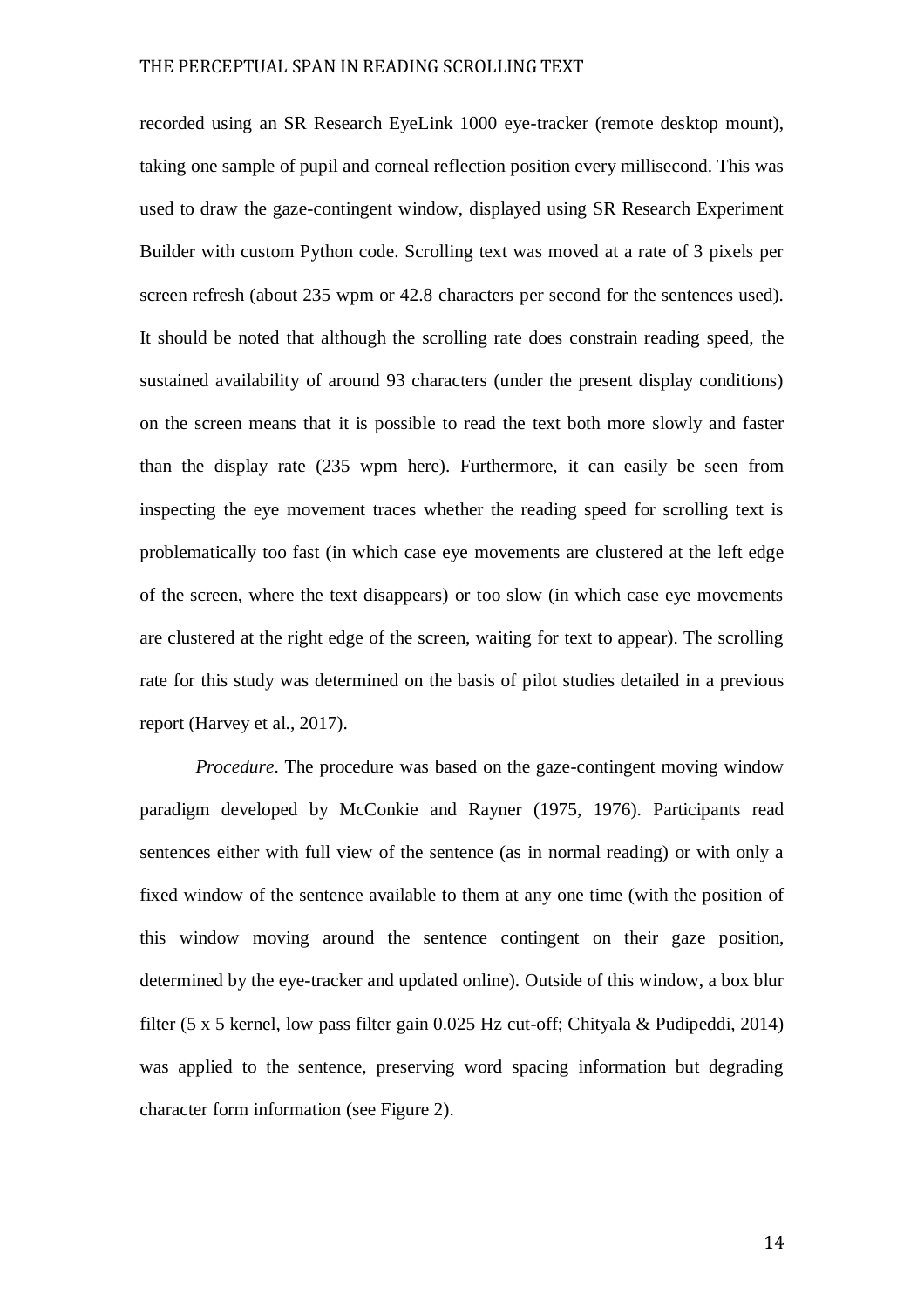Five window sizes were displayed to all participants in addition to the full view of the sentence: a symmetrical window, with 4 characters available either side of fixation; two rightward asymmetry windows, with 4 characters displayed to the left of fixation and either 8 or 12 characters displayed to the right of fixation; and two leftward asymmetry windows, with 4 characters displayed to the right of fixation and 8 or 12 characters to the left of fixation (see Figure 2 for examples of each window size as viewed by participants). All of these were displayed to the participants with both static and scrolling text displays. All participants also completed a practice block of 24 sentences with two sentences presented under each condition.

Twelve files were prepared using a Latin Square design such that there were a different set of sentences for each of the 12 conditions (2 display types x 6 window types) in each file, and these were distributed such that three participants saw each combination of sentences. Display types were presented blocked so that participants either completed all window conditions for static text and then scrolling text or vice versa, the order of which were counterbalanced across participants (18 completing each order). Each window condition was completed in blocks, the order of which was randomised for each participant. Trials within each block were also randomised, and a simple 2AFC (yes/no) comprehension question completed by participants following each trial (e.g. for the sentence *The new student bought a colourful atlas to take to school.* Participants were asked *Did the student buy an atlas?*).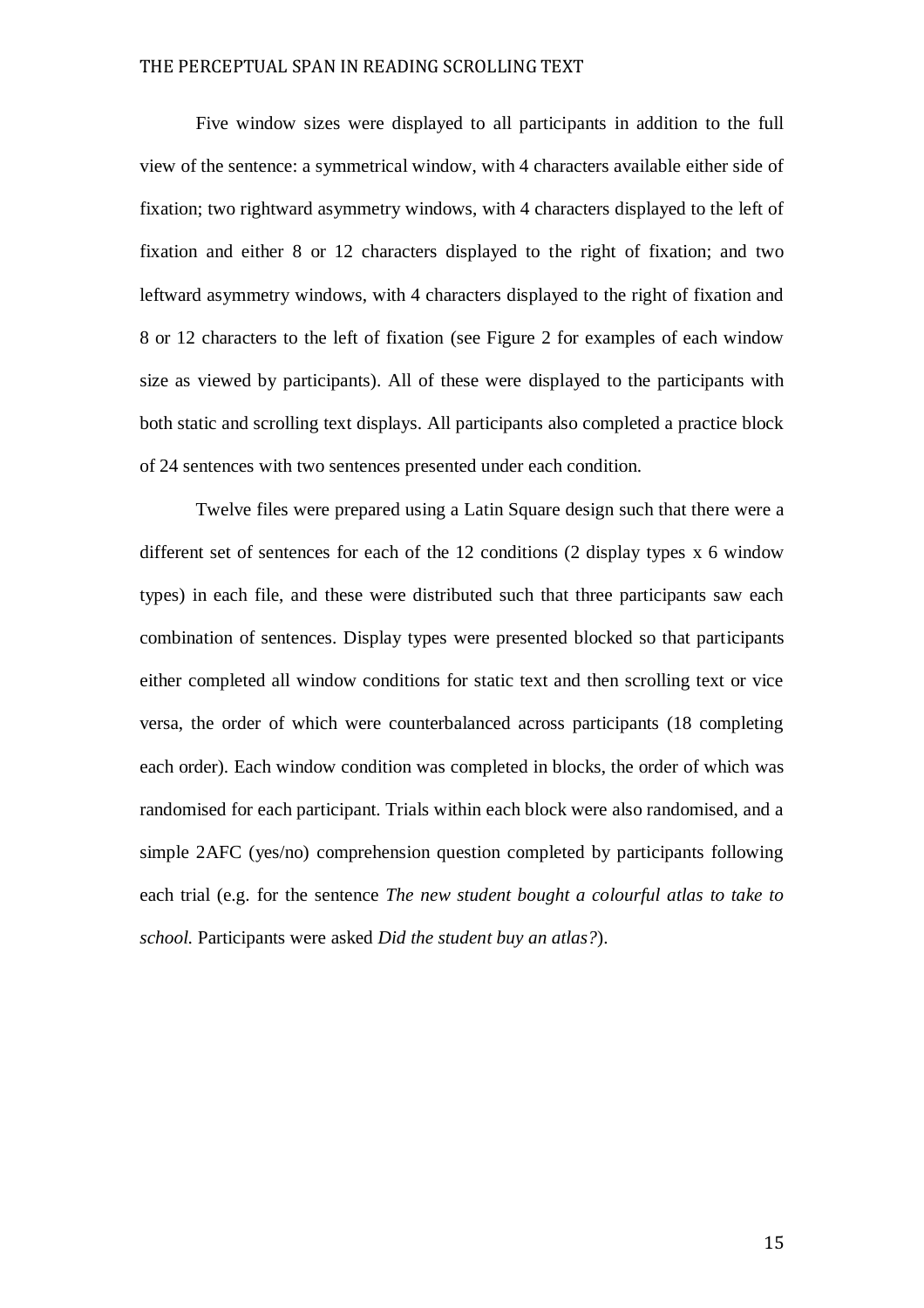|  |  | The new student bought a colourful atlas to take to school. |  |  | Full view       |
|--|--|-------------------------------------------------------------|--|--|-----------------|
|  |  | The new student hought a colourful atlas to take to school. |  |  | 44              |
|  |  | The new student bought a colourful atlas to take to school. |  |  | 48              |
|  |  | The new student bought a colourful atlas to take to school. |  |  | 4 12            |
|  |  | The new student bought a colourful atlas to take to school. |  |  | 84              |
|  |  | The new student bought a colourful atlas to take to school. |  |  | 12 <sub>4</sub> |

*Figure 2.* Examples of each window size (with the vertical line representing a hypothetical fixation on letter 'u' in the word 'colourful', from top to bottom of pane displaying: full unrestricted view of sentence; 4 characters available symmetrically either side of fixation; rightward asymmetry with 4 characters to the left and 8 characters to the right of fixation; rightward asymmetry with 4 characters to the left and 12 to the right of fixation; leftward asymmetry window with 8 characters to the left and 4 to the right of fixation; and leftward asymmetry window with 12 characters to the left and 4 to the right of fixation.

A 9-point calibration of the eye-tracker was carried out before each block and as required. The presentation of each sentence was preceded by a drift correction and a gaze-contingent square (of  $0.8^{\circ}$  width) displayed, with the beginning of the trial triggered when participants made a stable fixation within this square. Both the drift correction and gaze-contingent square were positioned where the first word of the text would be displayed; 80 pixels from the left edge of the screen for static text and centrally on the screen for scrolling text (both centred vertically). The scrolling text did not begin moving until 12 screen refreshes (120ms) after the onset of the sentence,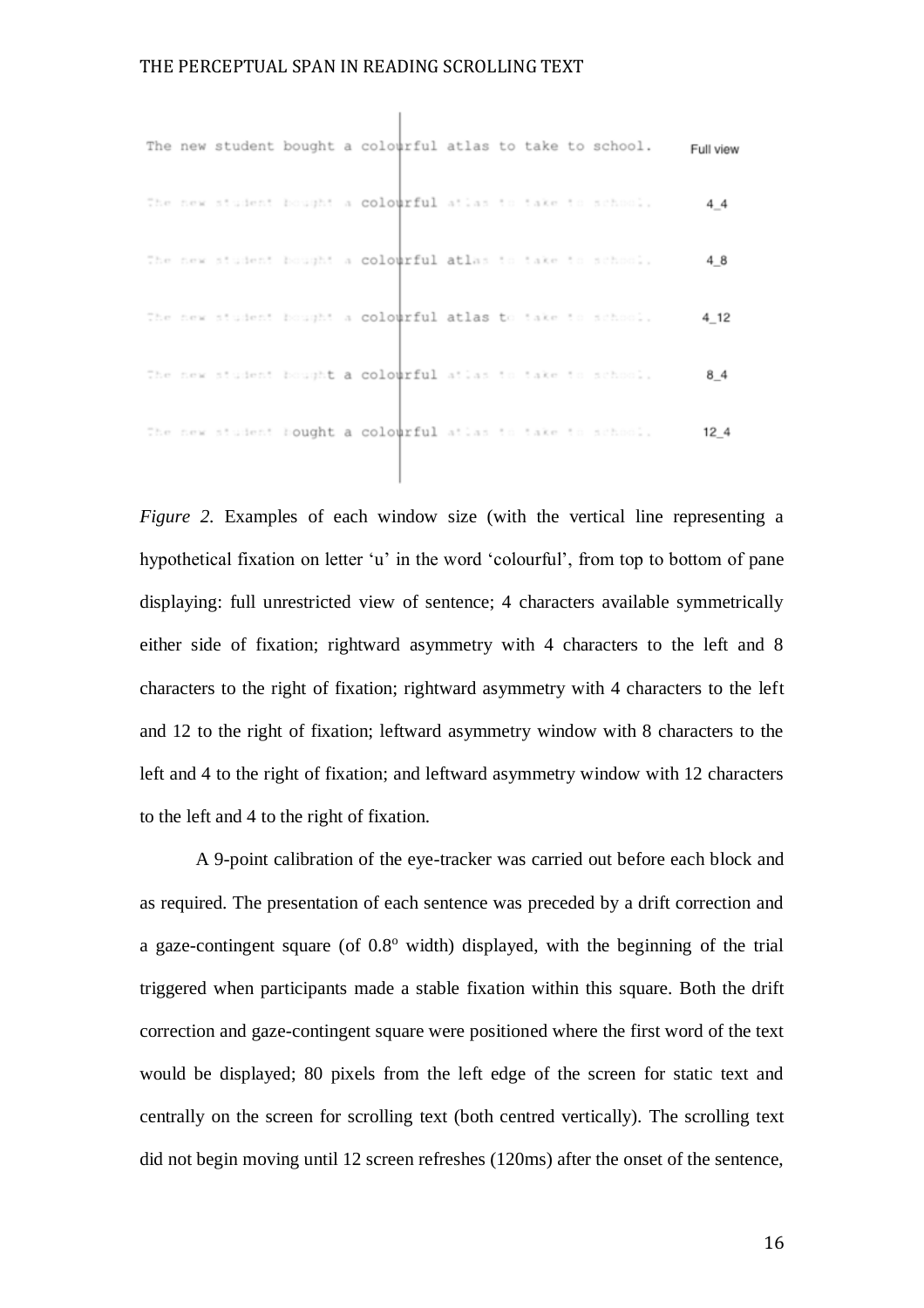as we have previously found that participants often need to make an immediate regressive saccade to the first word if the movement of text begins without this delay. On average, the pixel extent of a sentence was around two-thirds of the full pixel extent of the screen; following the initial display of the sentence from the centre of the screen, the entire sentence would pass through the screen at some point as the text drifted to the left, and text would disappear as it reached the screen's left edge. Termination of each trial was controlled by participant button-press, and it was explained clearly to participants during the practice phase that this button-press should be made as soon as possible after they had read and understood the sentence.

Statistical analyses were carried out using R 3.4.3 (R Core Team, 2018). Data processing followed the approach taken by Harvey et al. (2017): briefly, reading under both text display conditions was analysed and processed identically, with pursuit periods in scrolling text treated as equivalent to fixations. Where these pursuit periods spanned two words, these were either allocated as separate fixations on each word (if both words were fixated for more than 80 ms) or allocated to the word where more time was spent (if one of the words was fixated for less than 80 ms). Fixations of less than 80 ms and more than 1200 ms fixations were removed (as standard in reading research), resulting in a loss of 2.5% of fixations. Data were also cleaned for 2.5 standard deviations for each participant and conditions, and trials were removed if the gaze contingent square was not triggered by the participant's fixation. This resulted in a loss of 1% of trials. Multiple comparisons were corrected for using the Bonferroni criterion throughout. As our predictions were based in part on the absence of effects between specific window conditions (i.e. no significant difference between the 4\_8 and full view conditions in scrolling text), equivalence tests were carried out in order to check that any null effects were not due to a lack of statistical power (i.e.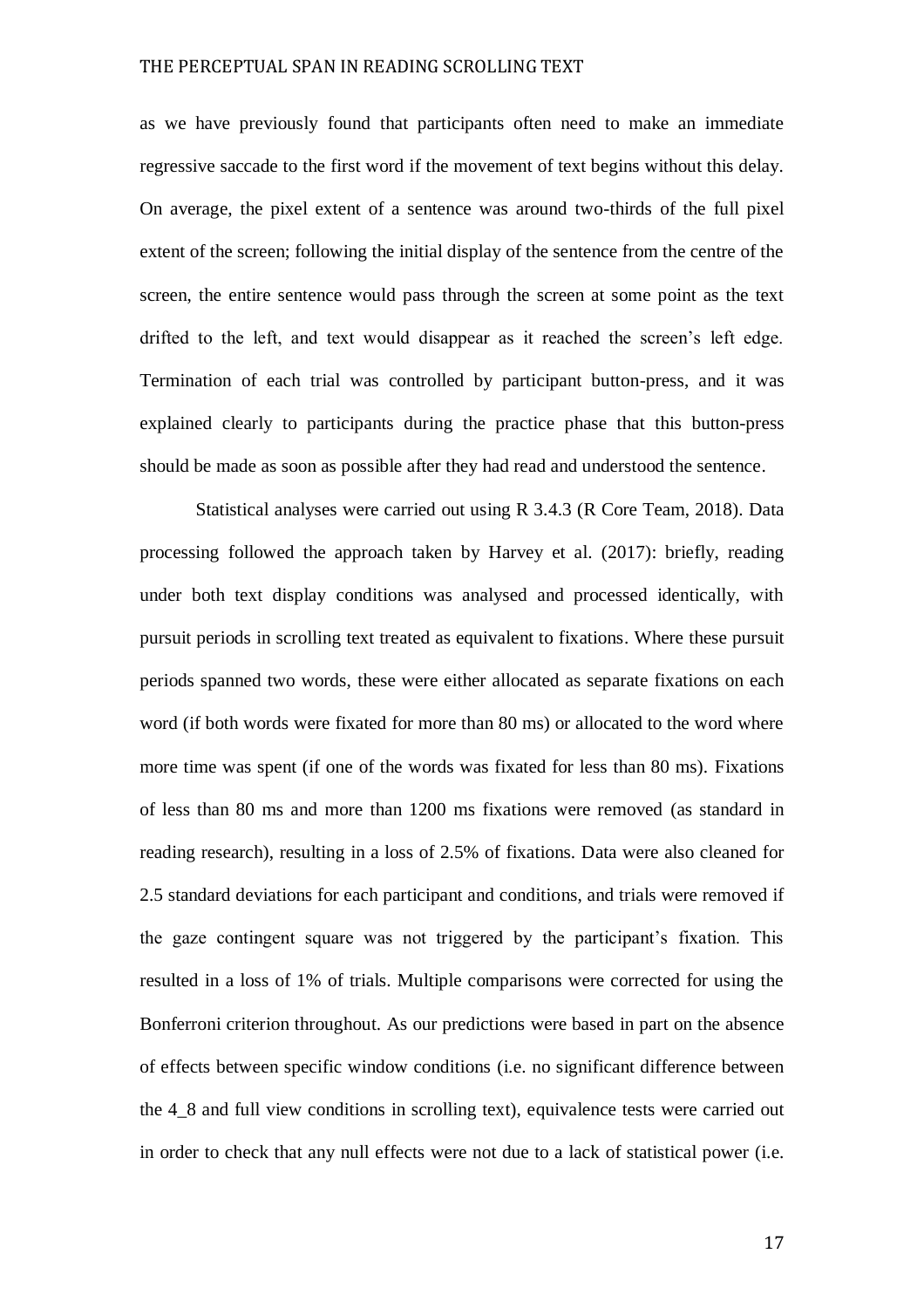that they were significantly smaller than a meaningful effect size). These analyses were carried out using the TOSTER package (Lakens, 2017), with equivalence bounds set in relation to typical effect sizes for detecting the critical window size in a similar gaze-contingent window paradigm experiment (Choi et al., 2015);  $d_z = 0.6$  for fixation count and fixation duration,  $d_z = 1.1$  for saccade amplitude, and  $d_z = 0.8$  for reading speed.

#### **Results**

Comprehension questions resulted in a mean comprehension score of 93.6% (SD 4.5%), with no significant difference between static and scrolling sentences (t(35)  $= 0.04$ ,  $p = .96$ ). This is in line with previous findings of 2AFC assessments for these text formats, and serves only to indicate that there was a high level of task engagement for both formats.

To establish the critical extent of the available window on the text, the following measures were compared with 2 (Display Format: scrolling vs. static text) x 6 (Window Extent) within-subject ANOVAs: reading rate (words per minute), average fixation duration, the number of fixations employed to read a sentence (fixation count), and average saccade amplitude. Average landing position (character position within targeted word) following a saccade was also computed in order to ensure that a shift in this parameter did not account for any change in the determined perceptual span. Planned contrasts were carried out to compare the following critical comparisons within each display format: each leftward asymmetry window vs. the symmetrical 4\_4 window, each rightward asymmetry window vs. the full view comparison, and the smaller vs. the larger rightward asymmetry window. Effect sizes are reported using generalised eta squared for all ANOVAs and Cohen's d<sup>z</sup> for t-tests.

18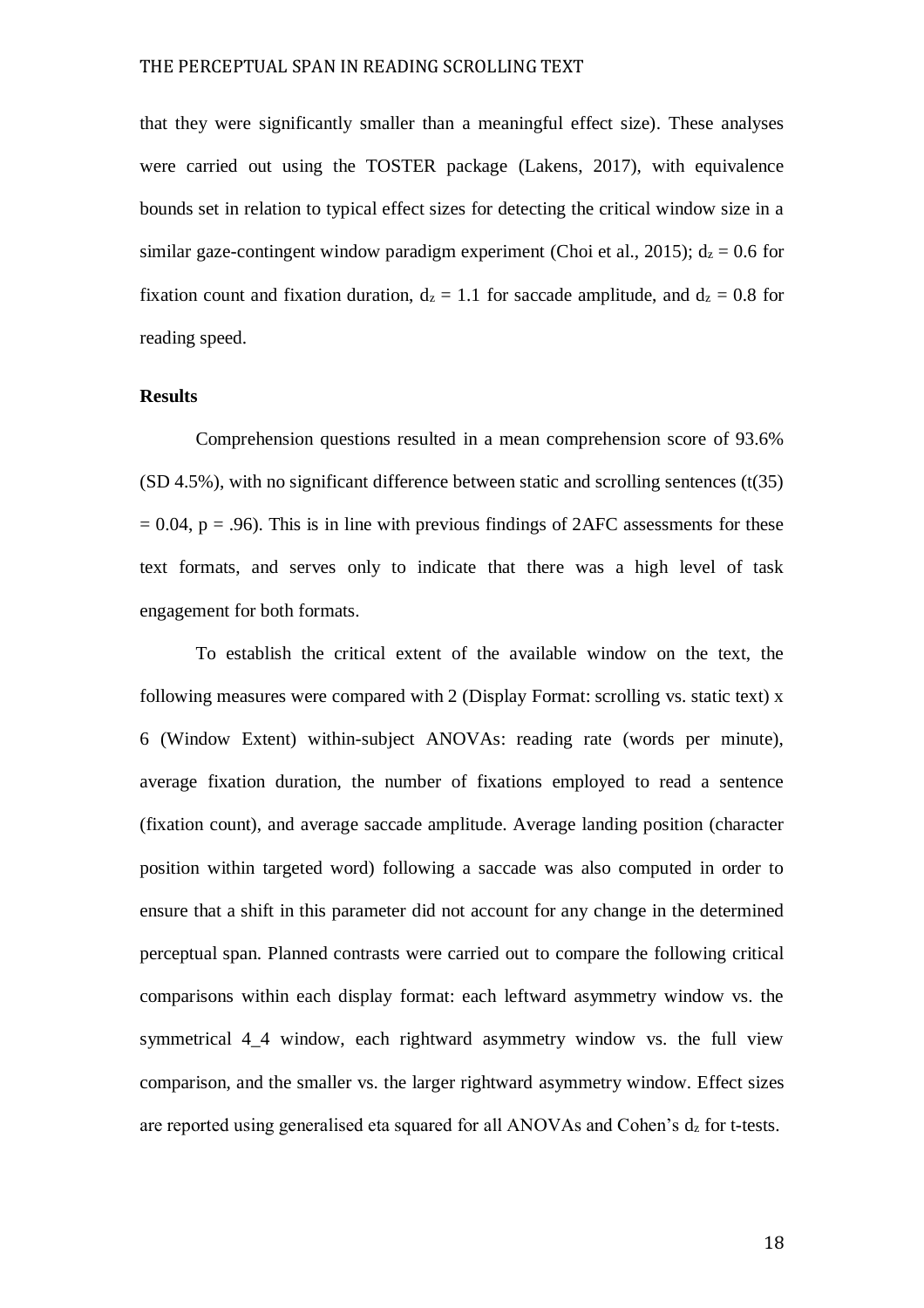*Reading rate*. The average reading rate (words per minute) was calculated for each window width and display type combination read by each participant. An ANOVA indicated that there was a main effect of window extent only on reading rate  $F(5, 175) = 34.21, p < .001, \eta_0^2 = 0.15$  (with no significant effect of display type,  $p =$ .73,  $\eta$ <sup>2</sup> < 0.001). However, there was also an interaction of window extent and display type  $F(5, 175) = 2.42$ ,  $p = .04$ ,  $\eta_0^2 = 0.01$ , suggesting that the effect of window extent was modulated by the text display format. Planned contrasts were computed to test the critical contrasts of interest; comparing, within each display type, each leftward asymmetry window with the symmetric 4-character window, and each rightward asymmetry window with each other and the full view condition. These contrasts indicated no reallocation of resources to the left of fixation with scrolling text, confirming the prediction that there would be no reversal of the span with the scrolling format. There did however appear to be a reduction of resources allocated to the right of fixation with scrolling text, with a significant decrease in reading speed with the 8-character window compared to the full view condition in the static but not scrolling text conditions. This indicates a compression of the perceptual span for scrolling text to the right of fixation.

To confirm this pattern of results, we carried out equivalence tests for each contrast to determine whether any of the null effects were actually statistically meaningful (i.e. greater than the smallest meaningful effect, set equivalent to standard effect sizes in previous perceptual span literature as outlined previously in *Methods*. The only evidence of this was for one additional comparison in static text, with a possible increase in reading speed from the 8-character and 12-character rightward asymmetry windows. Full statistics for the contrasts can be seen in Table 1.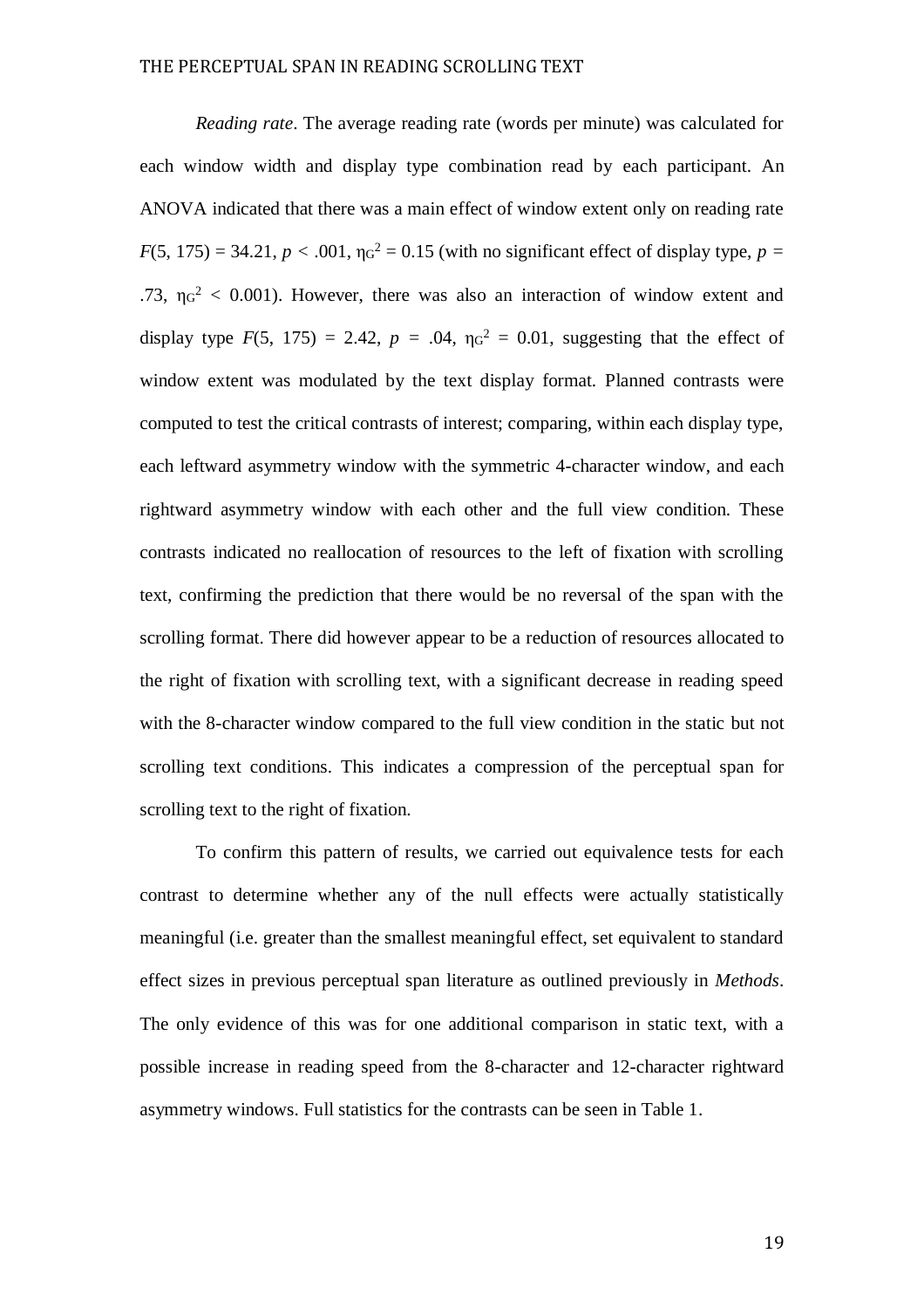*Average fixation duration.* There was a significant effect of both window extent F(5, 175) = 12.40,  $p < .001$ ,  $\eta q^2 = 0.06$  and display type  $F(1, 35) = 15.32$ ,  $p < .001$ ,  $\eta q^2 =$ 0.04 on the average fixation duration made during reading, with longer fixation durations made for reading scrolling text (215 ms vs. 206 ms for static text). There was also an interaction of these two factors  $F(5, 175) = 2.43$ ,  $p = .04$ ,  $\eta_0^2 = 0.01$  (see Figure 4). Planned contrasts (Table 2) indicated that the full view on the sentence was significantly different only from the 8-character rightward asymmetry window, with a significant inflation in fixation duration in this restricted window for both scrolling and static text. However, equivalence testing also indicated that in static text the null effect seen in the significance testing results between the restricted 12-character rightward asymmetry window and full view may not be a true null effect; whereas in scrolling text the null result of the significance testing for this contrast is supported by the equivalence test.

*Fixation count*. The number of fixations made to read a sentence (see Figure 5) was affected by window condition  $F(5, 175) = 39.24$ ,  $p < .001$ ,  $\eta q^2 = 0.15$ . Significantly more fixations were made with static text  $F(1, 35) = 19.49$ ,  $p < .001$ ,  $\eta \text{G}^2$  $= 0.06$  (1.0 extra fixation). The effect of window type was also again mediated by display type  $F(5, 175) = 3.94$ ,  $p = .002$ ,  $\eta_{G}^{2} = 0.01$ , with a similar pattern as seen in the reading speed measure: for static text, the 8 character rightward asymmetry window elicited significantly more fixations than the 12 character rightward asymmetry window or the full view condition, but there was no significant difference found between these rightward asymmetry conditions or between either of these conditions and the full view condition for scrolling text. There was again no difference for either display type between either leftward asymmetry window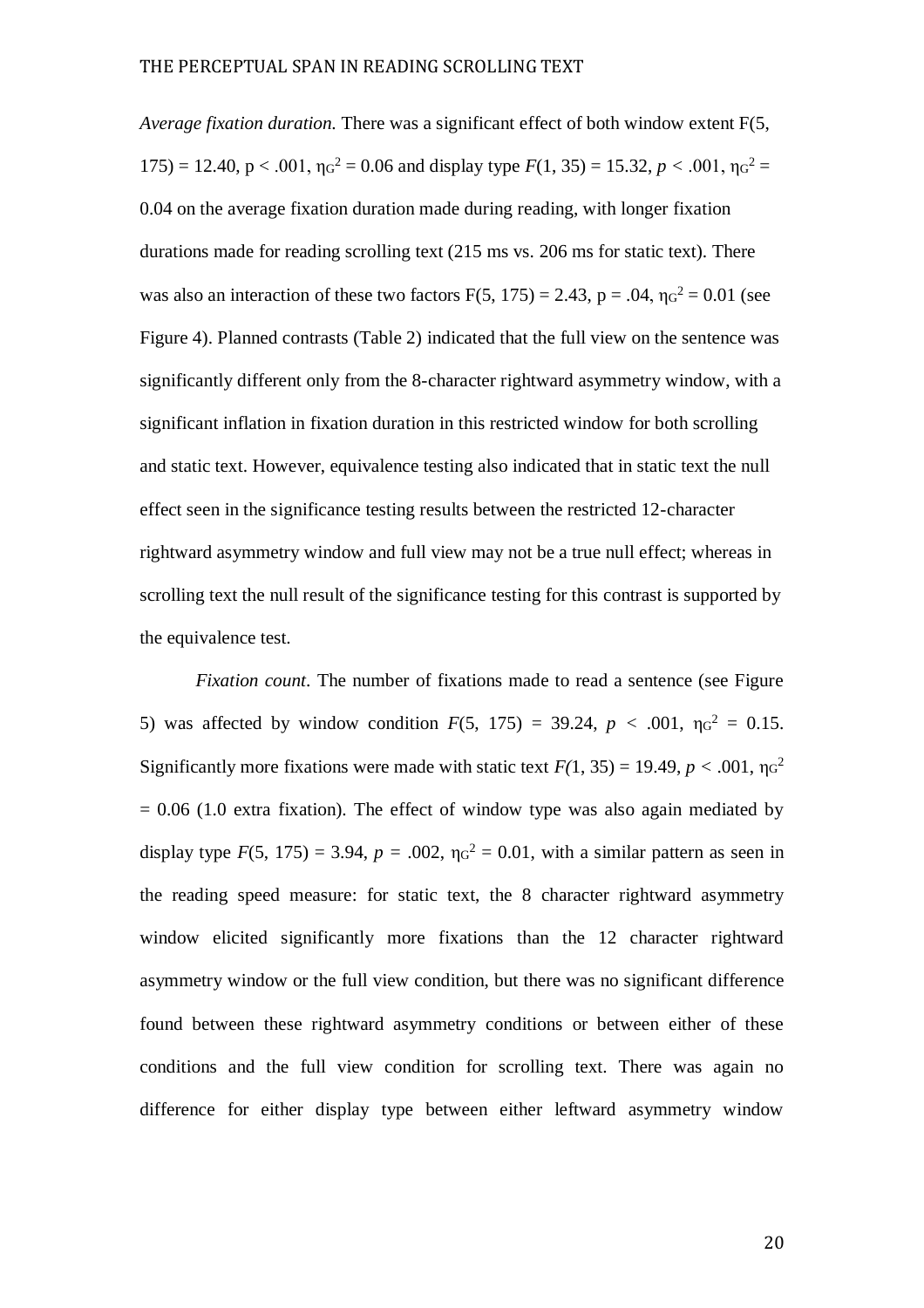condition and the symmetric 4-character window condition. Full statistical details for these planned contrasts are presented in Table 3.

*Average saccade amplitude*. Window extent had a significant effect on average saccade amplitude  $F(5, 175) = 123.07, p < .001, \eta_0^2 = 0.31$ , as did display type  $F(1, 35) = 1289.49$ ,  $p < .001$ ,  $\eta q^2 = 0.81$  (with significantly shorter saccades made with scrolling text). There was again an interaction of these factors  $F(5, 175) =$ 7.50,  $p < .001$ ,  $\eta_0^2 = 0.02$ . However, planned contrasts (Table 4) did not show a difference in the pattern of effects across display windows for static and scrolling text. Average saccade amplitude increased between the 8-character rightward asymmetry window and each of the 12-character rightward asymmetry window and the full view on sentence. There was no difference between the 12 character rightward asymmetry window and the full view for either display type.

21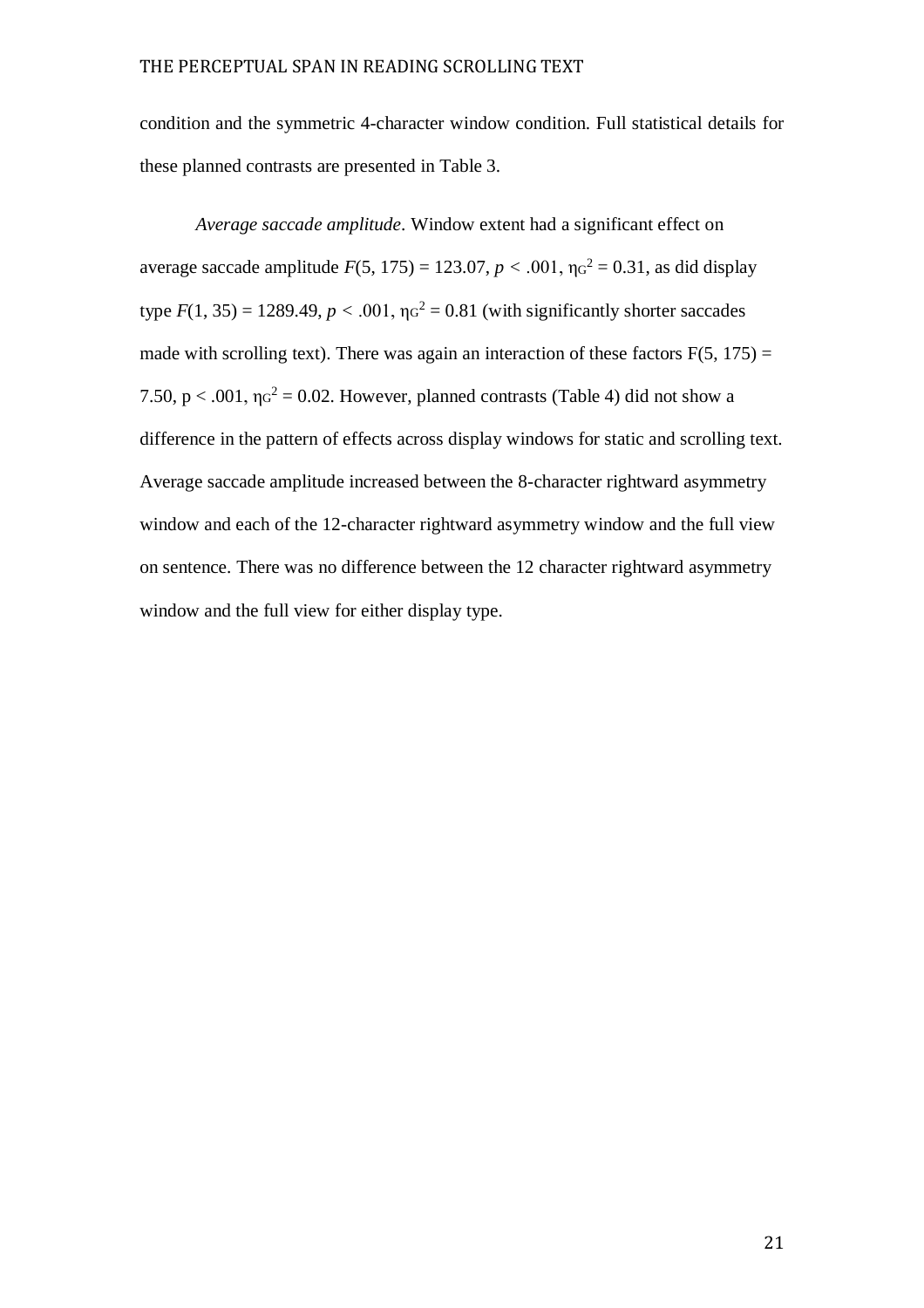| Display type     | <b>Window comparison</b> | <b>Mean 1</b> | <b>Mean 2</b> | ${}^{a}\!SE$ | $\mathbf{d}_{\mathbf{z}}$ | Est.     | $\mathbf t$ | $\mathbf{p}$ | $Eq$ t <sup>b</sup> | Eq p             |
|------------------|--------------------------|---------------|---------------|--------------|---------------------------|----------|-------------|--------------|---------------------|------------------|
| <b>Scrolling</b> | $12\_4$ vs. $4\_4$       | 238.48        | 234.58        | 6.30         | 0.08                      | 3.90     | 0.49        | > 99         | $-4.18$             | < .001           |
|                  | $8_4$ vs. 4 $4_4$        | 232.07        | 234.58        | 4.83         | $-0.05$                   | $-2.51$  | $-0.32$     | > 99         | 4.28                | < .001           |
|                  | $4\_8$ vs. $4\_12$       | 267.57        | 275.76        | 7.64         | $-0.17$                   | $-8.19$  | $-1.03$     | > 99         | 3.73                | < .001           |
|                  | 4_8 vs. Full view        | 267.57        | 281.57        | 7.02         | $-0.30$                   | $-14.00$ | $-1.77$     | .78          | 2.81                | .004             |
|                  | 4 12 vs. Full view       | 275.76        | 281.57        | 5.93         | $-0.12$                   | $-5.81$  | $-0.73$     | > 99         | 3.82                | < .001           |
| <b>Static</b>    | $12\_4$ vs. $4\_4$       | 235.35        | 216.80        | 7.22         | 0.39                      | 18.55    | 2.34        | .20          | $-2.23$             | .02              |
|                  | $8_4$ vs. 4 $4_4$        | 227.16        | 216.80        | 6.85         | 0.22                      | 10.36    | 1.31        | > 99         | $-3.29$             | .001             |
|                  | $4\_8$ vs. $4\_12$       | 260.99        | 281.57        | 5.23         | $-0.43$                   | $-20.58$ | $-2.60$     | .10          | .87                 | .20 <sup>c</sup> |
|                  | 4 8 vs. Full view $*$    | 260.99        | 293.17        | 9.99         | $-0.68$                   | $-32.19$ | $-4.06$     | < .001       | 1.58                | .06 <sup>d</sup> |
|                  | 4 12 vs. Full view       | 281.57        | 293.17        | 9.86         | $-0.25$                   | $-11.61$ | $-1.47$     | > 99         | 3.62                | < .001           |

Table 1. Planned contrasts for reading speed in Experiment 1.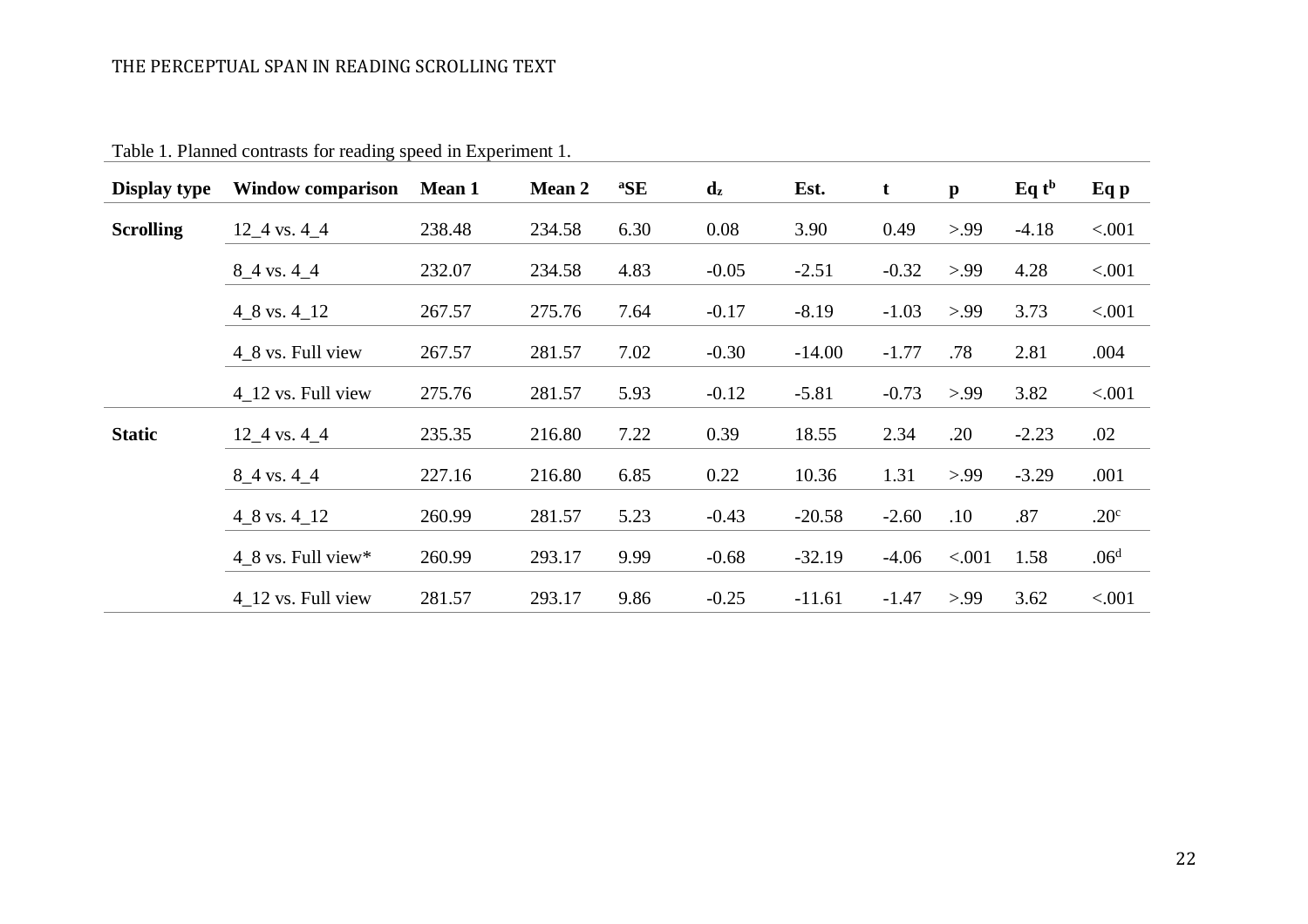<sup>a</sup> Standard error was calculated using the within-subjects formula provided by (Franz & Loftus, 2012), here and in all following;  $<sup>b</sup>$  Eq t and eq p</sup> are the values from the equivalence tests and can be interpreted in the opposite way to the significance-testing statistic – a significant p-value indicates that the effect size of that contrast is significantly smaller than the standard set for a statistically meaningful effect – see notes  $c$  and  $d$ for examples of how to interpret these results;  $\textdegree$  The static text 4\_8 vs. 4\_12 window conditions comparison was not statistically significant but the effect size was not statistically smaller than a meaningful effect;  $d$  The static text  $4_8$  vs. Full view window conditions comparison was statistically significant and the effect size was statistically meaningful; all other comparisons were not statistically significant and statistically equivalent to zero; \* demarks the contrast which shows a significant and statistically meaningful effect.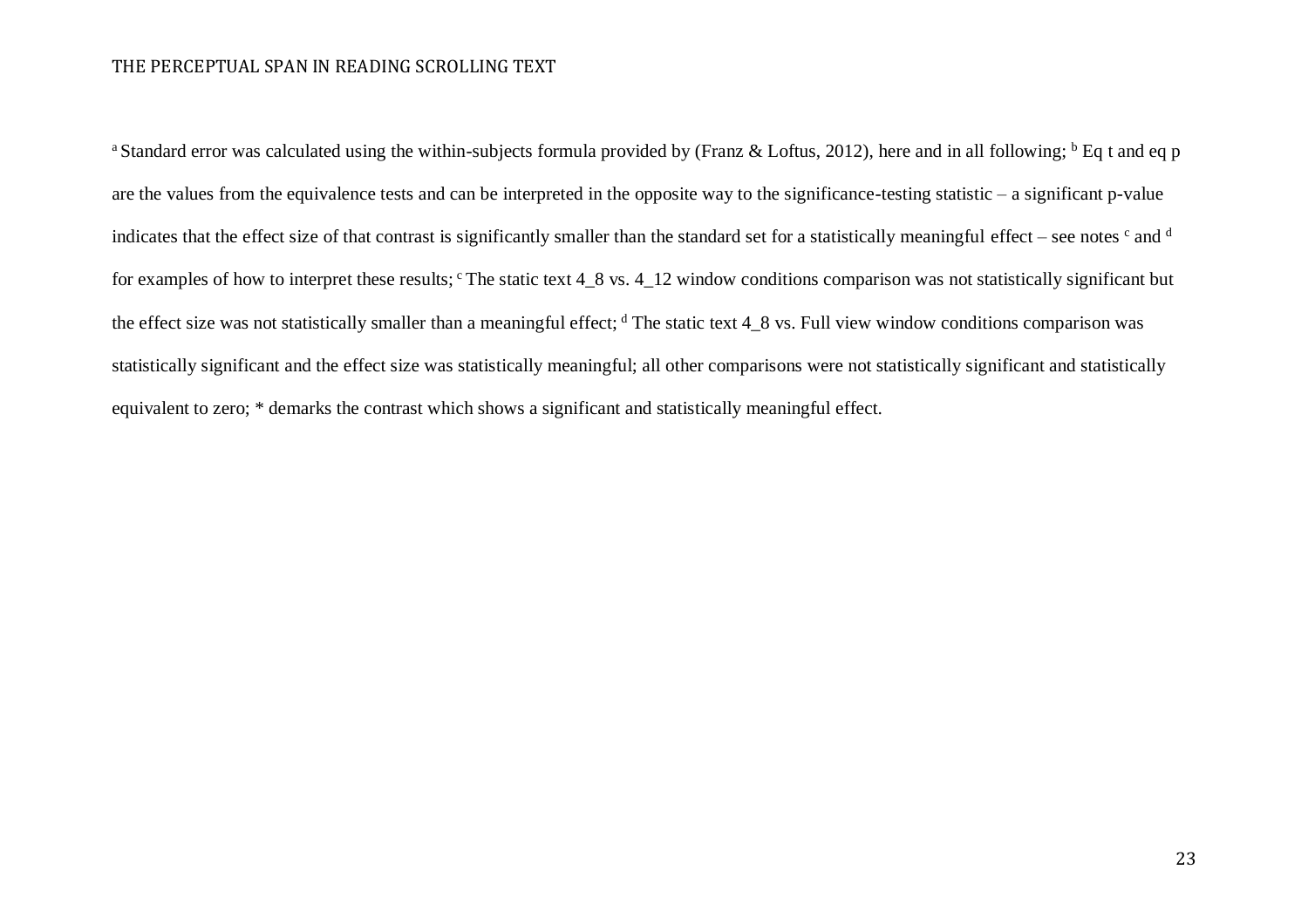| Display type     | <b>Window comparison</b> | <b>Mean 1</b> | <b>Mean 2</b> | SE   | $\mathbf{d}_{\mathbf{z}}$ | Est.    | t       | $\mathbf{p}$ | Eq t    | Eq p             |
|------------------|--------------------------|---------------|---------------|------|---------------------------|---------|---------|--------------|---------|------------------|
| <b>Scrolling</b> | $12\_4$ vs. 4 $\_4$      | 217.91        | 219.07        | 2.42 | $-0.07$                   | $-1.16$ | $-0.41$ | > 99         | 3.12    | .002             |
|                  | $8_4$ vs. 4 $4_4$        | 217.58        | 219.07        | 2.05 | $-0.09$                   | $-1.49$ | $-0.53$ | > 99         | 2.88    | .003             |
|                  | $4\_8$ vs. $4\_12$       | 216.16        | 212.22        | 2.96 | 0.23                      | 3.94    | 1.40    | > 99         | $-2.27$ | .01              |
|                  | $4\_8$ vs. Full view*    | 216.16        | 207.80        | 3.14 | 0.50                      | 8.37    | 2.97    | .03          | $-0.94$ | .18              |
|                  | 4 12 vs. Full view       | 212.22        | 207.80        | 2.95 | 0.26                      | 4.42    | 1.57    | > 99         | $-2.10$ | .02              |
| <b>Static</b>    | $12\_4$ vs. $4\_4$       | 208.67        | 216.03        | 3.32 | $-0.44$                   | $-7.36$ | $-2.61$ | .09          | 1.38    | .09              |
|                  |                          |               |               |      |                           |         |         |              |         |                  |
|                  | $8_4$ vs. 4 $4_4$        | 211.79        | 216.03        | 2.52 | $-0.25$                   | $-4.24$ | $-1.50$ | > 99         | 1.92    | .03              |
|                  | $4\_8$ vs. $4\_12$       | 204.02        | 202.71        | 2.14 | 0.08                      | 1.31    | 0.47    | > 99         | $-2.99$ | .003             |
|                  | $4\_8$ vs. Full view*    | 204.02        | 195.52        | 3.24 | 0.50                      | 8.50    | 3.02    | .03          | $-0.98$ | .17              |
|                  | 4 12 vs. Full view       | 202.71        | 195.52        | 2.69 | 0.43                      | 7.19    | 2.55    | .11          | $-0.92$ | .18 <sup>a</sup> |

Table 2. Planned contrasts for fixation duration in Experiment 1.

<sup>a</sup> The 4\_12 vs. full view contrast for static text was not statistically significant, but equivalence testing indicated that the effect size was not statistically different from a meaningful effect; \* demarks statistically significant and meaningful effects.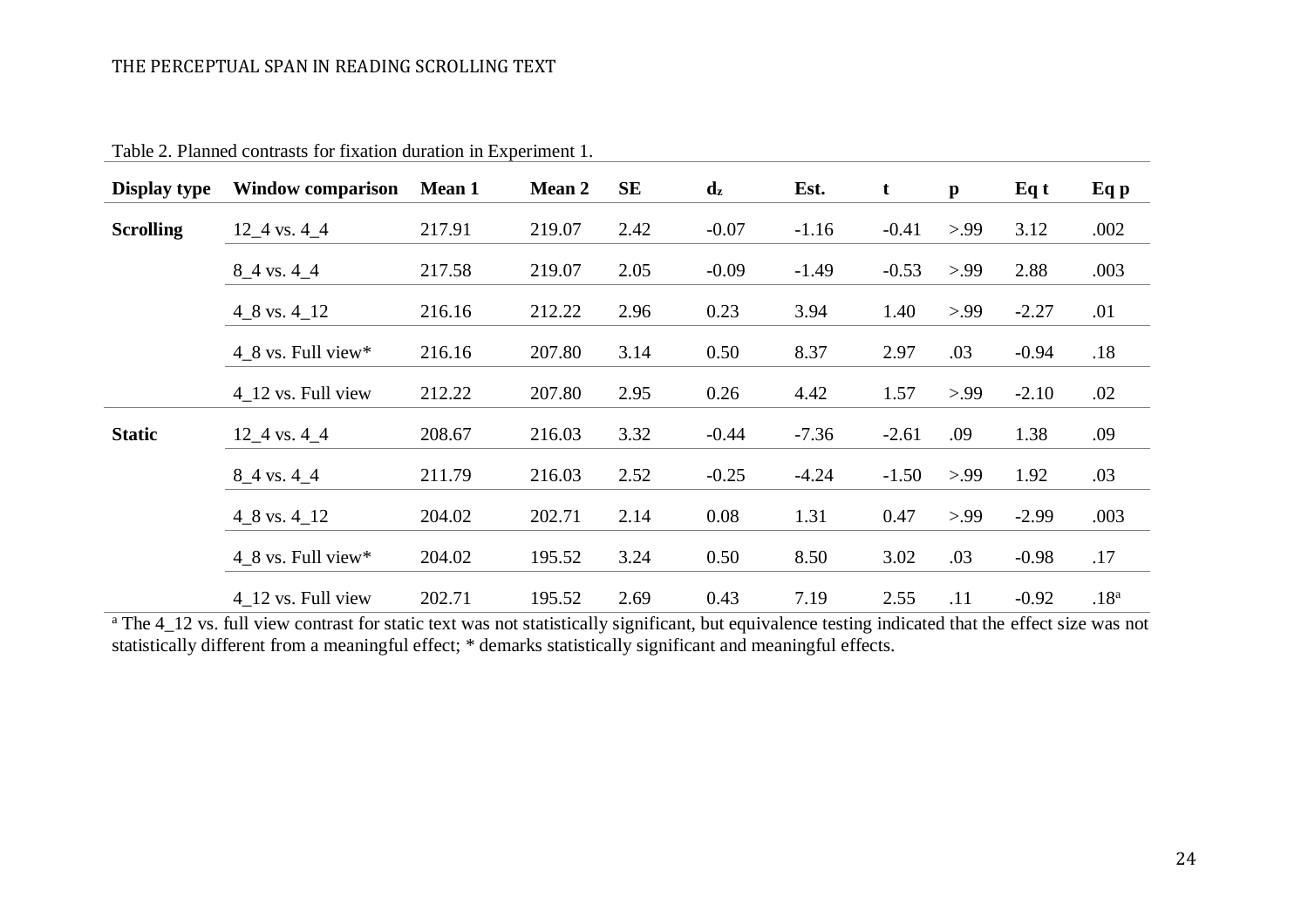| Display type     | <b>Window comparison</b>         | <b>Mean 1</b> | <b>Mean 2</b> | SE   | $\mathbf{d}_{\mathbf{z}}$ | Est.    | $\mathbf t$ | $\mathbf{p}$ | Eq t    | Eq p   |
|------------------|----------------------------------|---------------|---------------|------|---------------------------|---------|-------------|--------------|---------|--------|
| <b>Scrolling</b> | $12\_4$ vs. $4\_4$               | 0.92          | 0.92          | 0.01 | 0.03                      | 0.01    | 0.16        | > 99         | $-4.51$ | < .001 |
|                  | $8_4$ vs. 4 $4_4$                | 0.94          | 0.92          | 0.01 | 0.15                      | 0.02    | 0.89        | > 99         | $-3.18$ | .002   |
|                  | $4\_8$ vs. $4\_12$               | 0.82          | 0.79          | 0.01 | 0.23                      | 0.03    | 1.37        | > 99         | $-2.21$ | .02    |
|                  | 4_8 vs. Full view                | 0.82          | 0.80          | 0.01 | 0.17                      | 0.03    | 1.01        | > 99         | $-2.89$ | .003   |
|                  | 4 12 vs. Full view               | 0.79          | 0.80          | 0.01 | $-0.06$                   | $-0.01$ | $-0.36$     | > 99         | 3.94    | < .001 |
| <b>Static</b>    | $12\_4$ vs. $4\_4$               | 1.02          | 1.07          | 0.02 | $-0.34$                   | $-0.05$ | $-2.06$     | .40          | 2.69    | .005   |
|                  | $8_4$ vs. 4 $4_4$                | 1.04          | 1.07          | 0.03 | $-0.21$                   | $-0.03$ | $-1.28$     | > 99         | 3.77    | < .001 |
|                  | $4\_8$ vs. $4\_12*$              | 0.93          | 0.85          | 0.02 | 0.57                      | 0.08    | 3.40        | .008         | $-0.79$ | .22    |
|                  | $4\_8$ vs. Full view*            | 0.93          | 0.84          | 0.02 | 0.67                      | 0.09    | 4.03        | < .001       | $-0.82$ | .21    |
|                  | $4$ <sub>-12</sub> vs. Full view | 0.85          | 0.84          | 0.02 | 0.11                      | 0.02    | 0.65        | > 99         | $-4.09$ | < .001 |

Table 3. Planned contrasts for fixation count in Experiment 1.

\* demarks statistically significant and meaningful effects.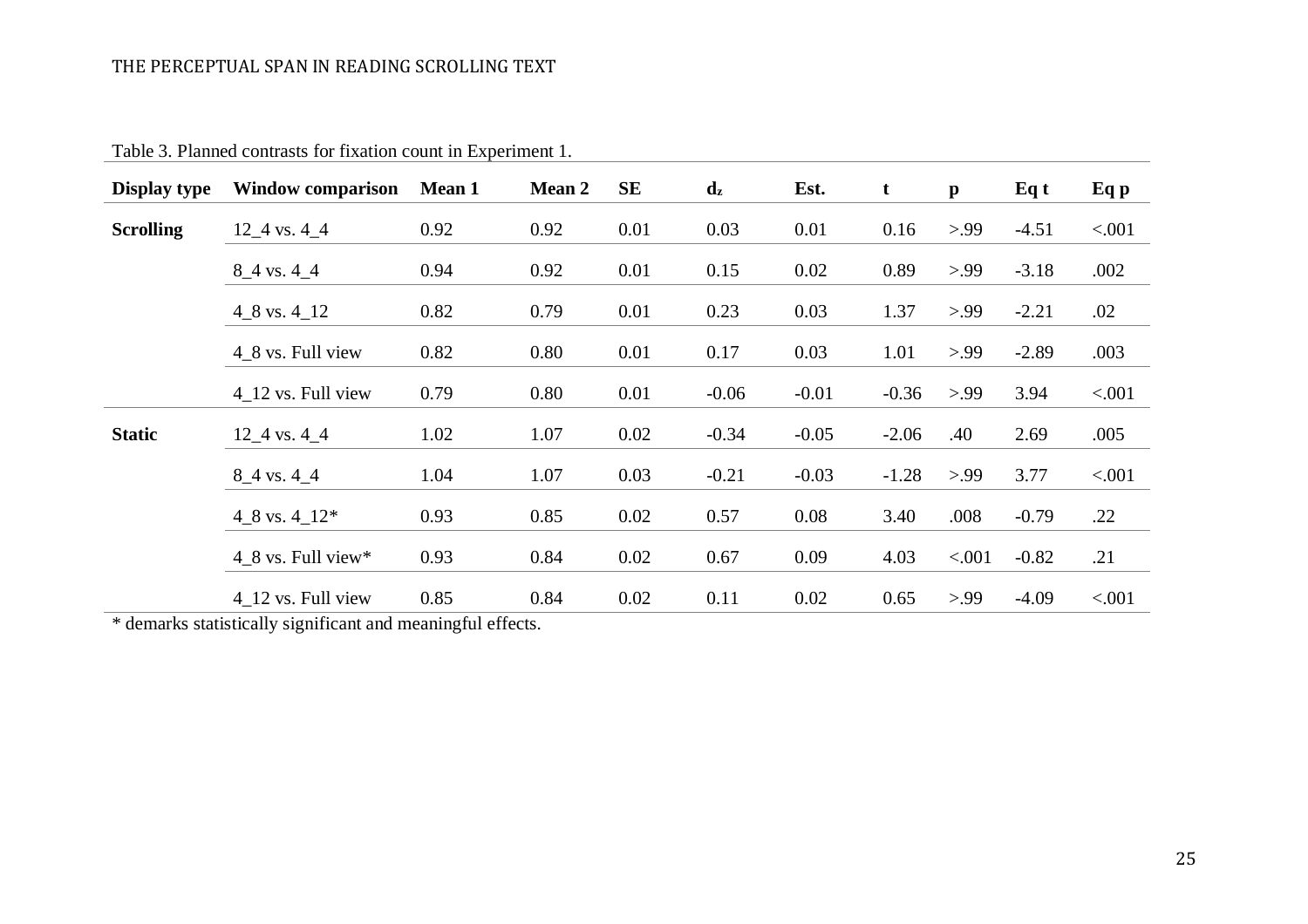| Display type     | <b>Window comparison</b>         | <b>Mean 1</b> | <b>Mean 2</b> | SE   | $\mathbf{d}_{\mathbf{z}}$ | Est.    | $\mathbf t$ | $\mathbf{p}$ | Eq t    | Eq p   |
|------------------|----------------------------------|---------------|---------------|------|---------------------------|---------|-------------|--------------|---------|--------|
| <b>Scrolling</b> | $12\_4$ vs. $4\_4$               | 2.24          | 2.15          | 0.09 | 0.13                      | 0.08    | 0.75        | > 99         | $-5.68$ | < .001 |
|                  | $8-4$ vs. 4 $-4$                 | 2.14          | 2.15          | 0.06 | $-0.02$                   | $-0.01$ | $-0.09$     | > 99         | 6.42    | < .001 |
|                  | 4_8 vs. $4$ _12 <sup>*</sup>     | 2.80          | 3.24          | 0.08 | $-0.65$                   | $-0.44$ | $-3.89$     | .001         | 1.27    | .11    |
|                  | $4\_8$ vs. Full view*            | 2.80          | 3.35          | 0.10 | $-0.80$                   | $-0.54$ | $-4.80$     | < .001       | 0.89    | .19    |
|                  | $4$ <sub>-12</sub> vs. Full view | 3.24          | 3.35          | 0.07 | $-0.15$                   | $-0.10$ | $-0.91$     | > 99         | 5.21    | < .001 |
| <b>Static</b>    | $12\_4$ vs. $4\_4^a$             | 6.07          | 5.66          | 0.11 | 0.61                      | 0.41    | 3.63        | .003         | $-2.72$ | .005   |
|                  | $8_4$ vs. 4 $4_4$                | 5.88          | 5.66          | 0.08 | 0.32                      | 0.22    | 1.94        | .53          | $-3.77$ | < .001 |
|                  | 4_8 vs. $4$ _12 <sup>*</sup>     | 6.65          | 7.34          | 0.07 | $-1.02$                   | $-0.69$ | $-6.10$     | < .001       | $-3.63$ | > 99   |
|                  | $4_8$ vs. Full view*             | 6.65          | 7.65          | 0.16 | $-1.47$                   | $-1.00$ | $-8.84$     | < .001       | 0.30    | .38    |
|                  | 4 12 vs. Full view               | 7.34          | 7.65          | 0.16 | $-0.46$                   | $-0.31$ | $-2.74$     | .06          | 4.64    | < .001 |

Table 4. Planned contrasts for saccade amplitude in Experiment 1.

<sup>a</sup> This contrast was statistically significant, but equivalence testing indicated that the effect size was not statistically meaningful; \* denotes statistically significant and meaningful effects.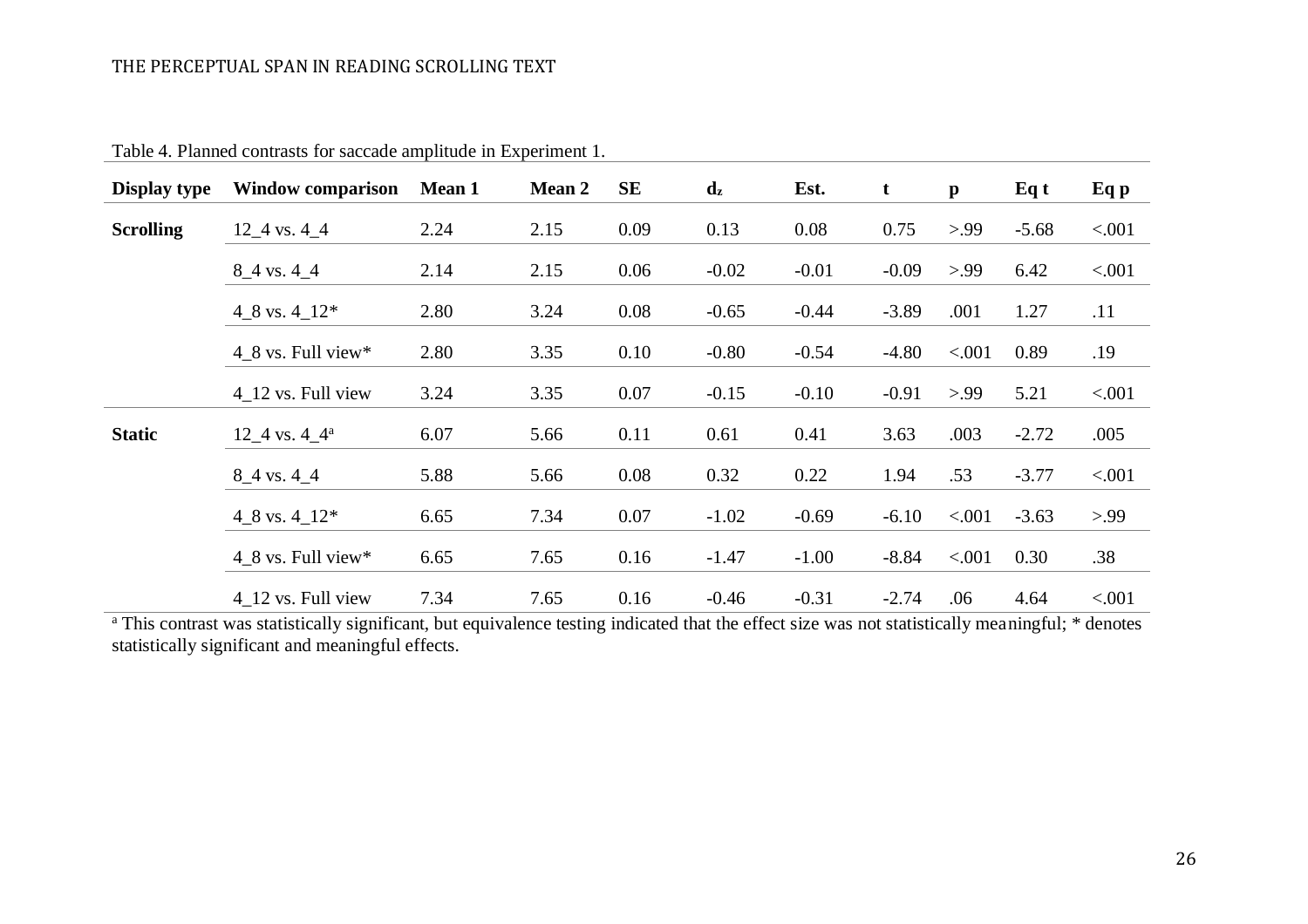*Landing position.* There was no significant effect of window condition on landing position  $F(5, 175) = 1.03$ ,  $p = .40$ ,  $\eta g^2 = 0.01$ , or of of display type  $F(1, 35)$  $= 2.73$ ,  $p = .11$ ,  $\eta q^2 = 0.01$  (see Figure 3), and no interaction of these factors  $F(5)$ ,  $175$ ) = 1.24,  $p = .29$ ,  $\eta g^2 = 0.01$ .



*Figure 3.* Landing position (character in targeted word) distributions under static and scrolling text conditions.

## **Discussion**

This experiment aimed to characterise changes to the allocation of attention during reading with horizontally scrolling text, using the gaze-contingent moving window paradigm (McConkie & Rayner, 1975, 1976) to compare the extent of the perceptual span with scrolling and static text. As would be expected given the extremely well-established effect of restricting text availability in this way during reading of static text (Clifton et al., 2016; McConkie & Rayner, 1975, 1976; Rayner, 1998), all oculomotor measures investigated here were significantly disrupted in both display conditions (static and scrolling text) by the gaze-contingent window paradigm. For static text only, the largest rightward asymmetry condition (12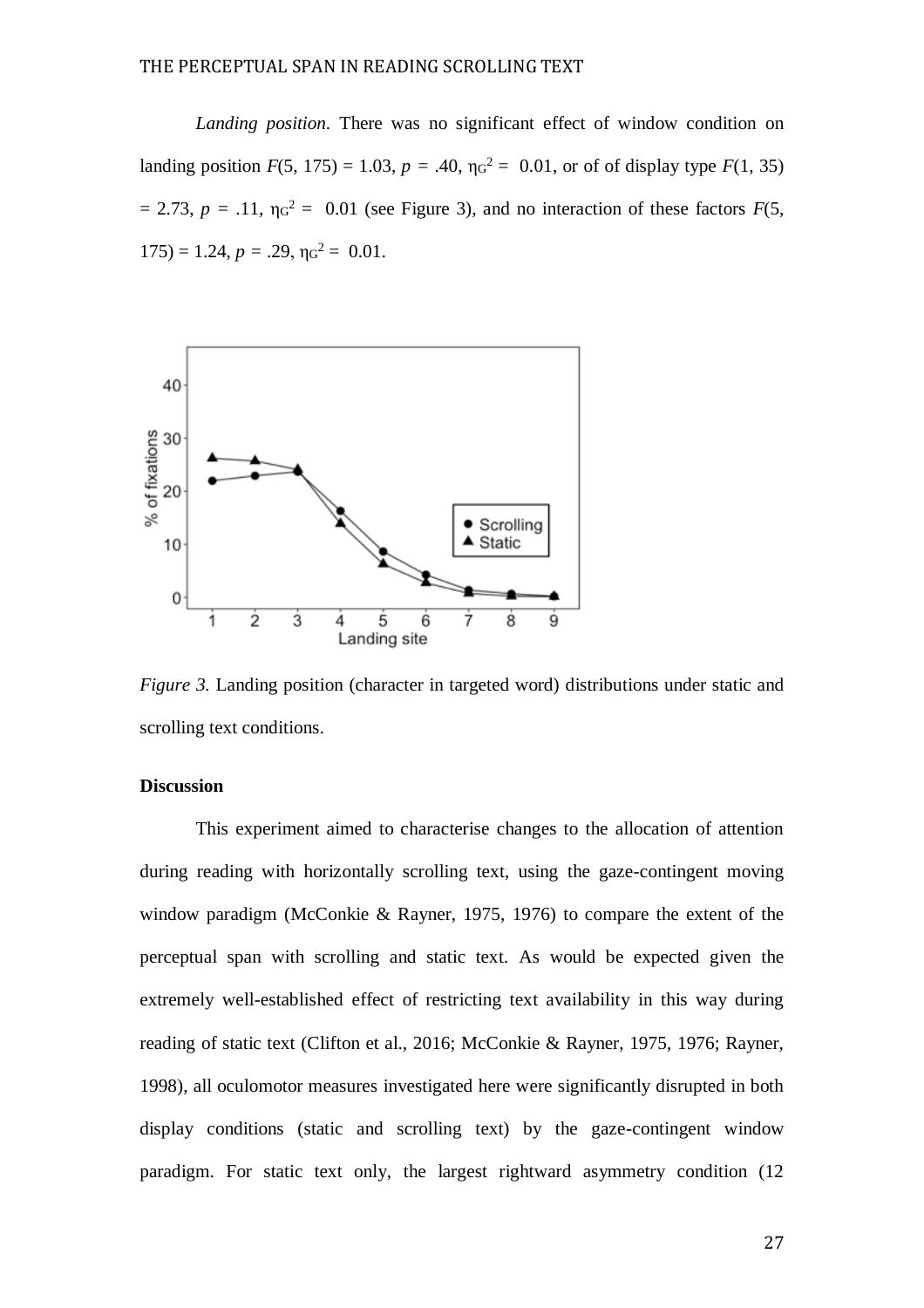characters to the right of fixation) appeared to be a good representation of the average size of the perceptual span for the participants and stimuli used in this study. Significant differences were observed between the 8 character but not the 12 character rightward asymmetry window and the unrestricted view of the sentence for all four measures reported. By contrast, the rightward extent of the perceptual span appeared to be reduced to around 8 characters with the scrolling text format, with no difference between the 8- or 12- character rightward asymmetry windows and the full view on the sentence for this format on reading speed and fixation count (contrasting with a significant difference between the 8 character window and full view for static text on both of these measures), and some evidence for a similar pattern in fixation duration. There was no difference between the 4 character symmetric window and the leftward asymmetry windows for any measure, indicating that tracking the word to the left did not modulate attentional resources in the direction of pursuit. Analysis of landing position in this study showed no significant difference in average landing position between scrolling and static text, suggesting that leftward preview provides a similar function in scrolling text, and also ruling out any role of a shift in the landing position to explain the apparent reduction in perceptual span with this format.

These findings are consistent with a reduction in the rightward extent of the perceptual span when text is horizontally scrolled during reading; i.e., that fewer resources were allocated to the right of fixation when reading text scrolling to the left, and that this finding could not be attributed to a change in saccade landing position.

## **Experiment 2**

Despite slight variability in the different measures of interest in Experiment 1, the results coherently support the conclusion of a compressed perceptual span when

28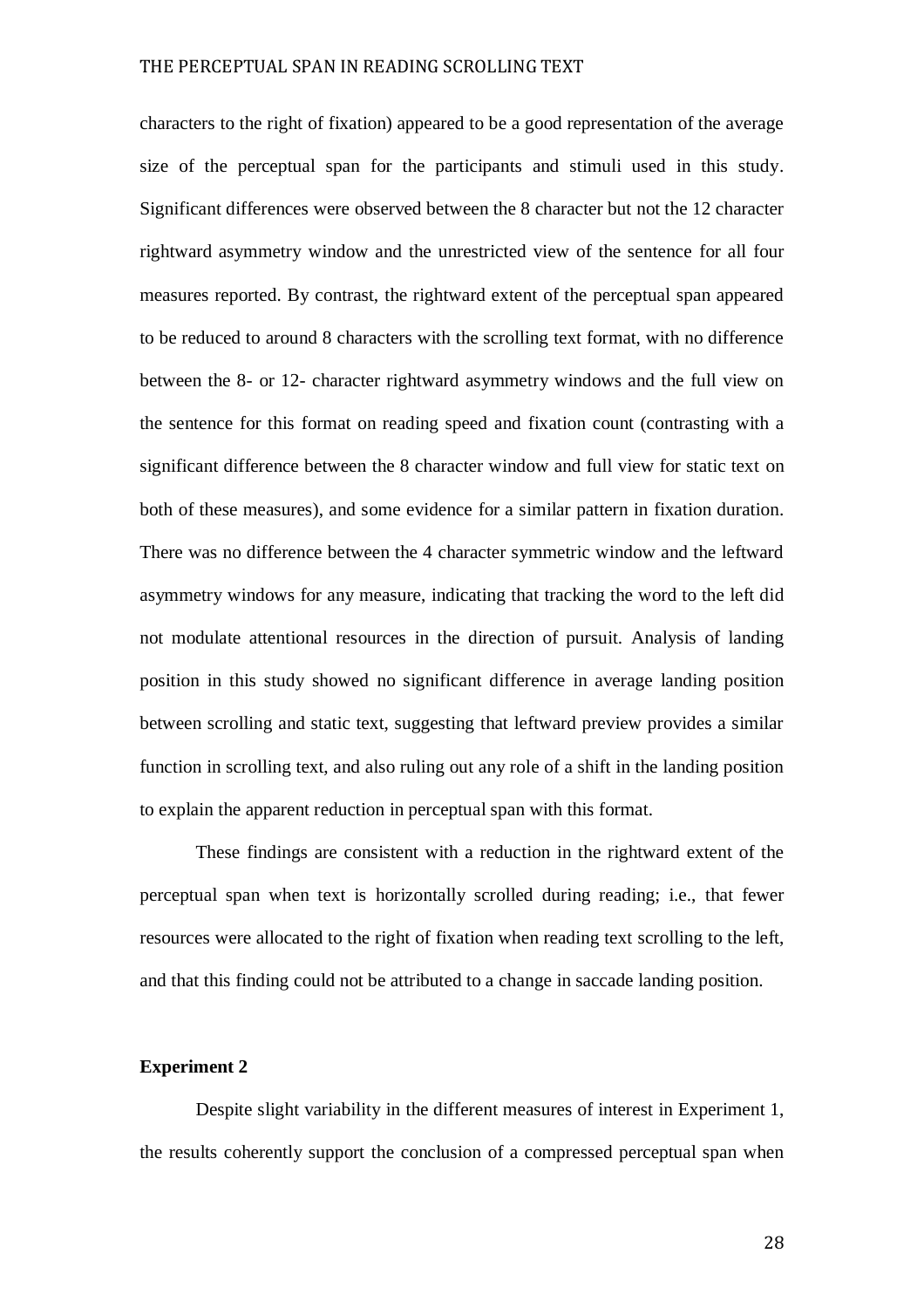reading scrolling text. This finding is most parsimoniously explained by an increased attentional load via the mechanisms discussed previously. However, a further possibility was that the increased reading difficulty that this compression implies for scrolling text results not from a generalised effect over the entire reading period, but from specific difficulties that readers may have in adapting to the movement of the text when it first appears, or in planning oculomotor behaviour when they reach the end of the text<sup>2</sup>. We therefore carried out a second experiment using a sustained reading task to exclude this possibility. The use of paragraph-length stimuli, as opposed to single sentences, enables the exclusion of a portion of the data at reading onset, and a portion prior to reading offset to ensure that the data in our analyses solely reflected "smooth" undisrupted reading without contamination by fixations at, or soon after, the start, and fixations soon before, or at the end of reading. As in Experiment 1, we expected to see more similarity between the 8-character, 12 character and full view conditions in scrolling text than in static text, indicating a reduction in the perceptual span with the scrolling format.

## **Method**

l

*Participants.* Participants were 24 undergraduate students from RHUL (16 female, mean age 19.8). All participants reported normal or corrected-to-normal vision, no reading or language impairments, and spoke British English as their first language. The experiment was approved by internal ethical review at RHUL, and participants gave informed consent accordingly.

*Stimuli and procedure.* Stimuli were 98 short paragraphs with an average of 64.7 words per passage. These were adapted from short expository news items in the national newspaper The Independent (2006-2011 archive, accessed from Nexis.com,

<sup>2</sup> We thank the reviewers for highlighting this interesting possibility.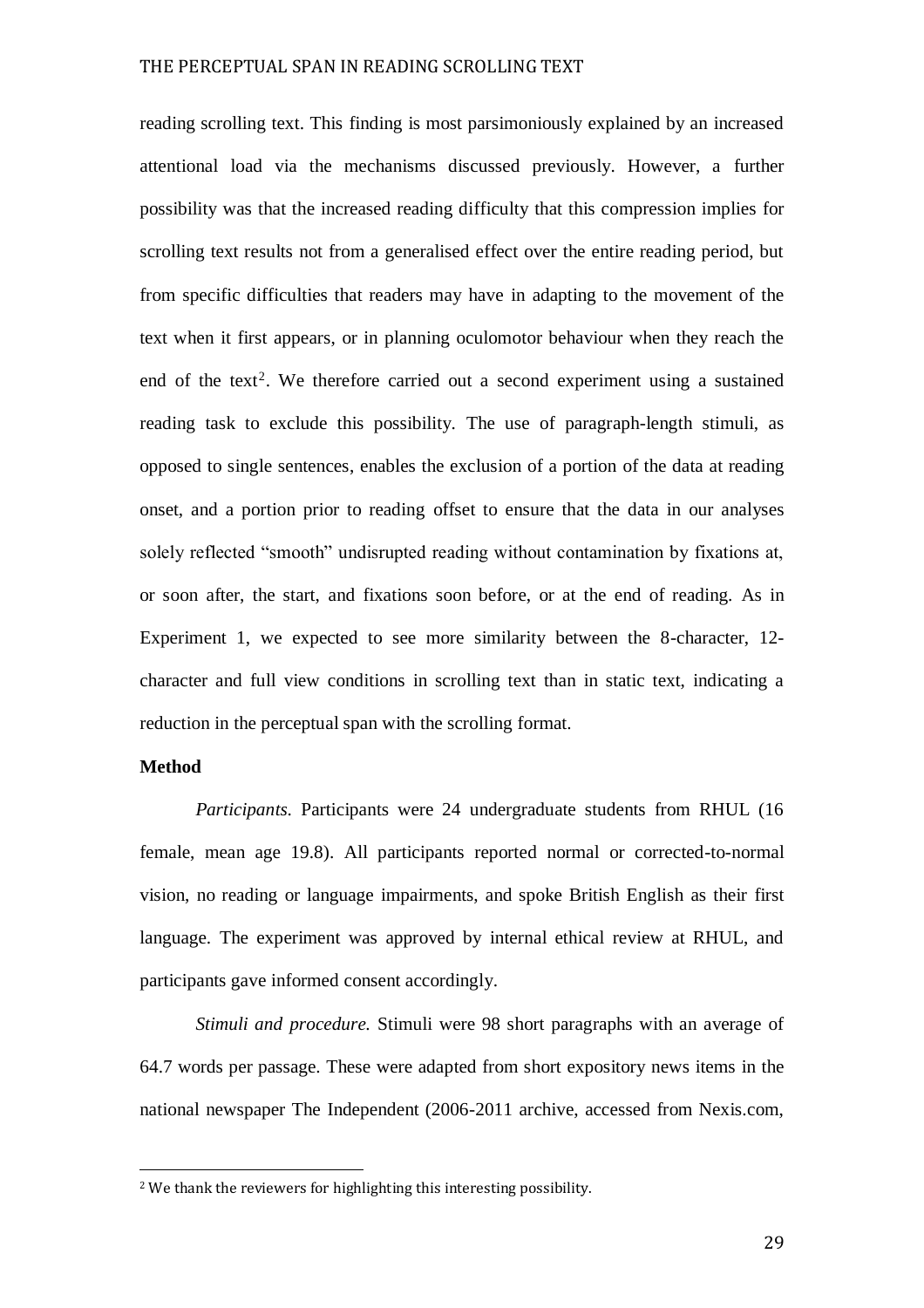16<sup>th</sup> October 2017). All were similar in structure and had an approximate reading grade level of grade 10, with a Flesch Reading Ease score of 51.9. Scrolling text was displayed in a single continuous line as in the previous experiments. Static text was displayed in multi-line paragraphs across 3-4 lines (average 3.24 lines), with inter-line spacing of 150 pixels in order to ensure good vertical accuracy of the gaze-contingent windows. The window conditions compared were two rightwardly asymmetric windows, with 4 characters to the left and 8 or 12 to right of fixation  $(4\_8$  and  $4\_12)$ and a full view condition, with no restriction on the availability of text. These windows were chosen as those identified as the critical widths of interest by Experiment 1, with other windows excluded in order to allow us to maximize statistical power. All participants viewed all conditions, as before, as both static and scrolling text (presented in counterbalanced blocks with 16 cells per condition, with sentences rotated in a Latin Square design as previously). The window restrictions were applied as previously (windows implemented as spatial filtering of text). Participants were asked to briefly summarize the paragraph that they had just read at the end of six randomly chosen trials throughout each block, in order to ensure adequate task engagement. All participants were able to provide these accurately on all occasions.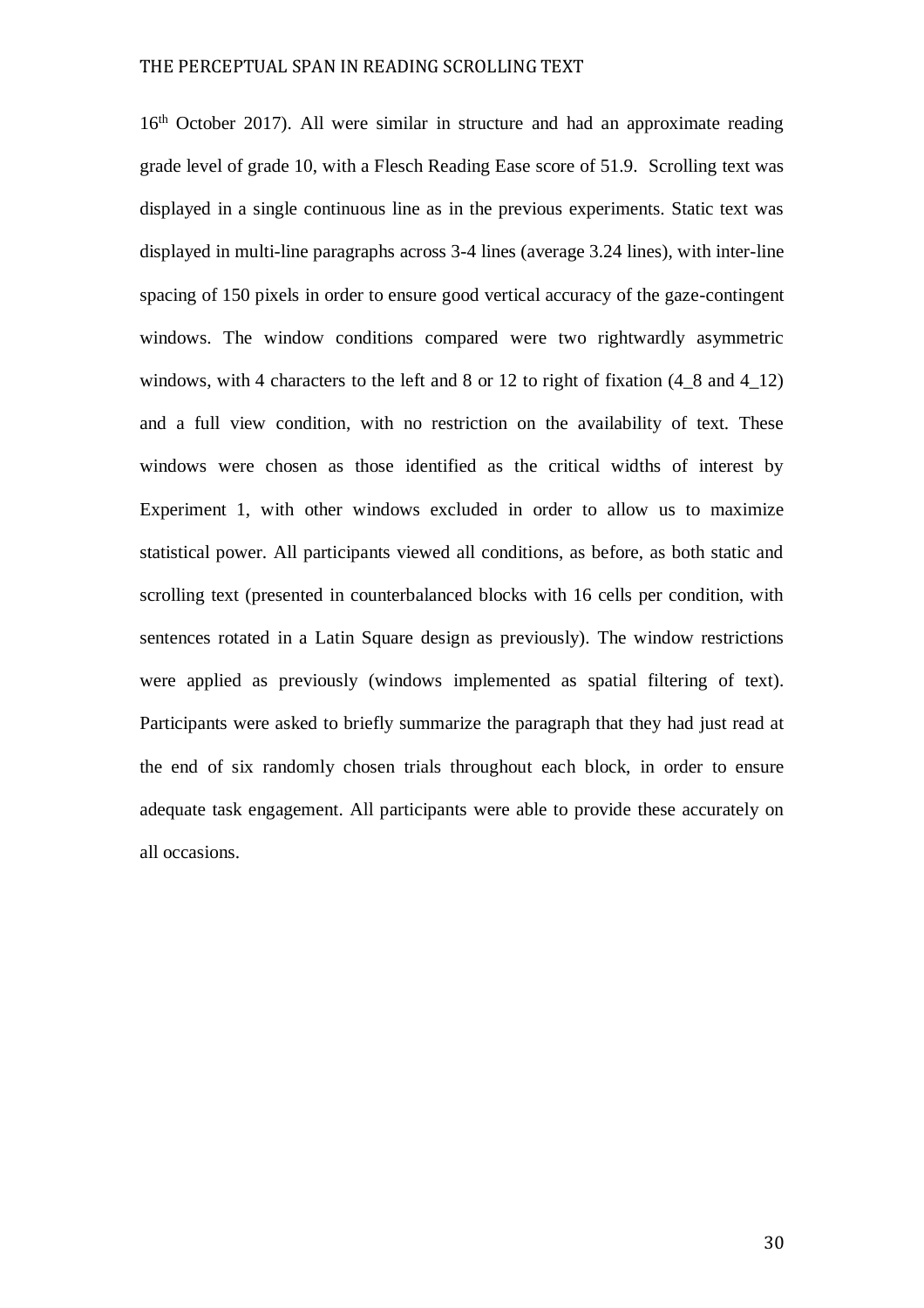In order to exclude any oculomotor behaviour elicited specifically by the onset and offset of the moving text stimulus, we removed the first and last 10% of each trial (mean 1492.86 ms, SE 1.62; from mean total trial length 14928.55 ms, SE 16.25). Procedure and data analyses were otherwise as for previous experiments. Data cleaning resulted in a loss of 2.4% of fixations (80-1200 ms criterion) and 2.1% of trials (trial cleaning). Multiple comparisons were again corrected for using the Bonferroni criterion throughout, and equivalence tests were carried out for all planned contrasts to verify that null effects were not due to a lack of statistical power.

## **Results**

*Reading rate.* As in Experiment 1, there was a main effect of window extent  $F(2, 46) = 29.53$ ,  $p < .001$ ,  $\eta q^2 = 0.06$  on reading rate, and this was modulated by an interaction of window extent with display type  $F(2, 46) = 8.67$ ,  $p < .001$ ,  $\eta q^2 = 0.02$ . There was again no significant main effect of display type, although in this study this was approaching significance  $(F(1, 23) = 3.88, p = .06, \eta_0^2 = 0.06)$ , with faster reading times for scrolling than static text. This is unsurprising as participants had more opportunity for re-reading with the static paragraphs, increasing their overall reading time. Planned contrasts (Table 5) showed significantly slower reading in both the 8-character and 12-character windows than in the full view condition for static, but no significant differences between reading speed between any of the three viewing conditions for scrolling text; although equivalence tests showed that the effect sizes of each of comparisons between a rightwardly asymmetric window and the full view condition may be statistically meaningful. Nevertheless, there was a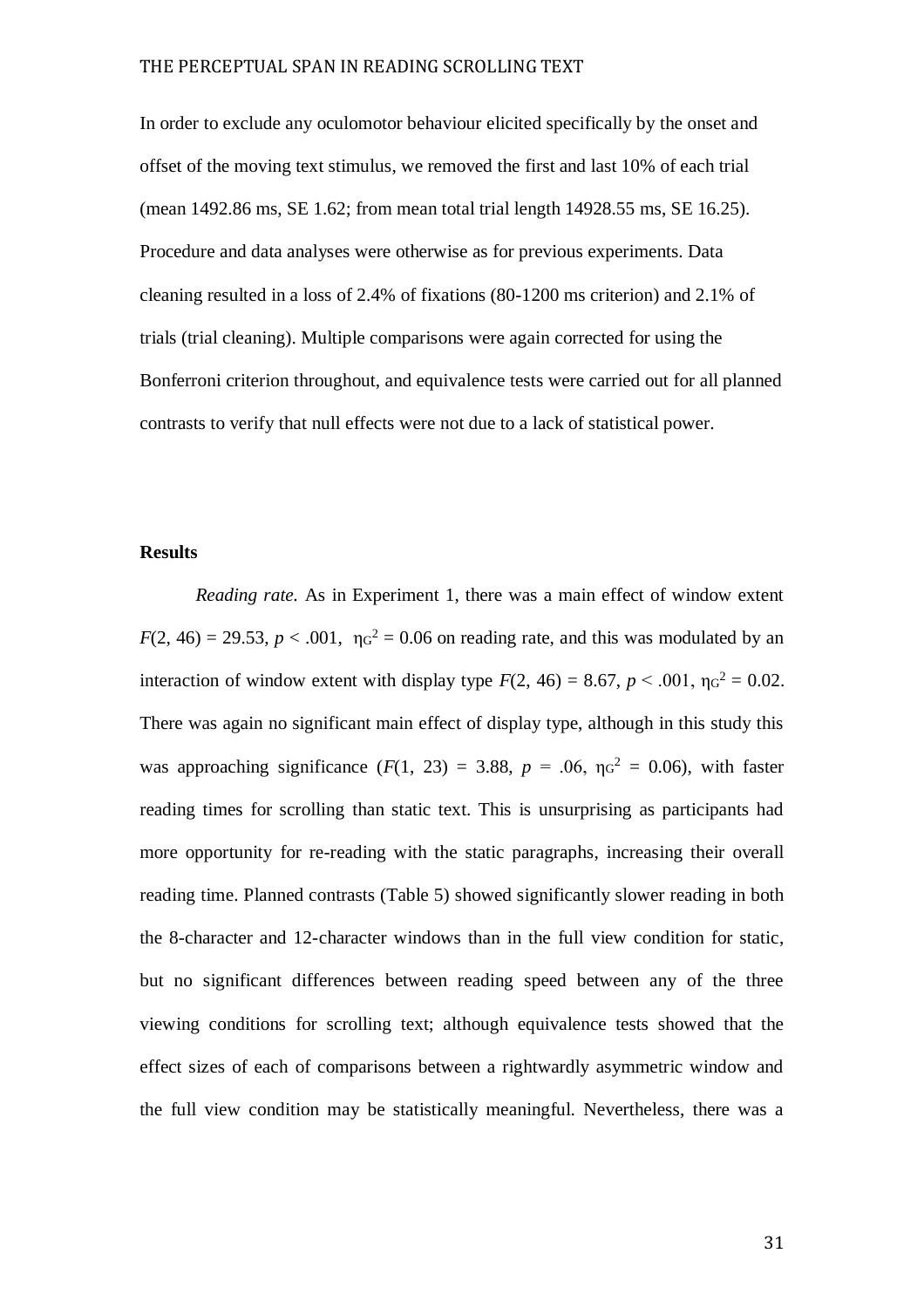clear divergence in results on the comparison of the two asymmetric windows, with a significant decrease in reading speed with the smaller window in static text only.

*Average fixation duration.* The effects found in Experiment 1 were again replicated with significant main effects of both window extent  $(F(2, 46) = 68.07, p <$ .001,  $\eta_0^2 = 0.10$ ) and display type  $(F(1, 23) = 2.20, p < .001, \eta_0^2 = 0.06)$  on average fixation duration, with an interaction between these factors  $F(2, 46) = 11.98$ ,  $p <$ .001,  $\eta g^2 = 0.03$ . Planned contrasts (Table 6) indicated an inflation with both display formats when the window on the sentence was truncated at 8 characters to the right of fixation, and some evidence for a benefit of the 12-character window over the 8 character window (although this contrast was not statistically significant in scrolling text;  $p = .32$ ). However, for static text only there was a significant decrease in fixation duration between the 12-character window and unrestricted view; consistent with a compression of the span for scrolling text.

*Fixation count.* There were no significant effects of either window extent (*F*(2,  $46$ ) = 1.66,  $p = .20$ ,  $\eta_0^2 = 0.004$ ) or display type  $(F(1, 23) = 1.39, p = .25, \eta_0^2 =$ 0.02) found for the average number of fixations made by participants to read a passage, and no interaction of these factors  $(F(2, 46) = 1.38, p = .26, \eta_0^2 = 0.002)$ . This is in contrast to the findings of the first study, where significant effects of display type and window extent were apparent, as well as an interaction between these factors. There was a numerical trend in static text only for increased fixations with the smallest window size  $(47.8 \text{ fixations cf. } 45.6 \text{ with } 4.12 \text{ window and } 45.1 \text{ with full})$ view; scrolling text 43.1, 43.3, 42.6 fixations respectively).

*Average saccade amplitude.* As in Experiment 1, there were significant effects of window extent  $F(2, 46) = 17.61$ ,  $p < .001$ ,  $\eta q^2 = 0.10$  and display type  $F(1, 23) =$ 207.48,  $p < .001$ ,  $\eta q^2 = 0.71$ , with these effects modulated by a significant interaction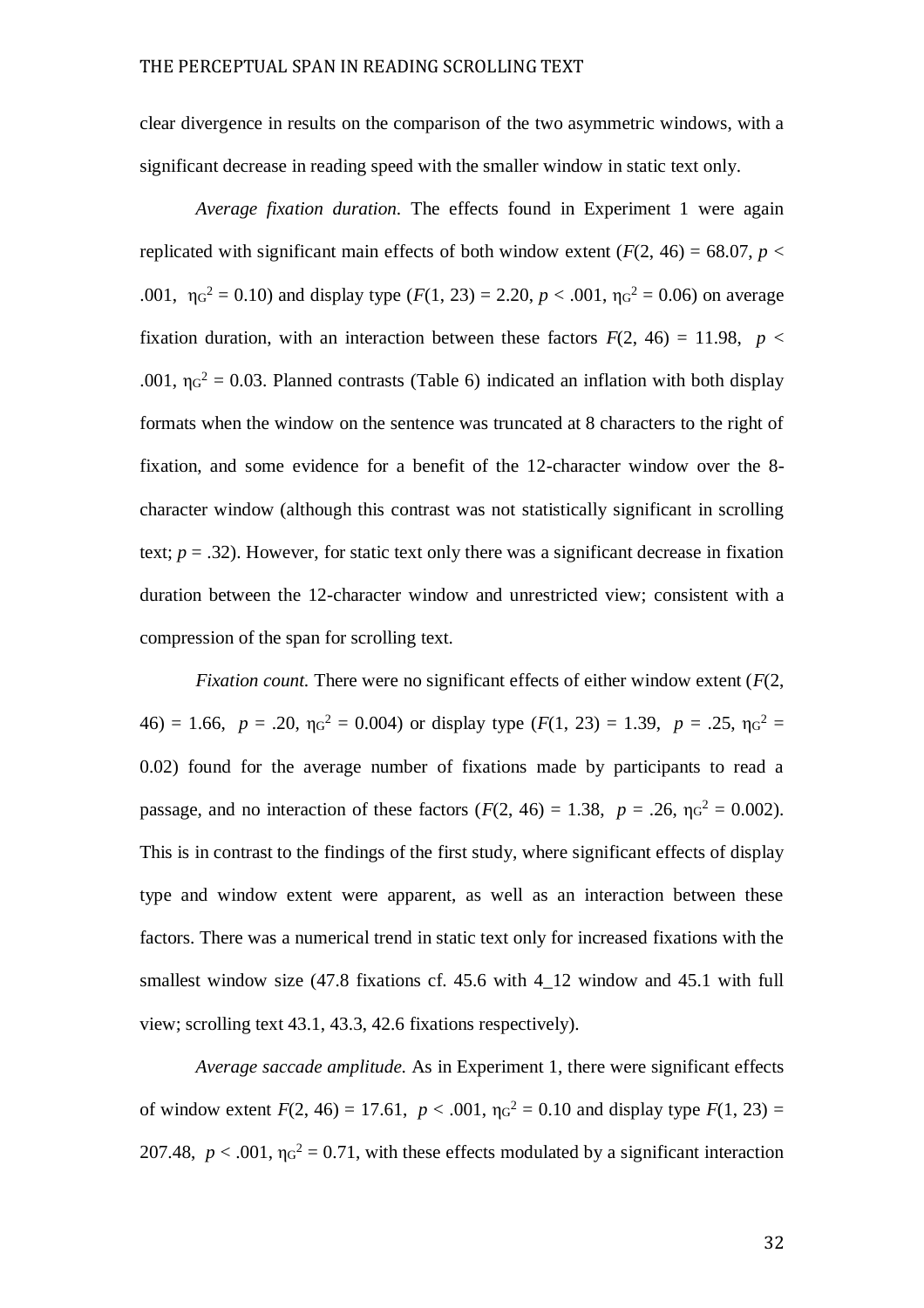*F*(2, 46) = 6.22, *p* = .004,  $\eta$ <sup>2</sup> = 0.02. Planned contrasts (see Table 7) reveal a significant decrease in saccade amplitude through the three viewing conditions (i.e. shorter saccades made with a 12-character window than when reading with no restrictions, and shorter again with the 8-character window) for static text; whereas there was a reduction in saccade length only for the 8-character window with scrolling text.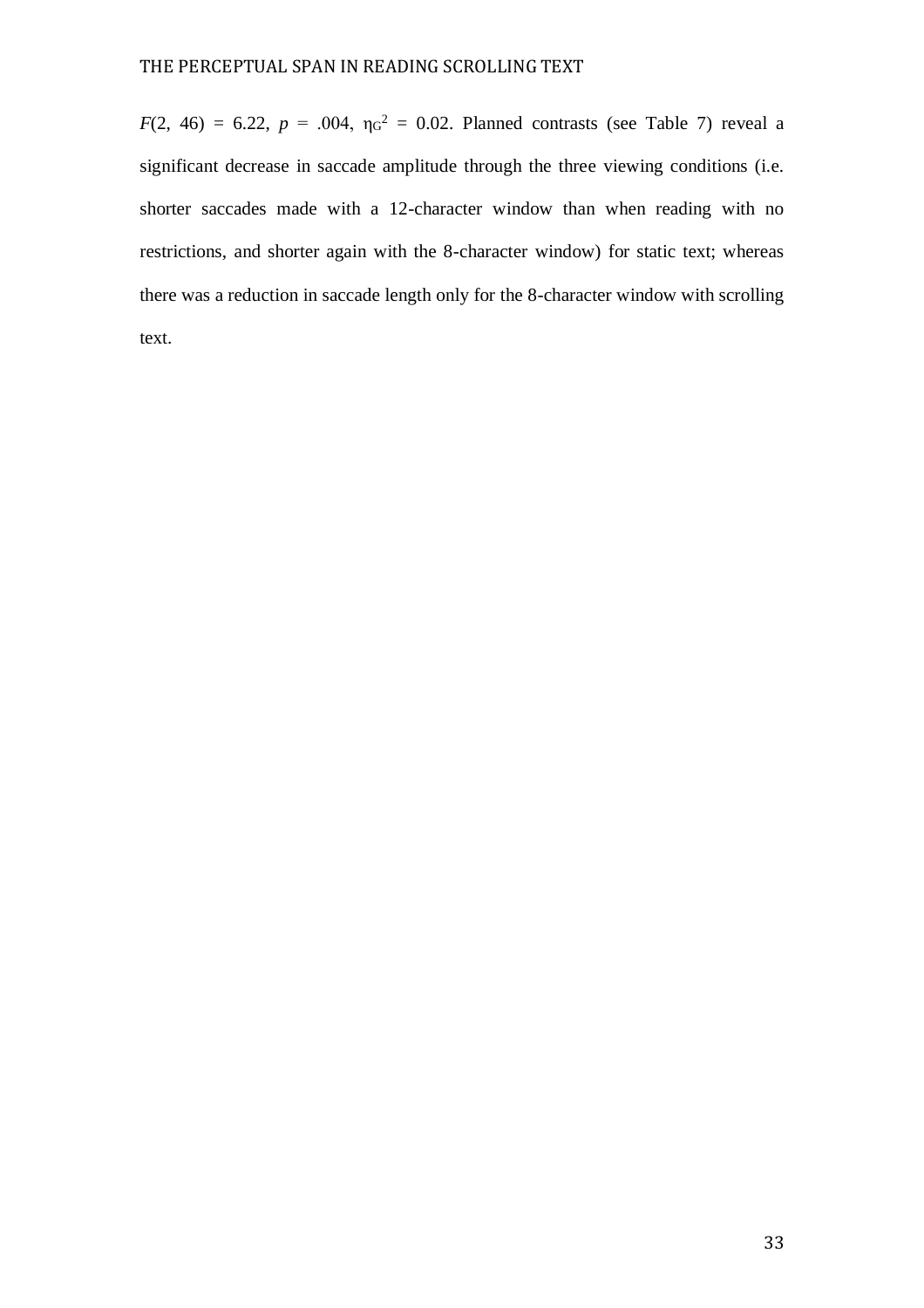| <b>Display type</b> | <b>Window comparison</b>        | <b>Mean 1</b> | <b>Mean 2</b> | <b>SE</b> | $\mathbf{d}_{\mathbf{z}}$ | Est.     | t       | $\mathbf{p}$ | Eq t    | Eq p   |
|---------------------|---------------------------------|---------------|---------------|-----------|---------------------------|----------|---------|--------------|---------|--------|
| <b>Scrolling</b>    | 4 8 vs. 4 12                    | 257.07        | 256.65        | 2.28      | 0.02                      | 0.42     | 0.08    | > 99         | $-3.74$ | < .001 |
|                     | 4 8 vs. Full view <sup>a</sup>  | 257.07        | 270.47        | 2.31      | $-0.52$                   | $-13.40$ | $-2.57$ | .07          | $-1.87$ | .96    |
|                     | 4 12 vs. Full view <sup>a</sup> | 256.65        | 270.47        | 2.39      | $-0.54$                   | $-13.83$ | $-2.66$ | .06          | $-1.87$ | .96    |
| <b>Static</b>       | 4 8 vs. 4 $12*$                 | 218.20        | 235.67        | 5.02      | $-0.69$                   | $-17.48$ | $-3.36$ | .007         | 0.44    | .33    |
|                     | 4 8 vs. Full view*              | 218.20        | 261.30        | 8.73      | $-1.69$                   | $-43.10$ | $-8.28$ | < .001       | $-1.02$ | .84    |
|                     | 4 12 vs. Full view*             | 235.67        | 261.30        | 6.71      | $-1.00$                   | $-25.63$ | $-4.92$ | < .001       | 0.10    | .46    |

Table 5. Planned contrasts for reading speed in Experiment 2.

<sup>a</sup>These contrasts were not statistically significant, but the equivalence tests indicated that the effect sizes may be statistically meaningful; \* denotes statistically significant and meaningful effects.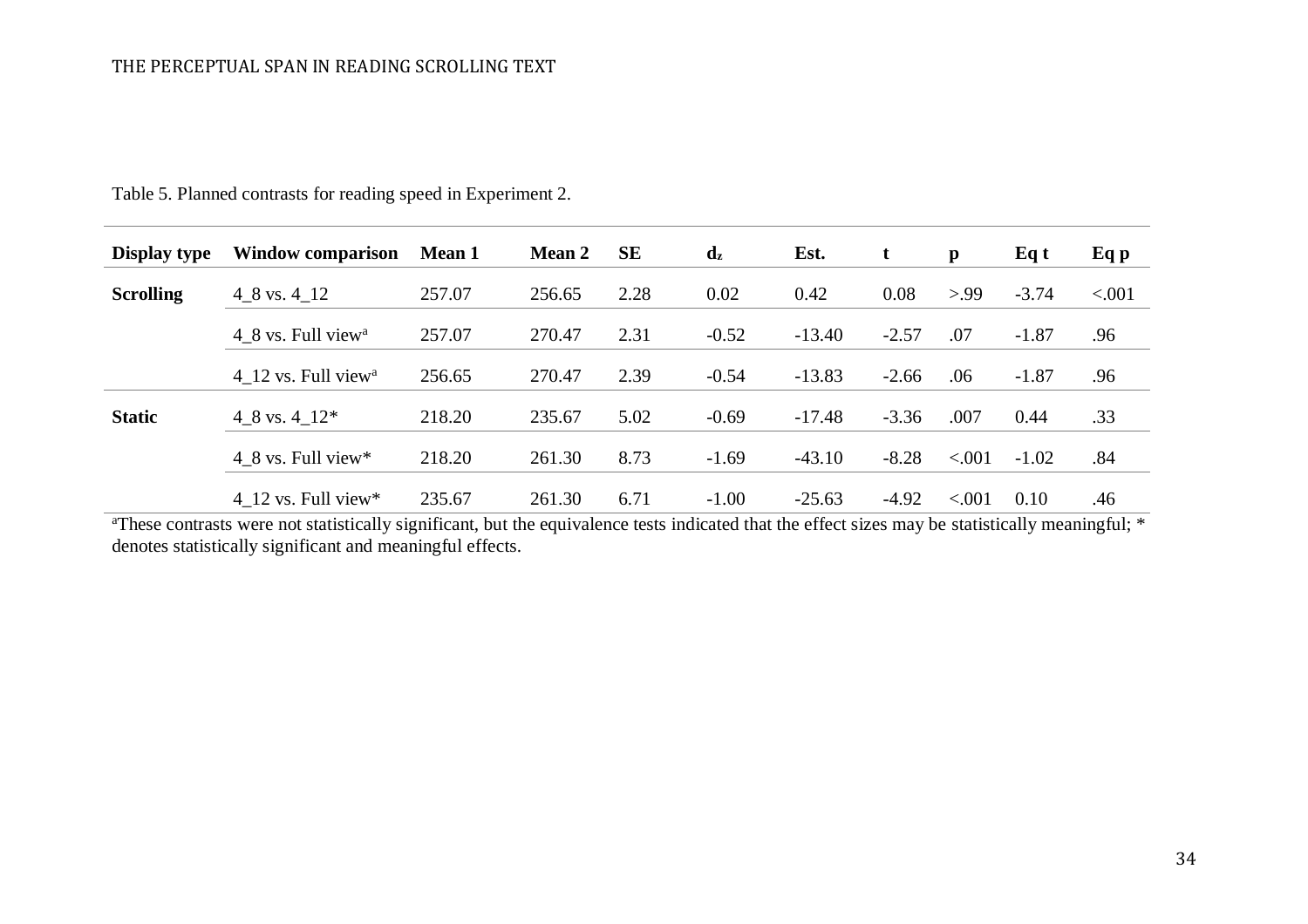| <b>Display type</b> | Window comparison     | <b>Mean 1</b> | <b>Mean 2</b> | <b>SE</b> | $\mathbf{d}_{\mathbf{z}}$ | Est.  | t     | $\mathbf{p}$ | Eq t    | Eq p |
|---------------------|-----------------------|---------------|---------------|-----------|---------------------------|-------|-------|--------------|---------|------|
| <b>Scrolling</b>    | 4 8 vs. $4-12^a$      | 220.33        | 216.15        | 1.51      | 0.40                      | 4.18  | 1.95  | .32          | $-1.14$ | .13  |
|                     | 4 8 vs. Full view $*$ | 220.33        | 213.42        | 1.82      | 0.66                      | 6.91  | 3.23  | .01          | $-0.13$ | .45  |
|                     | 4 12 vs. Full view    | 216.15        | 213.42        | 1.66      | 0.26                      | 2.73  | 1.27  | > 99         | $-2.28$ | .02  |
| <b>Static</b>       | 4 8 vs. 4 $12*$       | 218.12        | 208.81        | 1.34      | 0.89                      | 9.31  | 4.35  | < .001       | 3.04    | .98  |
|                     | 4 8 vs. Full view $*$ | 218.12        | 194.88        | 3.00      | 2.21                      | 23.25 | 10.85 | < 0.001      | 3.84    | > 99 |
|                     | 4 12 vs. Full view*   | 208.81        | 194.88        | 2.90      | 1.33                      | 13.93 | 6.51  | < .001       | 0.88    | .81  |

Table 6. Planned contrasts for fixation duration in Experiment 2.

<sup>a</sup>This contrast was not statistically significant, but the equivalence test indicated that the effect size may be statistically meaningful; \* denotes statistically significant and meaningful effects.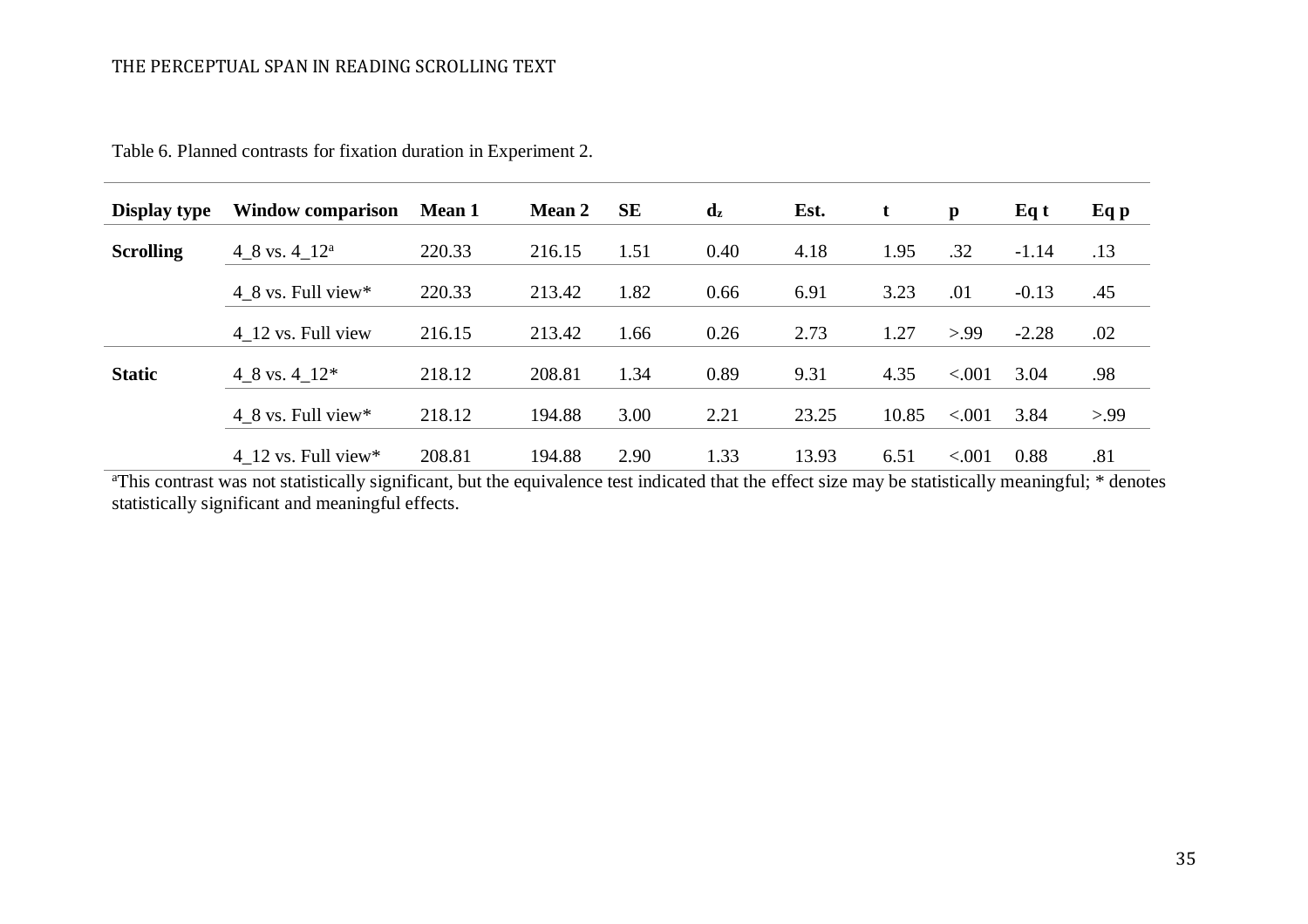| <b>Display type</b> | <b>Window comparison</b> | <b>Mean 1</b> | <b>Mean 2</b> | SE   | $\mathbf{d}_{\mathbf{z}}$ | Est.    | t       | $\mathbf{p}$ | Eq t    | Eq p   |
|---------------------|--------------------------|---------------|---------------|------|---------------------------|---------|---------|--------------|---------|--------|
| <b>Scrolling</b>    | $4\_8$ vs. $4\_12$       | 4.26          | 4.53          | 0.12 | $-0.36$                   | $-0.27$ | $-1.23$ | > 99         | 1.61    | .06    |
|                     | $4\_8$ vs. Full view*    | 4.26          | 4.94          | 0.21 | $-0.79$                   | $-0.68$ | $-3.05$ | .02          | 0.72    | .24    |
|                     | 4 12 vs. Full view       | 4.53          | 4.94          | 0.19 | $-0.42$                   | $-0.41$ | $-1.82$ | .43          | 1.75    | < 0.05 |
| <b>Static</b>       | 4 8 vs. 4 $12*$          | 8.19          | 8.82          | 0.17 | $-0.61$                   | $-0.63$ | $-2.81$ | .04          | 0.24    | .41    |
|                     | 4 8 vs. Full view $*$    | 8.19          | 9.72          | 0.33 | $-1.26$                   | $-1.53$ | $-6.86$ | < .001       | $-0.79$ | .78    |
|                     | 4 12 vs. Full view*      | 8.82          | 9.72          | 0.26 | $-0.65$                   | $-0.91$ | $-4.05$ | < .001       | 0.49    | .31    |

Table 7. Planned contrasts for saccade amplitude in Experiment 2.

\* denotes statistically significant and meaningful effects.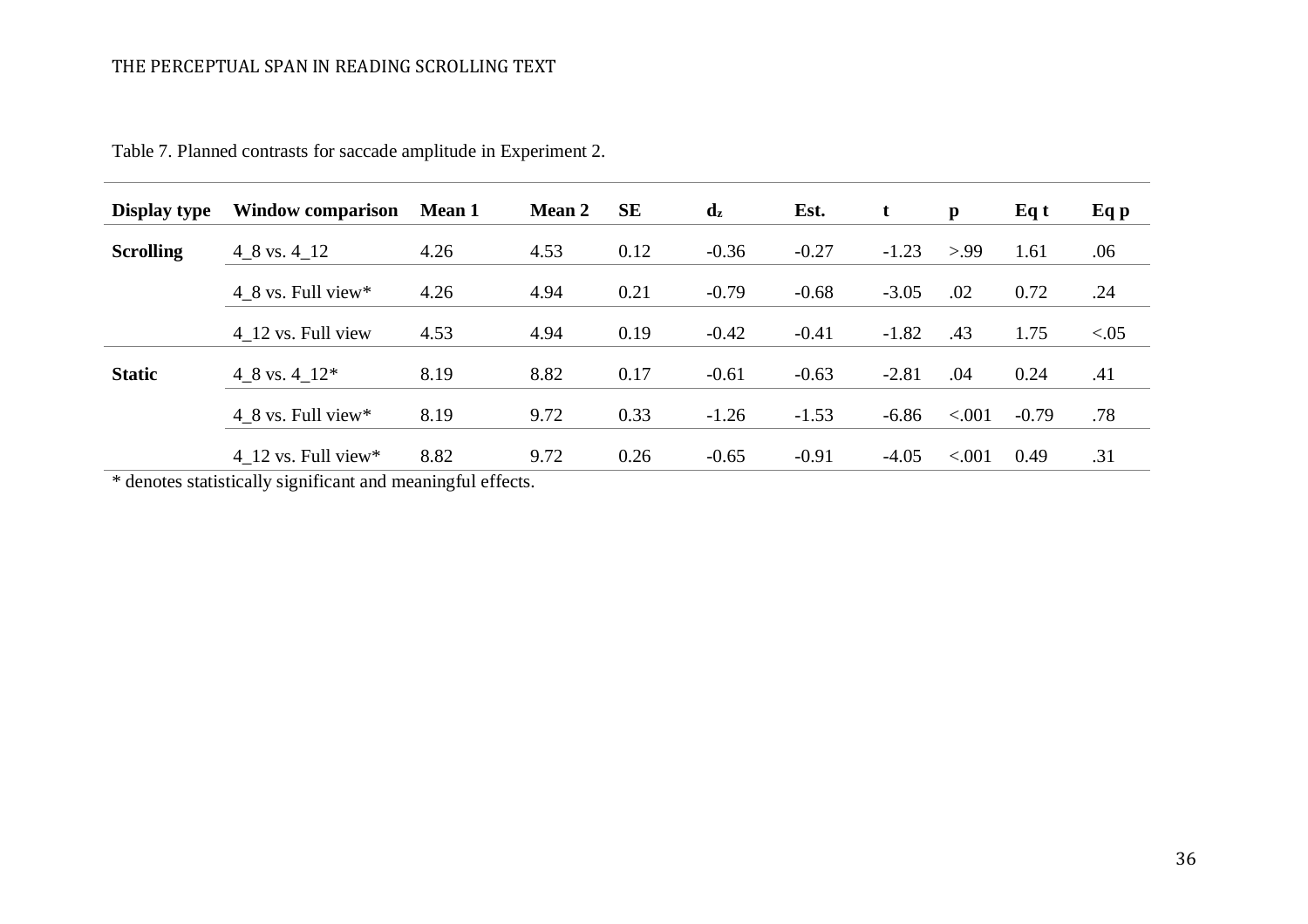## **Discussion**

The results of Experiment 2 confirmed that the compression of the perceptual span observed with scrolling text in the first experiment was not due to the short stimuli length, or an artefact of any difficulty in beginning pursuit of the text with this format. As in Experiment 1, the crucial finding of an interaction between text display format and window extent was significant for the reading speed, saccade amplitude, and fixation duration measures. Planned contrasts across these three measures again supported our conclusion of a compressed perceptual span to the right of fixation when reading scrolling text. The only measure which did not replicate in Experiment 2 was the number of fixations made per word, although numerical trends indicated a similar pattern.

## **Pooled data for both experiments 1 and 2**

Given the slight differences seen in patterns of pairwise comparisons in some of the measures across the two experiments, and in order to maximise statistical power as far as possible, we performed further analyses that combined the datasets from both experiments. These analyses included the data relating to the common window sizes of 4 characters to the left and 8 or 12 to the right of fixation, and the full view conditions. ANOVAs were carried out described previously, with withinsubjects factors of display type (scrolling/static) and window size  $(4\ 8, 4\ 12,$  and full view). There was also an additional between-subjects factor of experiment (1 or 2). In order to allow direct comparison between the studies regardless of the average word length of stimuli, we report a standardised measure of fixation count as average number of fixations per word instead of raw fixation count as previously.

*Reading rate.* There was a significant main effect of window extent  $F(2, 116)$  $= 21.07$ ,  $p = .04$ ,  $\eta$ <sup>2</sup> = 0.03. The main effect of display type did not reach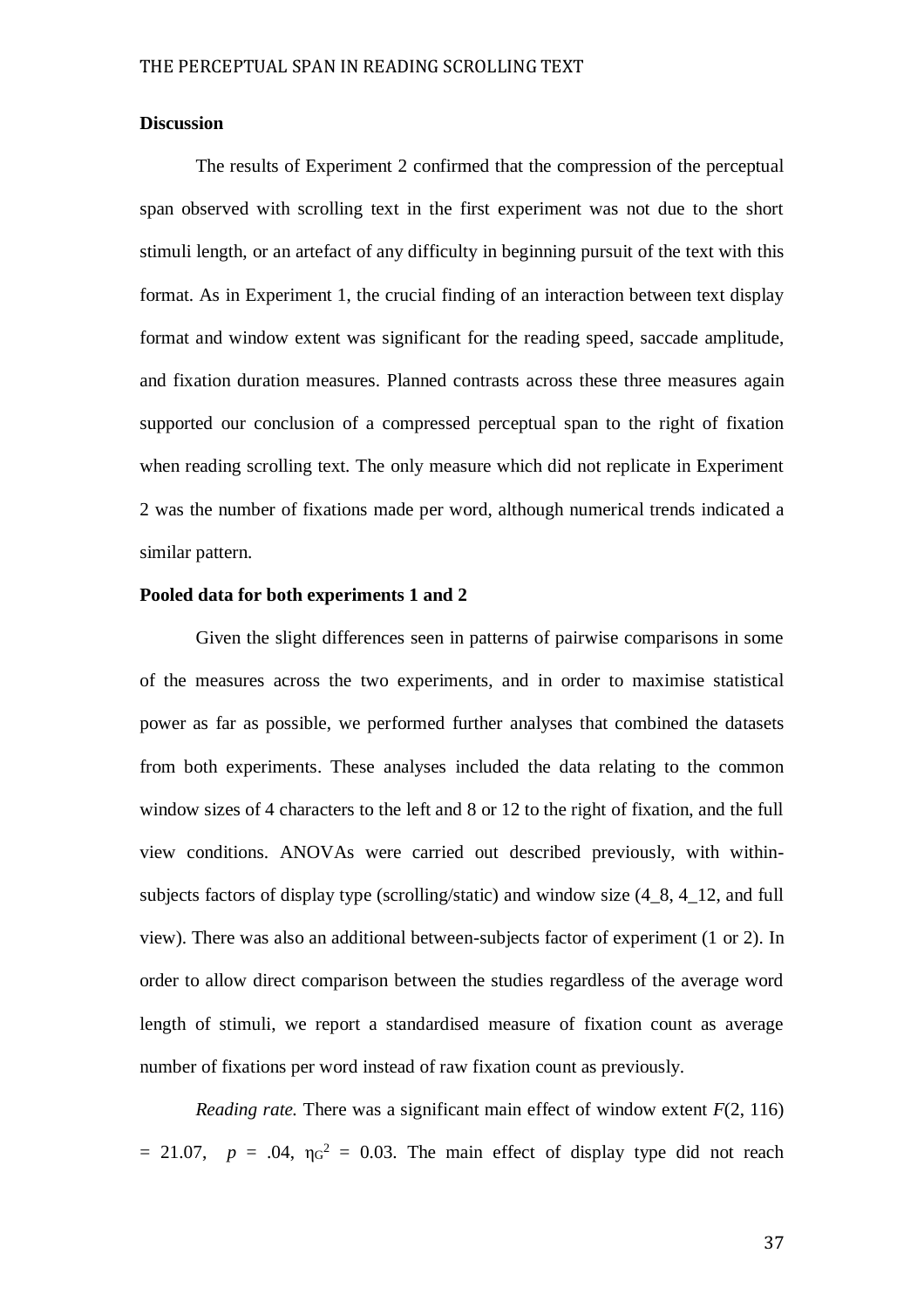significance  $F(1, 58) = 1.82$ ,  $p = .18$ ,  $\eta g^2 = 0.01$ , but as in both previous studies there was a significant interaction of these two critical factors  $F(2, 116) = 11.43$ ,  $p < .001$ ,  $\eta_0^2 = 0.01$ . This confirms the compression of the perceptual span apparent in both experiments. There was a significant effect of experiment  $F(1, 58) = 46.42$ ,  $p < .001$ ,  $\eta$ <sup>2</sup> = 0.05, with slowest reading speeds in Experiment 2, and an interaction of experiment and window condition  $F(2, 116) = 3.25$ ,  $p = .04$ ,  $\eta_0^2 = 0.001$ ; both of which may be expected due to the more complex scientific topic of the stimuli in the second experiment. Importantly though, there was no interaction of experiment with display type  $(F(1, 58) = 3.42, p = .07, \eta_0^2 = 0.01)$ , and no three-way interaction of the three factors  $(F(2, 116) = 1.11, p = .33, \eta_0^2 = 0.0004)$ . Planned contrasts comparing the rightward asymmetry windows to the full view on the sentence for each display type again showed that the critical window size was smaller for scrolling text, with no significant or statistically meaningful difference between any of three window conditions with this display type, but an increase in reading speed through the increasing text availability windows for static text (see Table 8). This confirms that the finding of a compressed perceptual span with scrolling text was consistent across both experiments.

*Average fixation duration.* As for reading speed and again supporting our hypothesis, there were significant main effects of display type  $F(1, 58) = 30.45$ ,  $p <$ .001,  $\eta g^2 = 0.06$  and window extent  $F(2, 116) = 32.09$ ,  $p < .001$ ,  $\eta g^2 = 0.05$ ; and a significant interaction of these factors  $F(2, 116) = 5.83$ ,  $p = .004$ ,  $\eta g^2 = 0.01$ , again confirming our interpretation of a compressed span with scrolling text. Planned contrasts (Table 9) showed a significant difference between the rightwardly asymmetric 12-character window and the full view on the stimuli in static text only.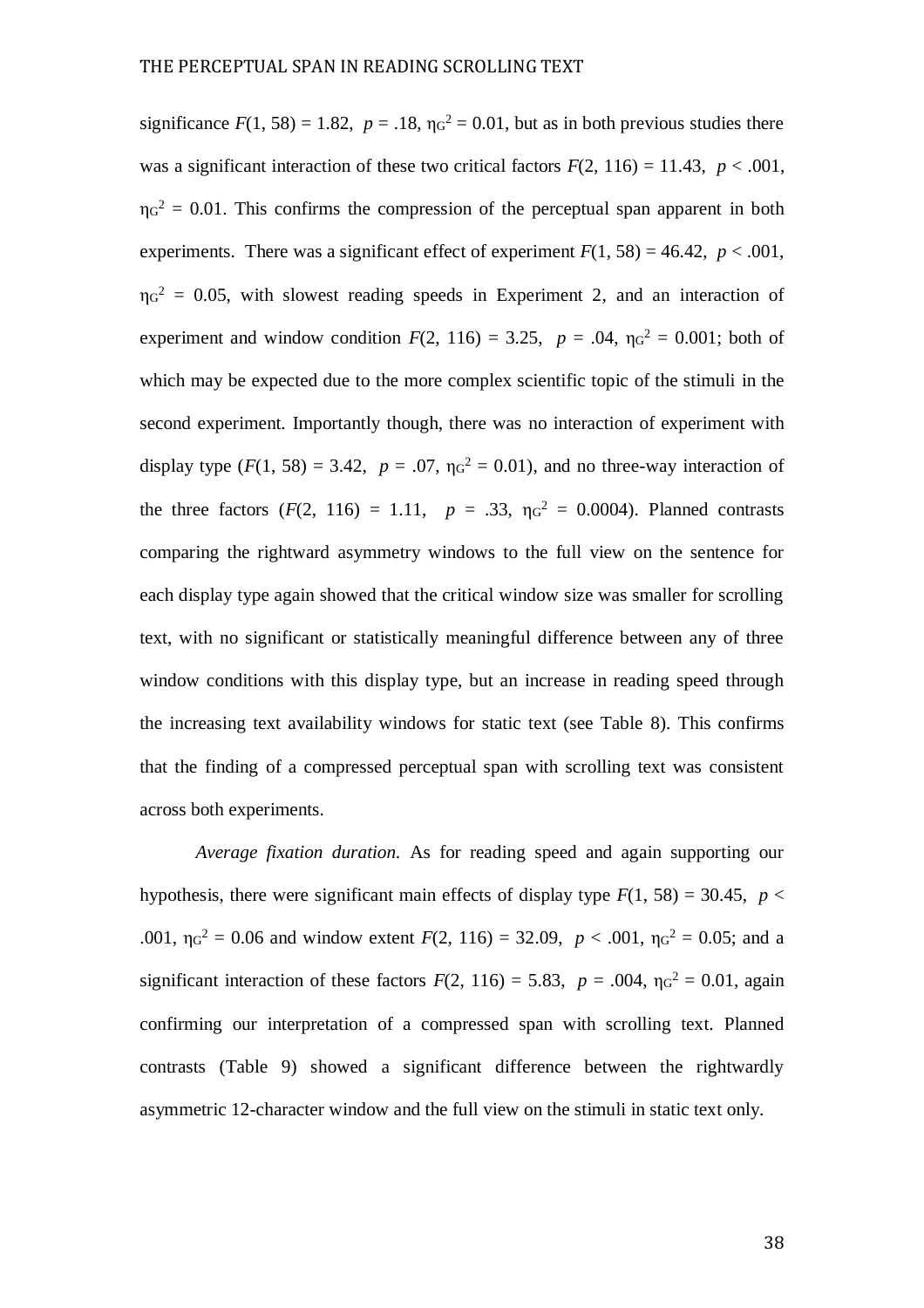There was no significant effect of experiment  $F(1, 58) = 1.37$ ,  $p = .25$ ,  $\eta g^2 =$ 0.02, and no interaction of this factor with display type  $(F(1, 58) = 0.27, p = .61, \eta_0^2)$  $= 0.001$ ) or window extent (*F*(2, 116) = 1.58,  $p = .08$ ,  $\eta g^2 = 0.004$ ). However, there was a three-way interaction of these factors  $F(2, 116) = 4.85$ ,  $p = .01$ ,  $\eta q^2 = 0.01$ . This can be interpreted from the planned contrasts of the separate analyses for each experiment for this measure (Tables 2 and 6), showing that Experiment 2 but not Experiment 1 showed a significant difference between the rightward 12-character window and full view for static text.

*Average number of fixations per word.* The number of fixations made by each participant to read each sentence/paragraph was divided by the number of words in the passage in order to produce a standardised score of average number of fixations per word which could be compared across experiments. There were significant main effects of window extent  $F(2, 116) = 9.75$ ,  $p < .001$ ,  $\eta q^2 = 0.01$  and display type  $F(1, 16) = 9.75$  $58$ ) = 6.99,  $p = .01$ ,  $\eta$ <sup>2</sup> = 0.03, and a significant interaction between these factors  $F(2, 116) = 5.60, p = .005, \eta_0^2 = 0.004$ . Planned contrasts (see Table 10) demonstrated no significant difference between any of the window conditions for scrolling text, but a significant increase in number of fixations with the 8-character window compared to both the 12-character and unrestricted view conditions in static text.

There was no significant effect of experiment  $F(1, 58) = 0.49$ ,  $p = .49$ ,  $\eta \sigma^2 =$ 0.006, and no significant interactions of experiment with either other factor (window extent  $F(2, 116) = 1.70$ ,  $p = .19$ ,  $\eta_0^2 = 0.002$ , display type  $F(1, 58) = 0.06$ ,  $p = .81$ ,  $\eta_0^2 = 0.0002$ , three-way interaction  $F(2, 116) = 0.50$ ,  $p = .61$ ,  $\eta_0^2 = 0.004$ ).

*Average saccade amplitude.* Finally, there were again main effects of display type  $F(1, 58) = 919.79$ ,  $p < .001$ ,  $\eta_0^2 = 0.77$  and window extent  $F(2, 116) = 53.07$ , p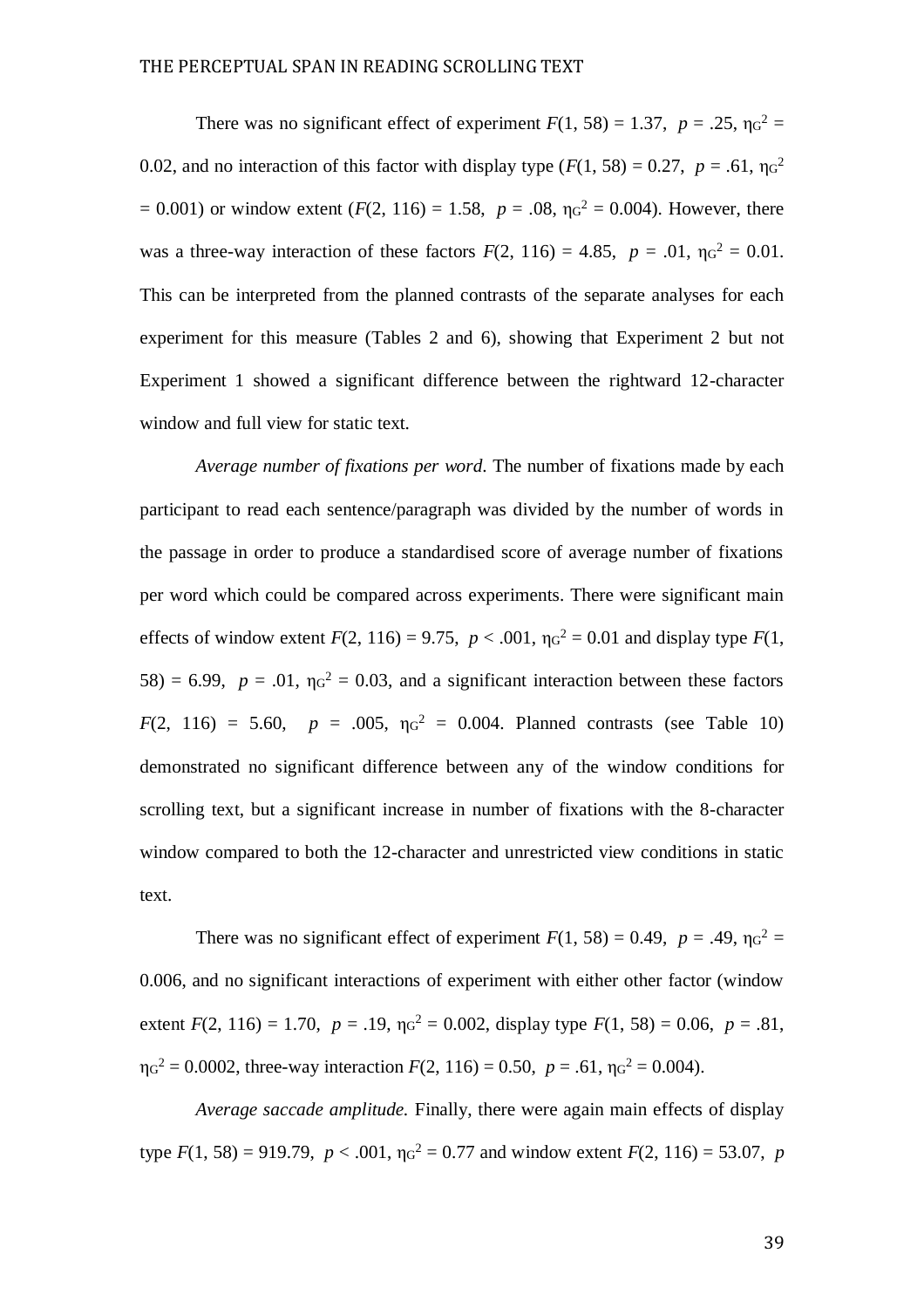$< .001$ ,  $\eta q^2 = 0.10$  on average saccade amplitude, and an interaction of these factors  $F(2, 116) = 11.43$ ,  $p < .001$ ,  $\eta q^2 = 0.01$ , confirming the reliability of this finding across the two experiments. Planned contrasts indicated that there were reliable and statistically meaningful effects between the 8-character rightward asymmetry window and the rightward 12-character window and unrestricted view of the stimuli presented in static text only (see Table 11).

There was also a main effect of experiment  $F(1, 58) = 46.42$ ,  $p < .001$ ,  $\eta g^2 =$ 0.32, with shorter saccades on average in Experiment 1 than in Experiment 2 (Exp 1 mean 5.17 SE 0.13, Exp 2 6.74 SE 0.20). The small margin of difference here means that it seems unlikely to be of functional significance for our question of interest. Finally there was an interaction of experiment and window condition  $F(2, 116) =$ 3.25,  $p = .04$ ,  $\eta q^2 = 0.01$ , but no interaction with display type  $F(1, 58) = 0.77$ ,  $p =$ .38,  $\eta q^2 = 0.003$ , and no three-way interaction  $F(2, 116) = 1.11$ ,  $p = .33$ ,  $\eta q^2 = 0.001$ .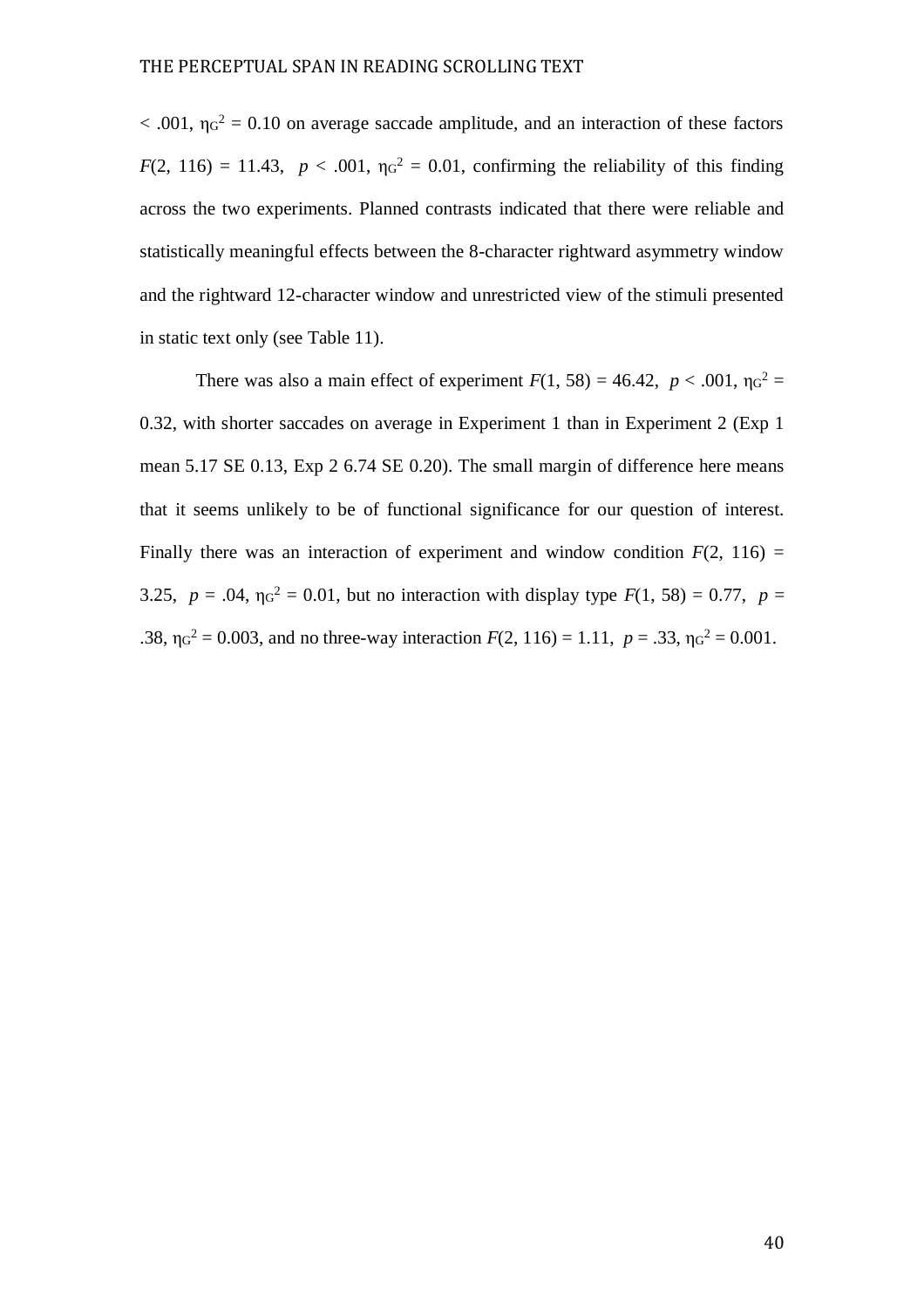| Display type     | <b>Window comparison</b>        | <b>Mean 1</b> | <b>Mean 2</b> | <b>SE</b> | $\mathbf{d}_{\mathbf{z}}$ | Est.     | t       | p       | Eq t | Eq p   |
|------------------|---------------------------------|---------------|---------------|-----------|---------------------------|----------|---------|---------|------|--------|
| <b>Scrolling</b> | 4 8 vs. 4 12                    | 263.37        | 268.12        | 4.68      | $-0.10$                   | $-3.89$  | $-0.74$ | > 99    | 5.18 | < .001 |
|                  | 4 8 vs. Full view               | 263.37        | 277.13        | 4.29      | $-0.34$                   | $-13.70$ | $-2.61$ | .06     | 2.99 | .002   |
|                  | 4 12 vs. Full view              | 268.12        | 277.13        | 3.70      | $-0.24$                   | $-9.82$  | $-1.87$ | .38     | 3.76 | < .001 |
| <b>Static</b>    | 4 8 vs. 4 $12*$                 | 243.87        | 263.21        | 3.70      | $-0.47$                   | $-19.03$ | $-3.63$ | < .001  | 0.98 | .17    |
|                  | 4 8 vs. Full view*              | 243.87        | 280.42        | 6.92      | $-0.93$                   | $-37.65$ | $-7.17$ | < 0.001 | 0.91 | .18    |
|                  | 4 12 vs. Full view <sup>a</sup> | 263.21        | 280.42        | 6.51      | $-0.46$                   | $-18.62$ | $-3.55$ | < .001  | 3.55 | < .001 |

Table 8. Planned contrasts for reading speed for data pooled across both experiments.

<sup>a</sup> This contrast was statistically significant, but equivalence testing indicated that the effect size was not statistically meaningful; \* denotes statistically significant and meaningful effects.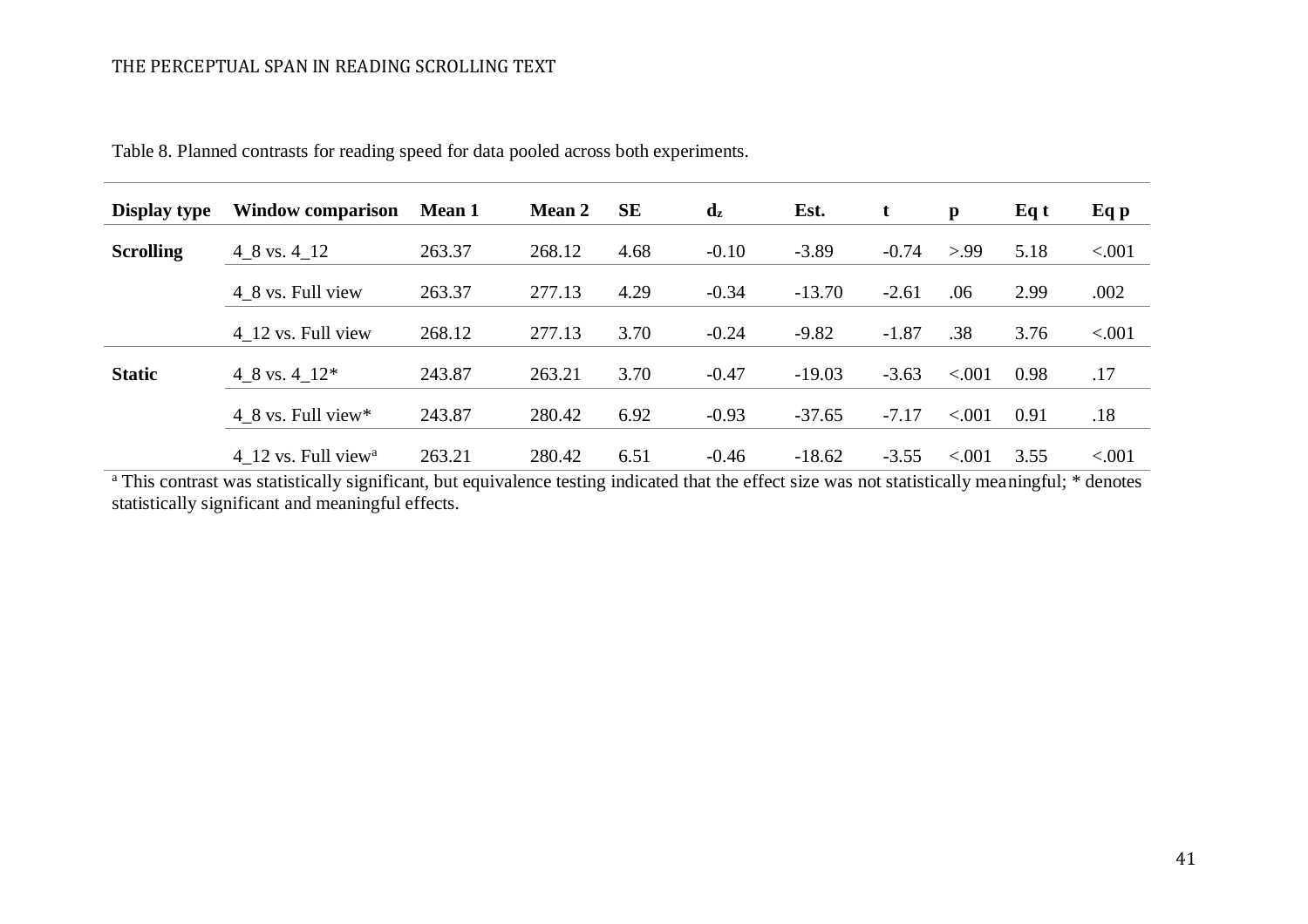| <b>Display type</b> | <b>Window comparison</b> | <b>Mean 1</b> | <b>Mean 2</b> | <b>SE</b> | $\mathbf{d}_{\mathbf{z}}$ | Est.  | t    | $\mathbf{p}$ | Eq t     | Eq p |
|---------------------|--------------------------|---------------|---------------|-----------|---------------------------|-------|------|--------------|----------|------|
| <b>Scrolling</b>    | $4\_8$ vs. $4\_12$       | 217.83        | 213.79        | 1.86      | 0.27                      | 4.06  | 2.06 | .24          | $-2.48$  | .008 |
|                     | 4 8 vs. Full view $*$    | 217.83        | 210.05        | 2.01      | 0.50                      | 7.64  | 3.88 | < 0.001      | $-0.773$ | .221 |
|                     | 4 12 vs. Full view       | 213.79        | 210.05        | 1.88      | 0.23                      | 3.58  | 1.82 | .42          | $-2.65$  | .005 |
| <b>Static</b>       | 4 8 vs. $4-12*$          | 209.66        | 205.15        | 1.47      | 0.35                      | 5.31  | 2.70 | .04          | $-1.58$  | .06  |
|                     | 4 8 vs. Full view $*$    | 209.66        | 195.26        | 2.45      | 1.04                      | 15.87 | 8.07 | < 0.001      | 1.22     | .89  |
|                     | 4 12 vs. Full view*      | 205.15        | 195.26        | 2.02      | 0.69                      | 10.56 | 5.37 | < .001       | 0.26     | .60  |

Table 9. Planned contrasts for fixation duration for data pooled across both experiments.

<sup>a</sup> These contrasts were statistically significant, but equivalence testing indicated that the effect sizes were not statistically meaningful; \* denotes statistically significant and meaningful effects.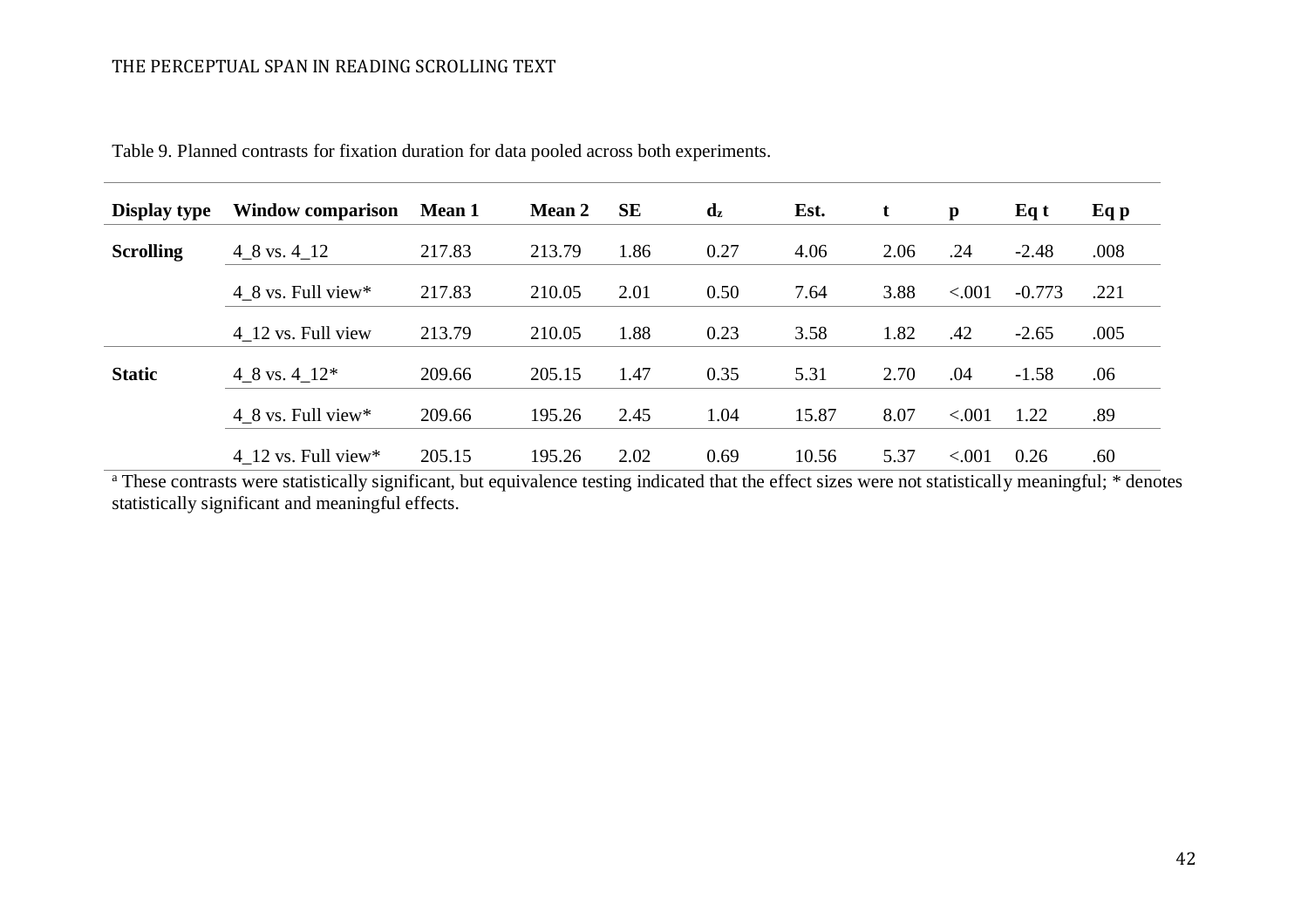| <b>Display type</b> | Window comparison            | <b>Mean 1</b> | <b>Mean 2</b> | <b>SE</b> | $\mathbf{d}_{\mathbf{z}}$ | Est. | t    | $\mathbf{p}$ | Eq t    | Eq p   |
|---------------------|------------------------------|---------------|---------------|-----------|---------------------------|------|------|--------------|---------|--------|
| <b>Scrolling</b>    | $4\_8$ vs. $4\_12$           | 0.81          | 0.79          | 0.01      | 0.13                      | 0.01 | 1.02 | > 99         | $-2.56$ | .006   |
|                     | 4 8 vs. Full view            | 0.81          | 0.79          | 0.01      | 0.16                      | 0.02 | 1.22 | > 99         | $-2.55$ | .006   |
|                     | 4 12 vs. Full view           | 0.79          | 0.79          | 0.01      | 0.03                      | 0.01 | 0.20 | > 99         | $-4.57$ | < .001 |
| <b>Static</b>       | 4_8 vs. $4$ _12 <sup>*</sup> | 0.91          | 0.84          | 0.01      | 0.55                      | 0.06 | 4.29 | < .001       | $-0.30$ | .38    |
|                     | 4 8 vs. Full view $*$        | 0.91          | 0.83          | 0.02      | 0.67                      | 0.07 | 5.17 | < .001       | $-0.99$ | .16    |
|                     | 4 12 vs. Full view           | 0.84          | 0.83          | 0.02      | 0.11                      | 0.01 | 0.88 | > 99         | $-3.87$ | < .001 |

Table 10. Planned contrasts for average number of fixations per word for data pooled across both experiments.

\* denotes statistically significant and meaningful effects.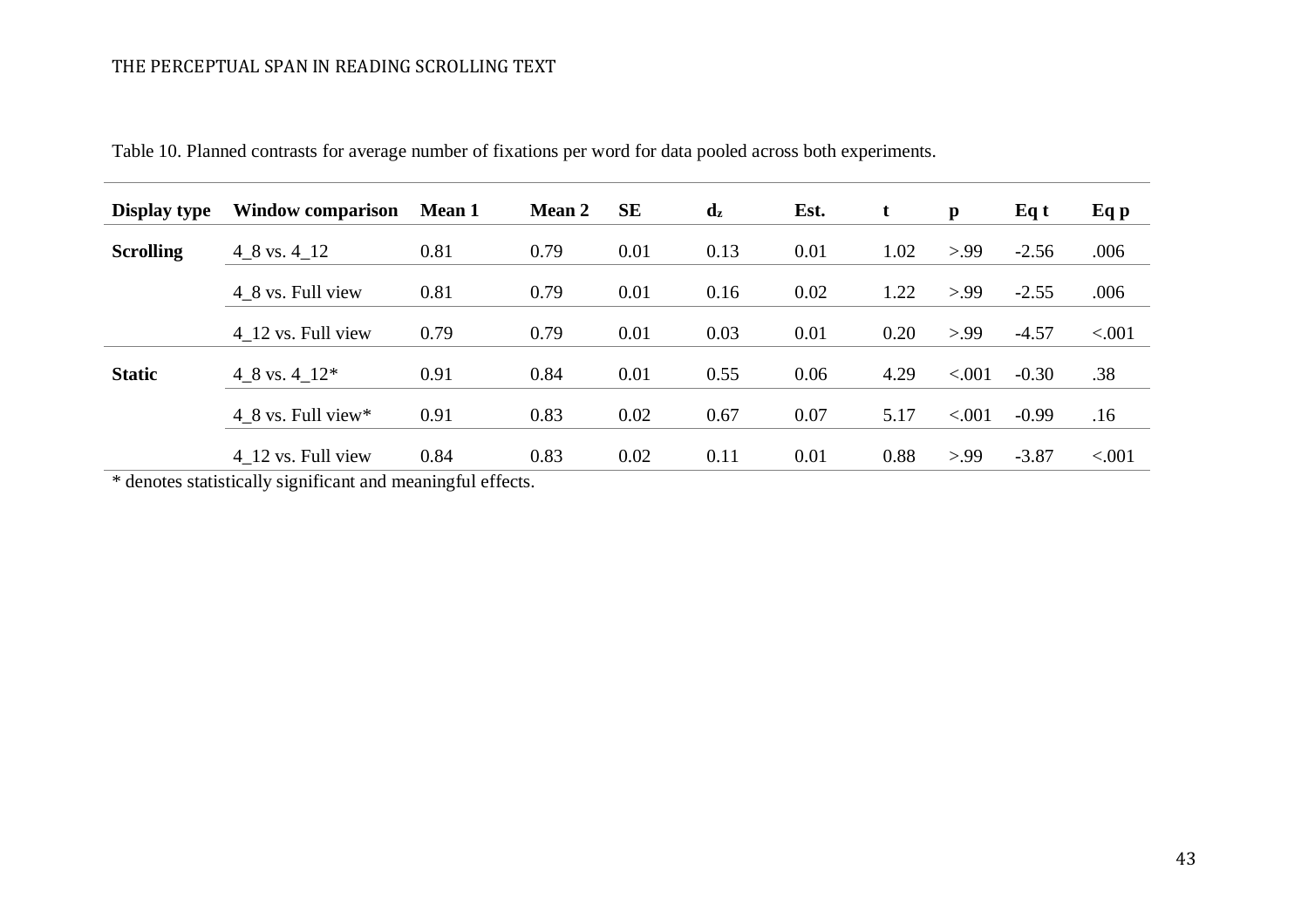| Display type     | <b>Window comparison</b>        | <b>Mean 1</b> | <b>Mean 2</b> | <b>SE</b> | $\mathbf{d}_{\mathbf{z}}$ | Est.    | t        | $\mathbf{p}$ | Eq t | Eq p   |
|------------------|---------------------------------|---------------|---------------|-----------|---------------------------|---------|----------|--------------|------|--------|
| <b>Scrolling</b> | 4 8 vs. 4 $12^a$                | 3.38          | 3.76          | 0.07      | $-0.40$                   | $-0.36$ | $-3.13$  | .01          | 3.09 | .002   |
|                  | 4 8 vs. Full view <sup>a</sup>  | 3.38          | 3.98          | 0.10      | $-0.69$                   | $-0.61$ | $-5.36$  | < 0.001      | 2.64 | .005   |
|                  | 4 12 vs. Full view              | 3.76          | 3.98          | 0.09      | $-0.29$                   | $-0.26$ | $-2.24$  | .16          | 5.98 | < .001 |
| <b>Static</b>    | 4 8 vs. $4-12*$                 | 7.27          | 7.93          | 0.08      | $-0.74$                   | $-0.66$ | $-5.77$  | < .001       | 0.04 | .48    |
|                  | 4 8 vs. Full view*              | 7.27          | 8.48          | 0.16      | $-1.43$                   | $-1.27$ | $-11.10$ | < 0.001      | 1.08 | .14    |
|                  | 4 12 vs. Full view <sup>a</sup> | 7.93          | 8.48          | 0.15      | $-0.69$                   | $-0.61$ | $-5.32$  | < 0.001      | 4.76 | < .001 |

Table 11. Planned contrasts for saccade amplitude for data pooled across both experiments.

<sup>a</sup> These contrasts were statistically significant, but equivalence testing indicated that the effect sizes were not statistically meaningful; \* denotes statistically significant and meaningful effects.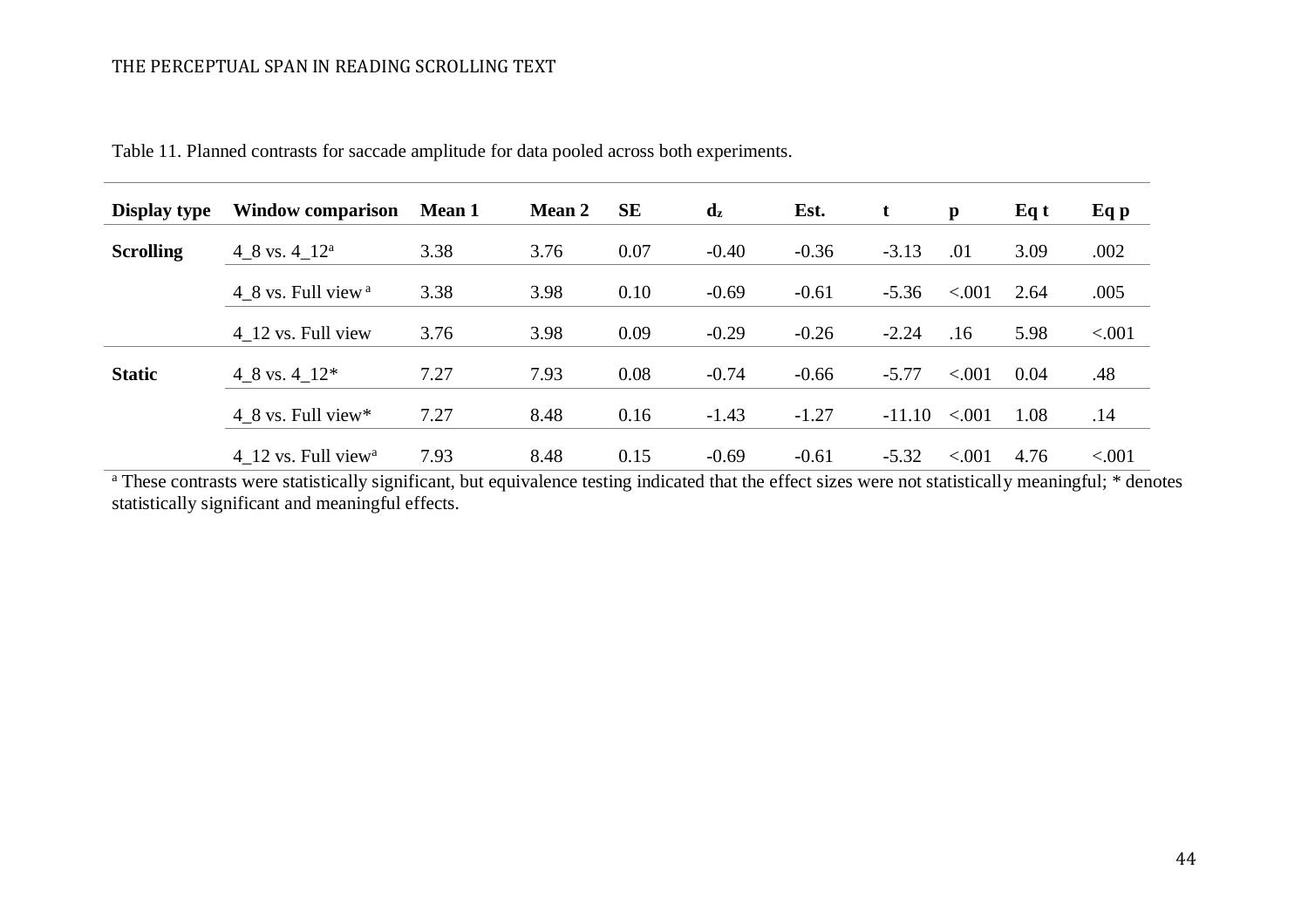## **General Discussion**

In two experiments we have presented clear evidence that the deployment of attention to upcoming text is altered when reading horizontally scrolling text. This was as predicted, due to the conflict between deployment of attention to upcoming text to the right of fixation and to track the currently fixated word as it moves to the left (cf. Kornrumpf et al., 2016). The pattern of results across manipulated preview extents in both experiments were suggestive of a compression of the rightward extent of the perceptual span when reading scrolling text, with no change to this preview effect in the leftward direction of the pursuit fixation. Although this pattern was not always evident across all measures, the results clearly demonstrate a consistent overall pattern. It is common in studies using the gaze-contingent window paradigm for there to be some discrepancy in the effect of window manipulation across all measures considered (see e.g. Paterson et al., 2014; Rayner, 1986; Rayner et al., 2009).

Allocation of attention to the left of fixation is proposed in normal reading to serve only to allow the beginning of a word to be attended (McConkie & Rayner, 1976; Rayner et al., 1980; given the typical landing position of 3+ letters into a word; McConkie, Kerr, Reddix, & Zola, 1988; Rayner, Sereno, & Raney, 1996; Vitu, O'Regan, Inhoff, & Topolski, 1995; White & Liversedge, 2006), and reversal of the asymmetry of the available window on the text (i.e. to provide more information to the left of fixation) results in considerable disruption to the reading process, with significantly increased fixation durations and significantly more fixations and regressive saccades (McConkie & Rayner, 1976). Therefore, as expected, the reading goal takes precedence over the pursuit task, meaning that attention is allocated predominantly to the right of the point of fixation, in order to maximise engagement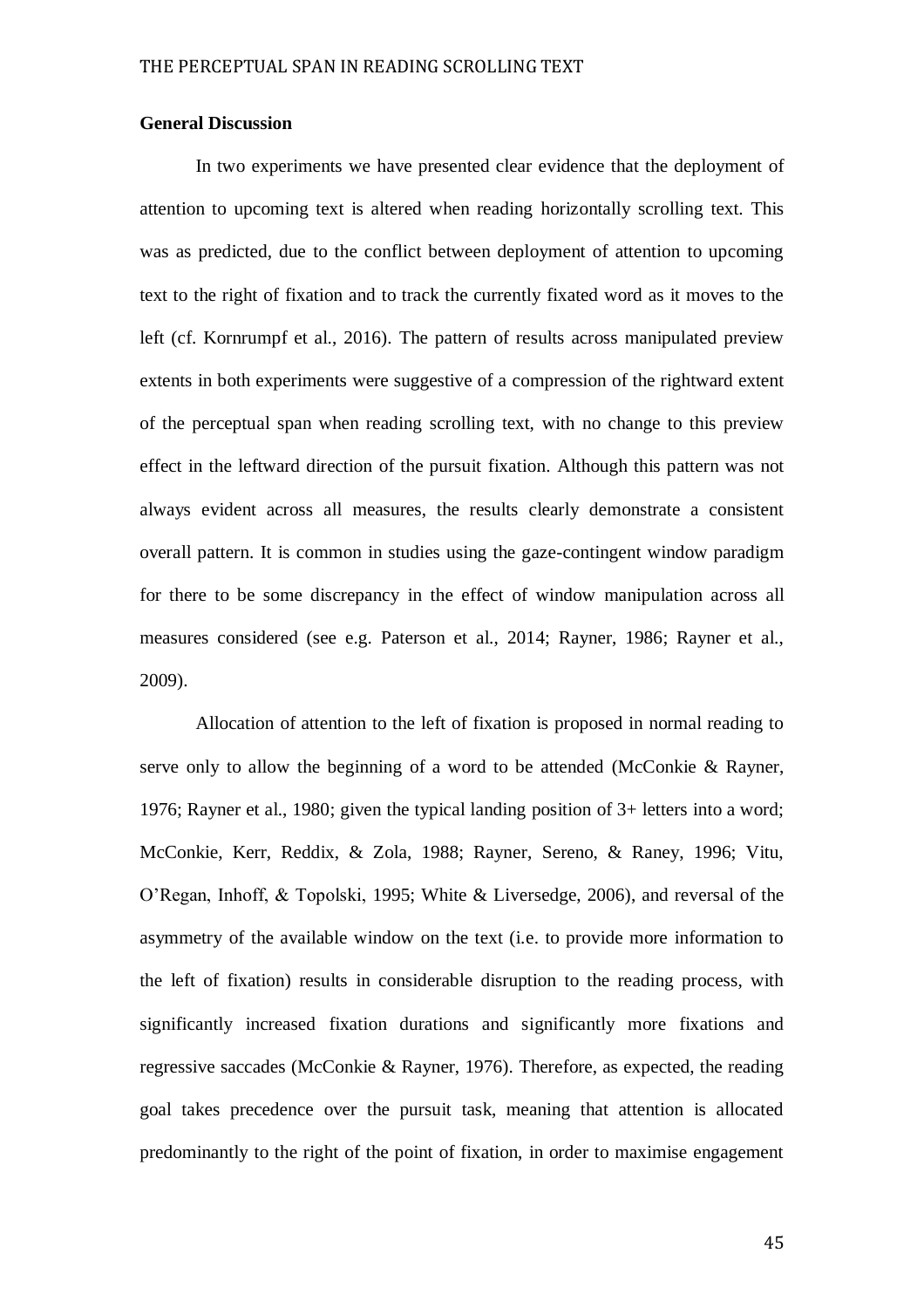in linguistic processing, with no evidence for a reversal of the span, despite the attentional conflict and in contrast to findings from pursuit tasks where a small symmetrical (or possibly slightly asymmetrical in the direction of pursuit) window of attention is deployed (Lovejoy et al., 2009; Van Donkelaar & Drew, 2002).

The compression of the rightward extent of the perceptual span with scrolling text can then be explained via a generalised mechanism governing deployment of attention in reading, modulated by foveal load (e.g. Reichle et al., 2003; Schad & Engbert, 2012). Foveal load is determined by a combination of reader (e.g. Belanger et al., 2012; Choi et al., 2015; Rayner et al., 2009, 2011; Yu, Cheung, Legge, & Chung, 2010; including acuity limits) and text characteristics (e.g. Henderson & Ferreira, 1990; Rayner, 1986; Schroyens et al., 1999; White et al., 2005; Yan et al., 2010; including text processing difficulty), which together determine the extent of this effective preview to the right of fixation. The reduction of this extent with scrolling text suggests that the movement of the stimuli does create a conflict (as hypothesised), resulting in fewer available attentional resources for allocation to the parafoveal area.

## **Conclusion**

In sum, the experiments presented here together demonstrate that the deployment of attention to upcoming text is altered when reading horizontally scrolling text. The perceptual span was reduced to the right of fixation with this display format compared to static text, with no change in the leftward span in the direction of pursuit tracking. This has practical implications for the use of this format in digital media, as a restricted perceptual span has been suggested to increase cognitive load as the text must be processed in smaller (and therefore more numerous) sections (e.g. Smith, 1971). The observed reduction in the perceptual span with faster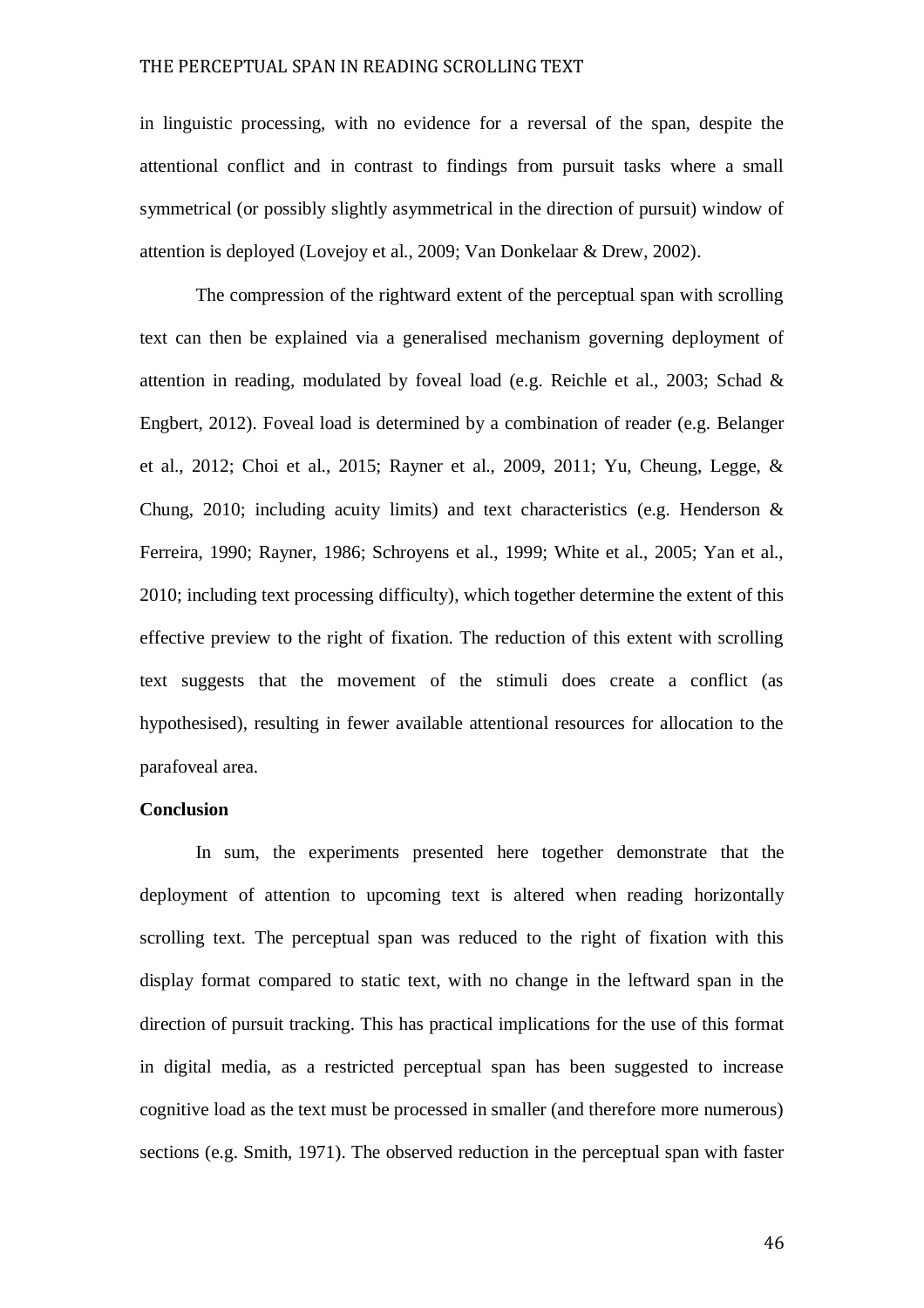scrolling text may therefore increase the difficulty in integrating information across these propositions (reflected in reduced use of sentence-based predictability information and consequential comprehension decrement seen with scrolling text; Harvey et al., 2017; Harvey & Walker, 2017). The horizontally scrolling format may be best suited to displaying short and simple text, where a deep level of comprehension is not required. Exceptions to this may be situations in which the cost of a compressed perceptual span can be outweighed by the potential benefits of reading in this different way; notably for populations with visual impairments (e.g. Ong et al., 2012; Walker, 2013; Walker, Bryan, Harvey, Riazi, & Anderson, 2016).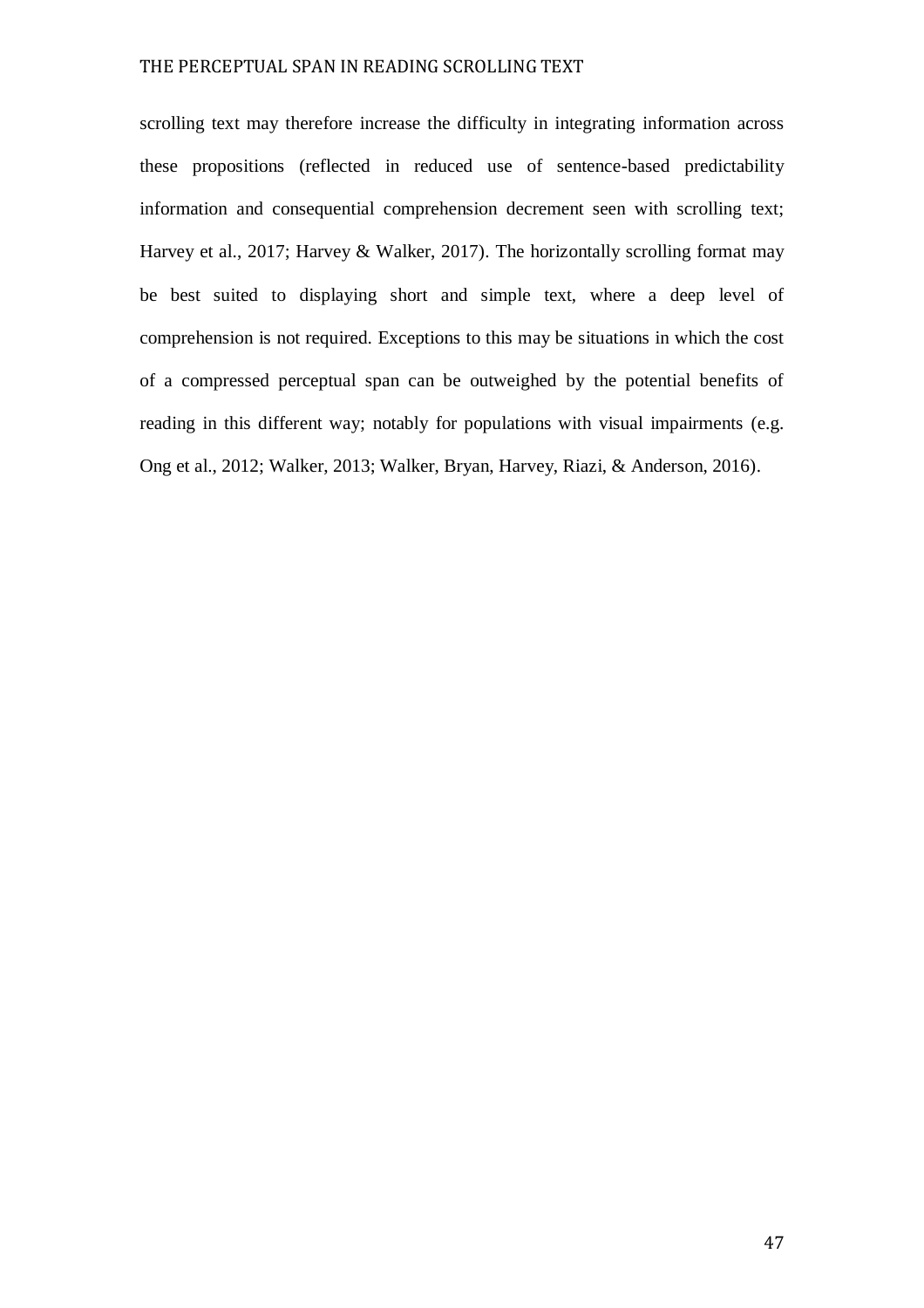#### **References**

- Acha, J., & Perea, M. (2008a). The effect of neighborhood frequency in reading: Evidence with transposed-letter neighbors. *Cognition*, *108*, 290–300.
- Acha, J., & Perea, M. (2008b). The effects of length and transposed‐letter similarity in lexical decision: Evidence with beginning, intermediate, and adult readers. *British Journal of Psychology*, *99*, 245–264.
- Apel, J. K., Henderson, J. M., & Ferreira, F. (2012). Targeting regressions: do readers pay attention to the left? *Psychonomic Bulletin and Review*, *19*(6), 1108–1113. https://doi.org/10.3758/s13423-012-0291-1
- Ashby, J., Yang, J., Evans, K. H. C., & Rayner, K. (2012). Eye movements and the perceptual span in silent and oral reading. *Attention, Perception & Psychophysics*, *74*(4), 634–640. https://doi.org/10.3758/s13414-012-0277-0
- Belanger, N. N., Slattery, T. J., Mayberry, R. I., & Rayner, K. (2012). Skilled deaf readers have an enhanced perceptual span in reading. *Psychological Science*, *23*(7), 816–823. https://doi.org/10.1177/0956797611435130
- Buettner, M., Krischer, C., & Meissen, R. (1985). Characterization of gliding text as a reading stimulus. *Bulletin of the Psychonomic Society*, *23*(6), 479–482.
- Chityala, R., & Pudipeddi, S. (2014). *Image processing and acquisition using Python*. Florida: CRC Press.
- Choi, W., Lowder, M. W., Ferreira, F., & Henderson, J. M. (2015). Individual differences in the perceptual span during reading: Evidence from the moving window technique. *Attention, Perception & Psychophysics*, *77*(7), 2463–2475. https://doi.org/10.3758/s13414-015-0942-1
- Clifton, C., Ferreira, F., Henderson, J. M., Inhoff, A. W., Liversedge, S. P., Reichle, E. D., & Schotter, E. R. (2016). Eye movements in reading and information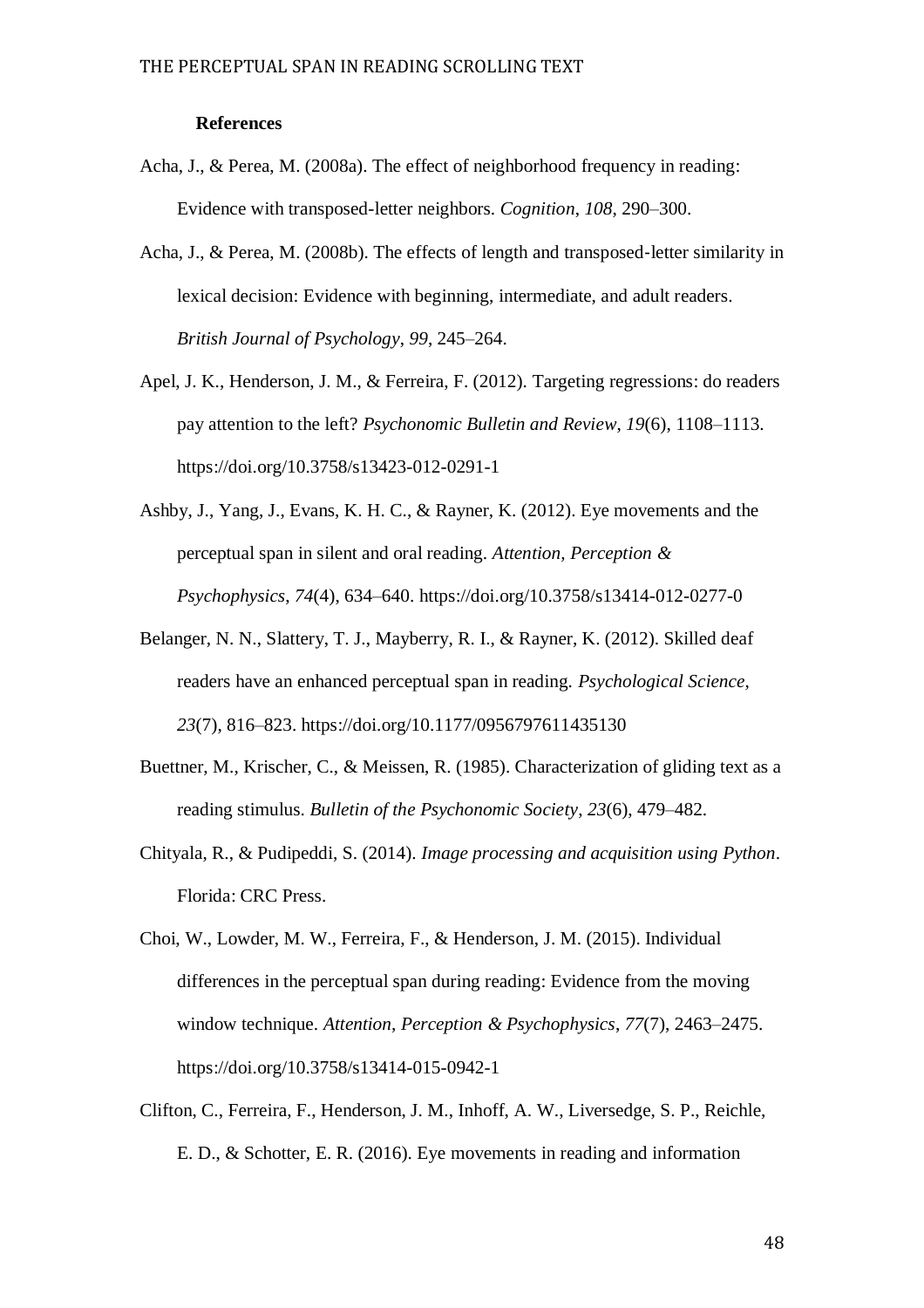processing: Keith Rayner's 40 year legacy. *Journal of Memory and Language*, *86*, 1–19. https://doi.org/10.1016/j.jml.2015.07.004

- Engbert, R., Nuthmann, A., Richter, E. M., & Kliegl, R. (2005). SWIFT: a dynamical model of saccade generation during reading. *Psychological Review*, *4*, 777–813.
- Fine, E. M., & Peli, E. (1996). Visually impaired observers require a larger window than normally sighted observers to read from a scroll display. *Journal of the American Optometric Association*, *67*(7), 390–396.
- Fine, E. M., Woods, R. L., & Peli, E. (2001). Is there a preview benefit when reading scrolled text ? *Vision Science and Its Applications*, *FC5*-*4*, 55–58.
- Flesch, R. (1948). A new readability yardstick. *Journal of Applied Psychology*, *32*(3), 221–233.
- Franz, V. H., & Loftus, G. R. (2012). Standard errors and confidence intervals in within-subjects designs: Generalizing Loftus and Masson (1994) and avoiding the biases of alternative accounts. *Psychonomic Bulletin & Review*, *19*(3), 395– 404. https://doi.org/10.3758/s13423-012-0230-1
- Harvey, H., Godwin, H. J., Fitzsimmons, G., Liversedge, S. P., & Walker, R. (2017). Oculomotor and linguistic processing effects in reading dynamic horizontally scrolling text. *Journal of Experimental Psychology: Human Perception and Performance*, *43*(3). https://doi.org/10.1037/xhp0000329

Harvey, H., & Walker, R. (2018). Reading comprehension and its relationship with working memory capacity when reading horizontally scrolling text. *Quarterly Journal of Experimental Psychology*, *71*(9), 1887–1897. https://doi.org/10.1080/17470218.2017.1363258

Henderson, J. M., & Ferreira, F. (1990). Effects of foveal processing difficulty on the perceptual span in reading: implications for attention and eye movement control.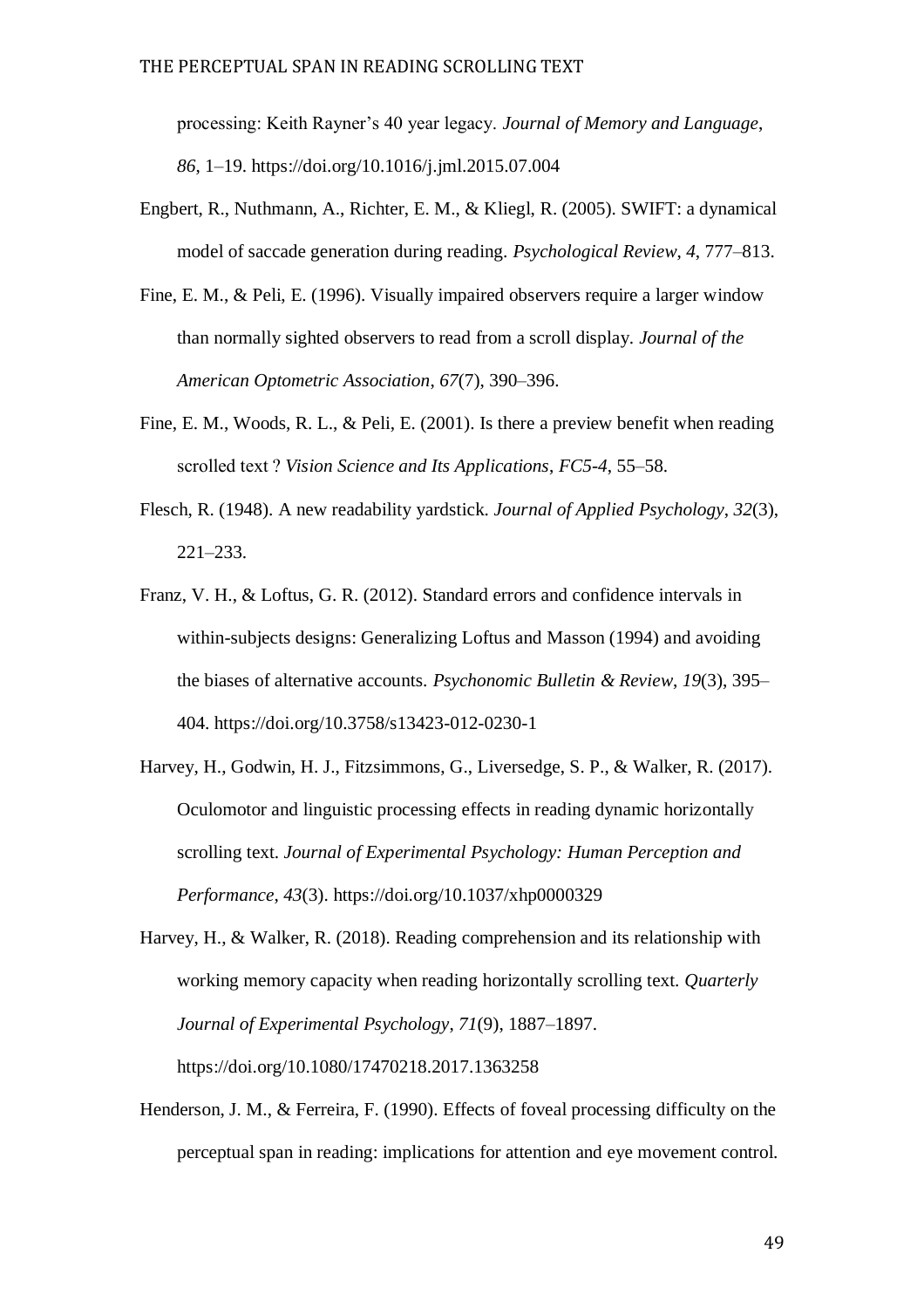*Journal of Experimental Psychology. Learning, Memory, and Cognition*, *16*(3), 417–429.

- Jacobs, A. M. (1986). Eye-movement control in visual search: how direct is visual span control? *Perception & Psychophysics*, *39*(1), 47–58.
- Johnson, R., Perea, M., & Rayner, K. (2007). Transposed-letter effects in reading: Evidence from eye movements and parafoveal preview. *Journal of Experimental Psychology: Human Perception and Performance*, *33*(1), 209–229.
- Jordan, T. R., Almabruk, A. A. A., Gadalla, E. A., McGowan, V. A., White, S. J., Abedipour, L., & Paterson, K. B. (2013). Reading direction and the central perceptual span: Evidence from Arabic and English. *Psychonomic Bulletin and Review*, *21*(2), 505–511. https://doi.org/10.3758/s13423-013-0510-4
- Kornrumpf, B., Niefind, F., Sommer, W., & Dimigen, O. (2016). Neural correlates of word recognition: A systematic comparison of natural reading and RSVP. *Journal of Cognitive Neuroscience*, 1–35.
- Kornrumpf, B., & Sommer, W. (2015). Modulation of the attentional span by foveal and parafoveal task load: An ERP study using attentional probes. *Psychophysiology*, *52*(9), 1218–1227. https://doi.org/10.1111/psyp.12448
- Lakens, D. (2013). Calculating and reporting effect sizes to facilitate cumulative science: a practical primer for t-tests and ANOVAs. *Frontiers in Psychology*, *4*, 863. https://doi.org/10.3389/fpsyg.2013.00863
- Lakens, D. (2017). Equivalence tests: A practical primer for t tests, correlations, and meta-analyses. *Social Psychological and Personality Science*, *8*(4), 355–362. https://doi.org/10.1177/1948550617697177
- Liversedge, S. P., Rayner, K., White, S. J., Vergilino-Perez, D., Findlay, J. M., & Kentridge, R. W. (2004). Eye movements when reading disappearing text: is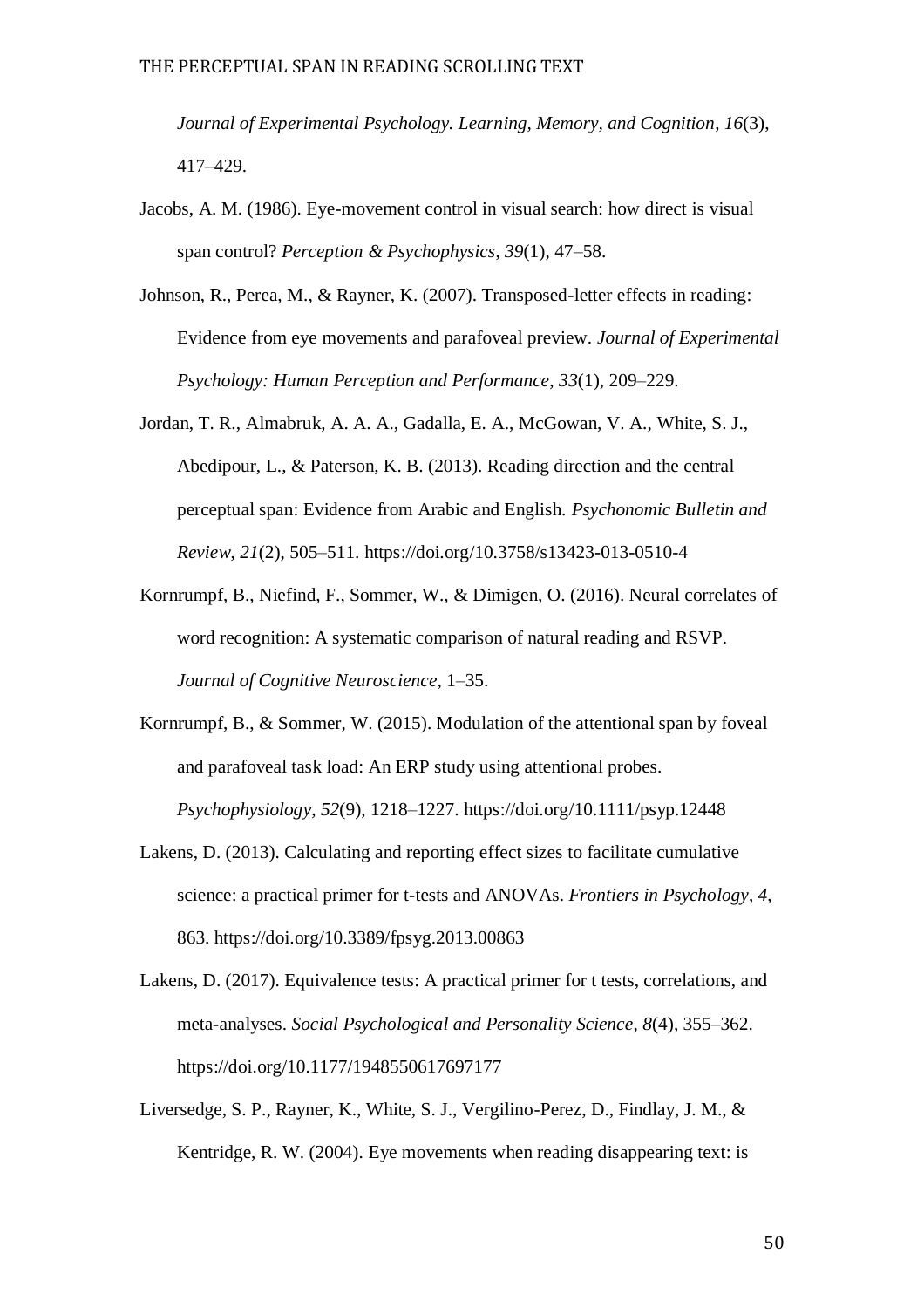there a gap effect in reading? *Vision Research*, *44*(10), 1013–1024. https://doi.org/10.1016/j.visres.2003.12.002

- Lovejoy, L. P., Fowler, G., & Krauzlis, R. J. (2009). Spatial allocation of attention during smooth pursuit eye movements. *Vision Research*, *49*(10), 1275–1285. https://doi.org/10.1016/j.visres.2009.01.011
- Ludvigh, E., & Miller, J. W. (1958). Study of visual acuity during the ocular pursuit of moving test objects. I. Introduction. *Journal of the Optical Society of America*, *48*(11), 799–802. https://doi.org/10.1364/JOSA.48.000799
- McConkie, G. W., Kerr, P., Reddix, M. D., & Zola, D. (1988). Eye movement control during reading: I. The location of initial eye fixations on words. *Vision Research*, *28*(10), 1107–1118.
- McConkie, G. W., & Rayner, K. (1973). The span of the effective stimulus during fixations in reading. *Perception*, *17*(6), 578–586.
- McConkie, G. W., & Rayner, K. (1975). The span of the effective stimulus during a fixation in reading. *Perception & Psychophysics*, *17*(6), 578–586. https://doi.org/10.3758/BF03203972
- McConkie, G. W., & Rayner, K. (1976). Asymmetry of the perceptual span in reading. *Bulletin of the Psychonomic Society*, *8*(5), 365–368.
- Miellet, S., O'Donnell, P. J., & Sereno, S. C. (2009). Parafoveal magnification: visual acuity does not modulate the perceptual span in reading. *Psychological Science*, *20*(6), 721–728. https://doi.org/10.1111/j.1467-9280.2009.02364.x
- O'Regan, J. K., Lévy-Schoen, A., & Jacobs, A. M. (1983). The effect of visibility on eye-movement parameters in reading. *Perception & Psychophysics*, *34*(5), 457– 464. https://doi.org/10.3758/BF03203061

Ong, Y.-H., Brown, M. M., Robinson, P., Plant, G. T., Husain, M., & Leff, A. P.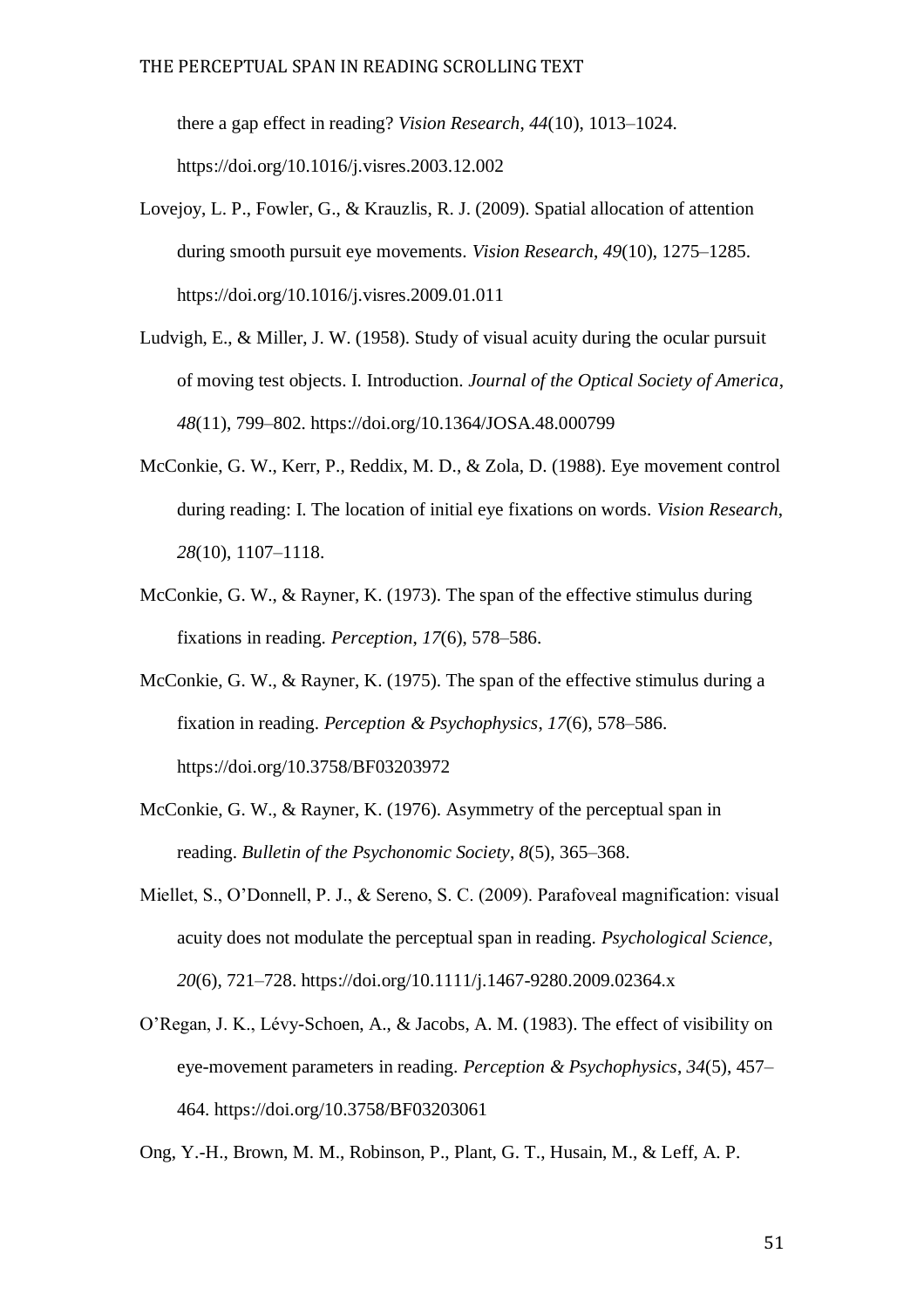(2012). Read-Right: a "web app" that improves reading speeds in patients with hemianopia. *Journal of Neurology*, *259*(12), 2611–2615. https://doi.org/10.1007/s00415-012-6549-8

- Osaka, N., & Oda, K. (1991). Effective visual field size necessary for vertical reading during Japanese text processing. *Bulletin of the Psychonomic Society*, *29*(4), 345–347. https://doi.org/10.3758/BF03333939
- Paterson, K. B., & Jordan, T. R. (2010). Effects of increased letter spacing on word identification and eye guidance during reading. *Memory & Cognition*, *38*(4), 502–512. https://doi.org/10.3758/MC.38.4.502
- Paterson, K. B., McGowan, V. a, White, S. J., Malik, S., Abedipour, L., & Jordan, T. R. (2014). Reading direction and the central perceptual span in Urdu and English. *PloS One*, *9*(2), e88358. https://doi.org/10.1371/journal.pone.0088358
- Pollatsek, A., Bolozky, S., Well, A. D., & Rayner, K. (1981). Asymmetries in the perceptual span for Israeli readers. *Brain and Language*, *14*(1), 174–180. https://doi.org/10.1016/0093-934X(81)90073-0
- R Core Team. (2018). R: A language and environment for statistical computing. Vienna: R Foundation for Statistical Computing.
- Rayner, K. (1975). The perceptual span and peripheral cues in reading. *Cognitive Psychology*, *7*(1), 65–81.
- Rayner, K. (1986). Eye movements and the perceptual span in beginning and skilled readers. *Journal of Experimental Child Psychology*, *41*(2), 211–236.
- Rayner, K. (1998). Eye movements in reading and information processing: 20 years of research. *Psychological Bulletin*, *124*(3), 372–422.
- Rayner, K. (2014). The gaze-contingent moving window in reading: Development and review. *Visual Cognition*, *22*(3–4), 1–17.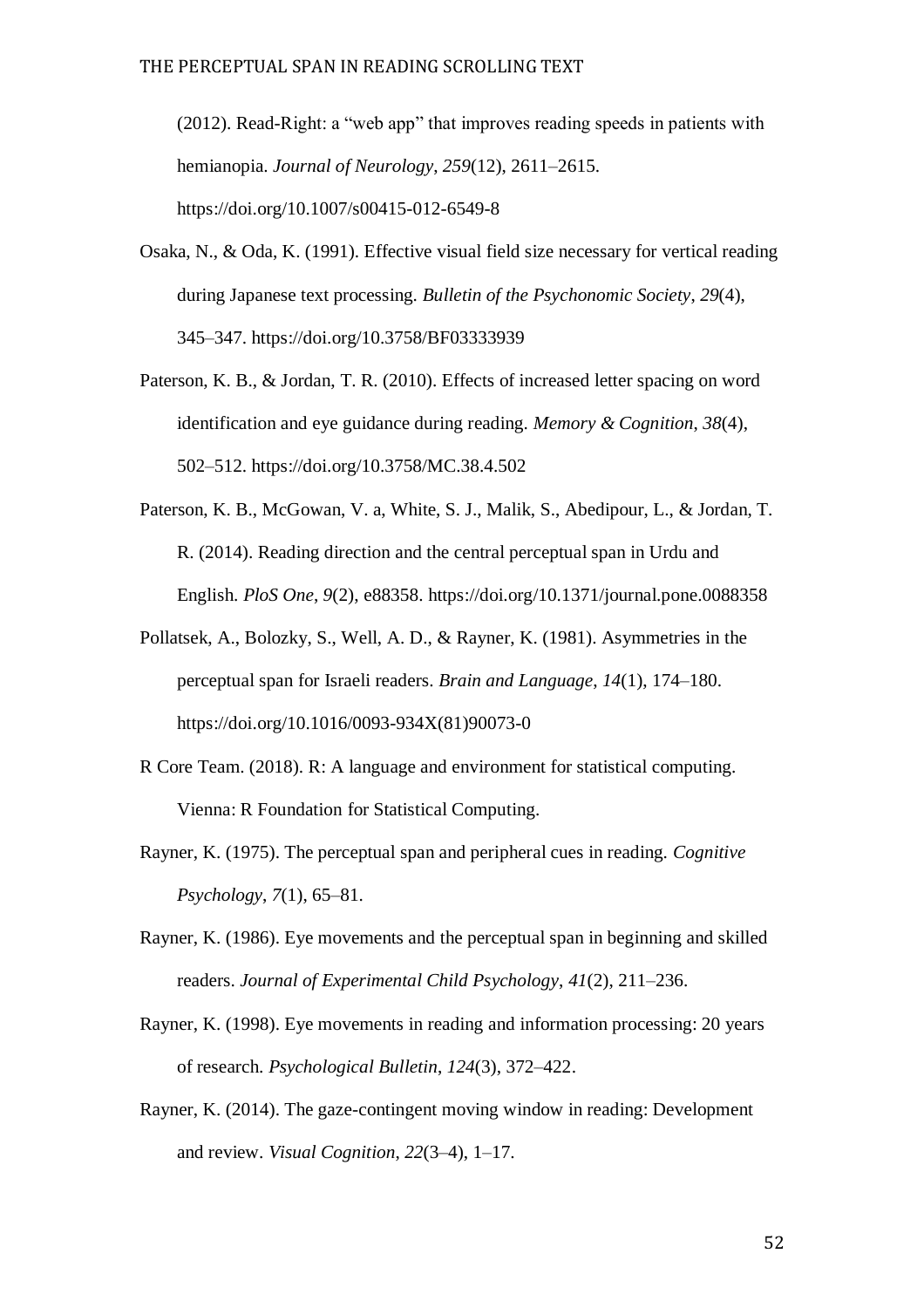https://doi.org/10.1080/13506285.2013.879084

- Rayner, K., Castelhano, M. S., & Yang, J. (2009). Eye movements and the perceptual span in older and younger readers. *Psychology and Aging*, *24*(3), 755–760. https://doi.org/10.1037/a0014300
- Rayner, K., Fischer, M. H., & Pollatsek, A. (1998). Unspaced text interferes with both word identification and eye movement control. *Vision Research*, *38*(8), 1129– 1144. https://doi.org/10.1016/S0042-6989(97)00274-5
- Rayner, K., Liversedge, S. P., & White, S. J. (2006). Eye movements when reading disappearing text: the importance of the word to the right of fixation. *Vision Research*, *46*(3), 310–323. https://doi.org/10.1016/j.visres.2005.06.018
- Rayner, K., Liversedge, S. P., White, S. J., & Vergilino-Perez, D. (2003). Reading disappearing text: cognitive control of eye movements. *Psychological Science*, *14*, 385–388. https://doi.org/10.1111/1467-9280.24483
- Rayner, K., Sereno, S. C., & Raney, G. E. (1996). Eye movement control in reading: a comparison of two types of models. *Journal of Experimental Psychology: Human Perception and Performance*, *22*(5), 1188–1200. https://doi.org/10.1037/0096-1523.22.5.1188
- Rayner, K., Slattery, T. J., & Bélanger, N. N. (2011). Eye movements, the perceptual span, and reading speed. *Psychonomic Bulletin and Review*, *17*(6), 834–839. https://doi.org/10.3758/PBR.17.6.834.Eye
- Rayner, K., Well, A. D., & Pollatsek, A. (1980). Asymmetry of the effective visual field in reading. *Perception & Psychophysics*, *27*(6), 537–544. https://doi.org/10.3758/BF03198682
- Rayner, K., Well, A. D., Pollatsek, A., & Bertera, J. H. (1982). The availability of useful information to the right of fixation in reading. *Perception &*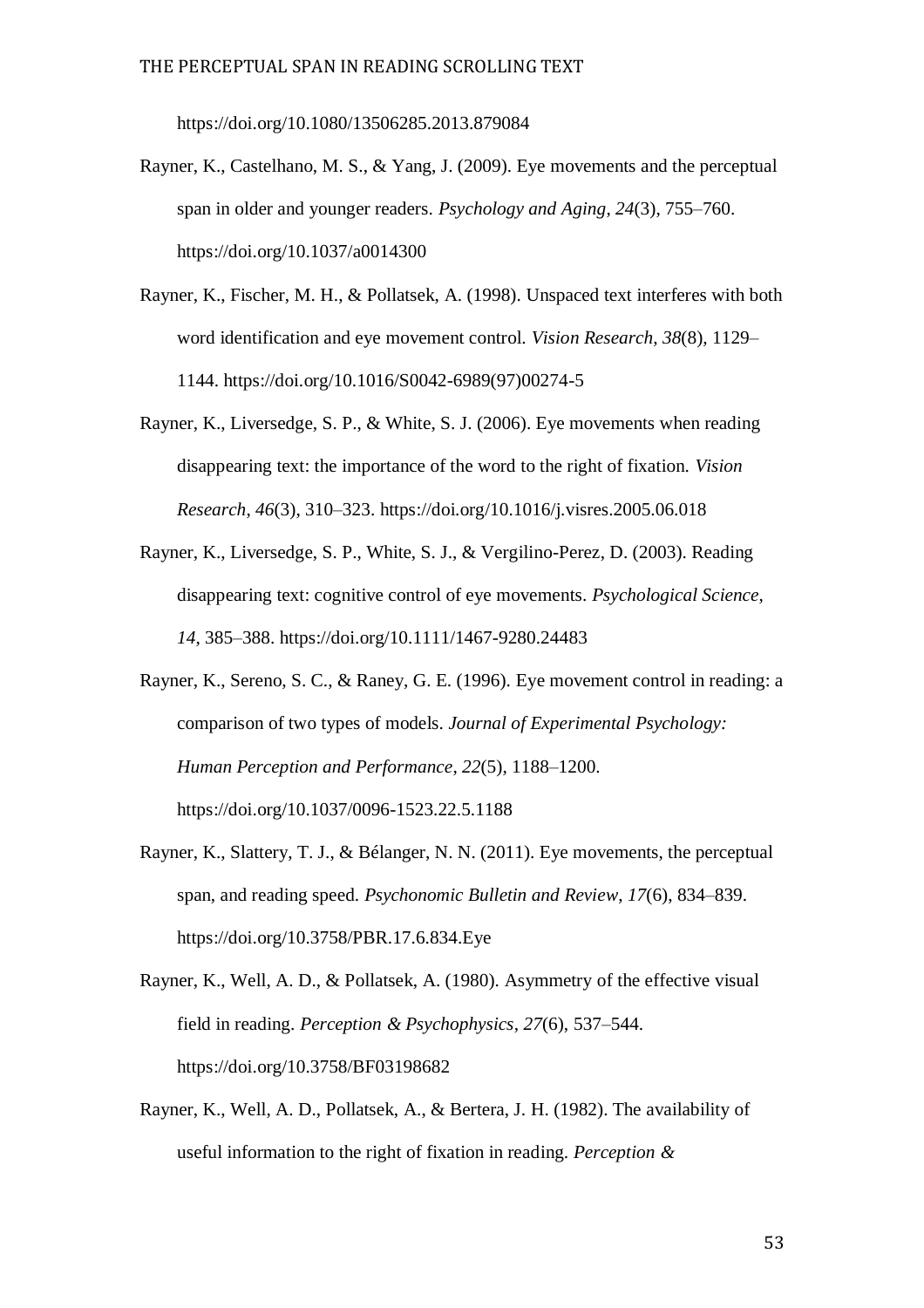*Psychophysics*, *31*(6), 537–550.

- Reichle, E. D., Rayner, K., & Pollatsek, A. (2003). The E-Z reader model of eyemovement control in reading: comparisons to other models. *The Behavioral and Brain Sciences*, *26*(4), 445–526.
- Schad, D. J., & Engbert, R. (2012). The zoom lens of attention: Simulating shuffled versus normal text reading using the SWIFT model. *Visual Cognition*, *20*(4–5), 391–421. https://doi.org/10.1080/13506285.2012.670143
- Schotter, E. R., Angele, B., & Rayner, K. (2012). Parafoveal processing in reading. *Attention, Perception & Psychophysics*, *74*(1), 5–35.

https://doi.org/10.3758/s13414-011-0219-2

- Schroyens, W., Vitu, F., Brysbaert, M., & D'Ydewalle, G. (1999). Eye movement control during reading: foveal load and parafoveal processing. *The Quarterly Journal of Experimental Psychology. A, Human Experimental Psychology*, *52*(4), 1021–1046. https://doi.org/10.1080/713755859
- Sharmin, S. (2015). Dynamic text presentation in print interpreting an eye movements study of reading behaviour. *International Journal of Human-Computer Studies*, *78*, 17–30.
- Sheliga, B., Riggio, L., Craighero, L., & Rizzolatti, G. (1995). Spatial attentiondetermined modifications in saccade trajectories. *NeuroReport*, *6*, 585–588.
- Sheliga, B., Riggio, L., & Rizzolatti, G. (1994). Orienting of attention and eye movements. *Experimental Brain Research*, *98*, 507–522.

Smith, F. (1971). *Understanding Reading*. New York: Holt.

So, J. C. Y., & Chan, A. H. S. (2013). Effects of display method, text display rate and observation angle on comprehension performance and subjective preferences for reading Chinese on an LED display. *Displays*, *34*(5), 371–379.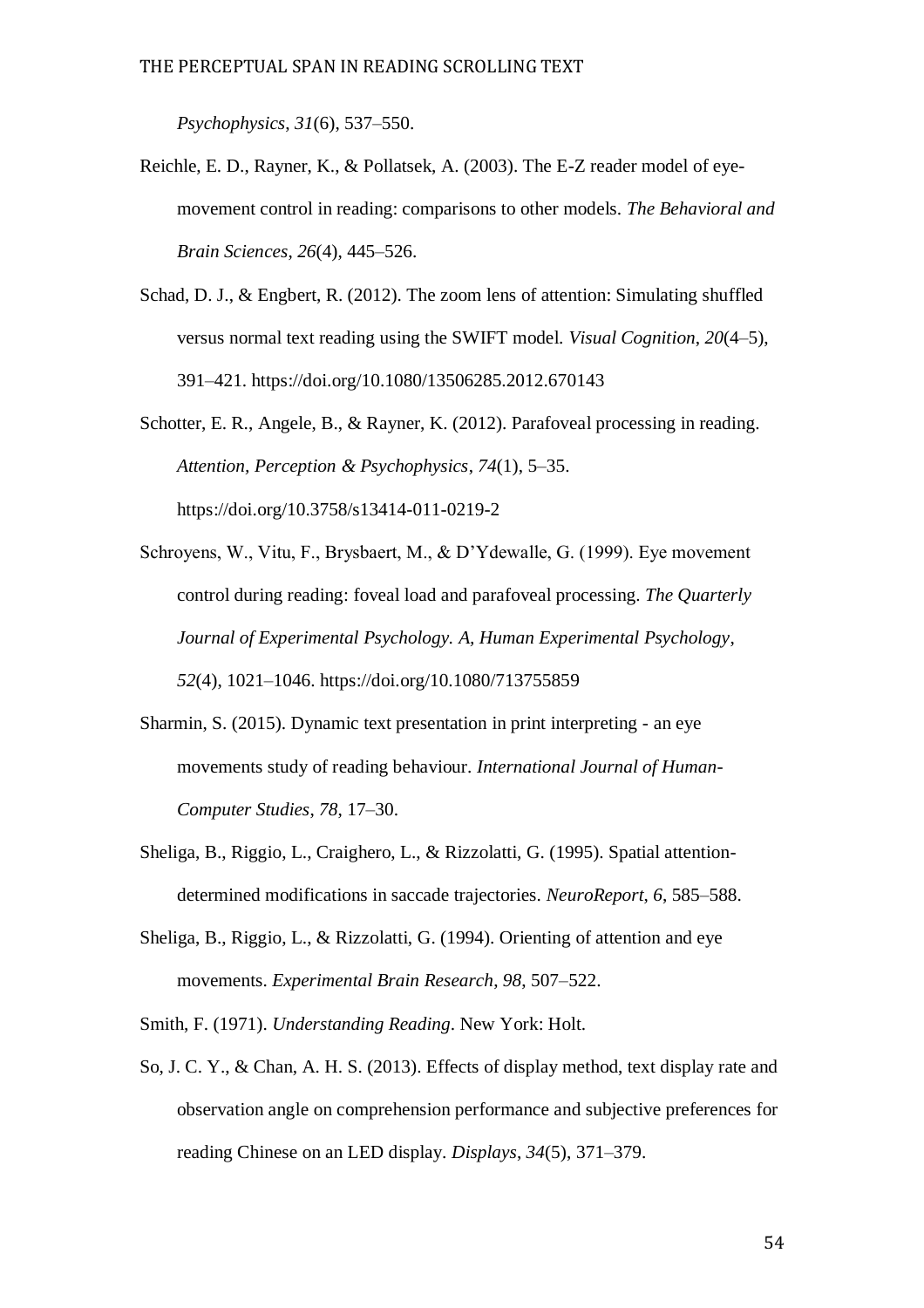https://doi.org/10.1016/j.displa.2013.09.006

- Sperlich, A., Meixner, J., & Laubrock, J. (2016). Development of the perceptual span in reading: A longitudinal study. *Journal of Experimental Child Psychology*, *146*, 181–201. https://doi.org/10.1016/j.jecp.2016.02.007
- Valsecchi, M., Gegenfurtner, K. R., & Schütz, A. C. (2013). Saccadic and smoothpursuit eye movements during reading of drifting texts. *Journal of Vision*, *13*(10:8), 1–20.
- Van Donkelaar, P., & Drew, A. S. (2002). The allocation of attention during smooth pursuit eye movements. *Progress in Brain Research*, *140*, 267–277. https://doi.org/10.1016/S0079-6123(02)40056-8
- Vitu, F., O'Regan, J. K., Inhoff, A. W., & Topolski, R. (1995). Mindless reading: Eye-movement characteristics are similar in scanning letter strings and reading texts. *Perception & Psychophysics*, *57*(3), 352–364.
- Walker, R. (2013). An iPad app as a low-vision aid for people with macular disease. *British Journal of Ophthalmology*, *97*(1), 110–112.
- Walker, R., Bryan, L., Harvey, H., Riazi, A., & Anderson, S. J. (2016). The value of Tablets as reading aids for individuals with central visual field loss: An evaluation of eccentric reading with static and scrolling text. *Ophthalmic & Physiological Optics*, *36*(4), 355–512. https://doi.org/10.1111/opo.12296
- Westfall, J. (2016). PANGEA: Power ANalysis for GEneral Anova designs. Retrieved from http://jakewestfall.org/publications/pangea.pdf
- White, S. J., & Liversedge, S. P. (2006). Linguistic and nonlinguistic influences on the eyes' landing positions during reading. *The Quarterly Journal of Experimental Psychology*, *59*, 760–782.

White, S. J., Rayner, K., & Liversedge, S. P. (2005). Eye movements and the